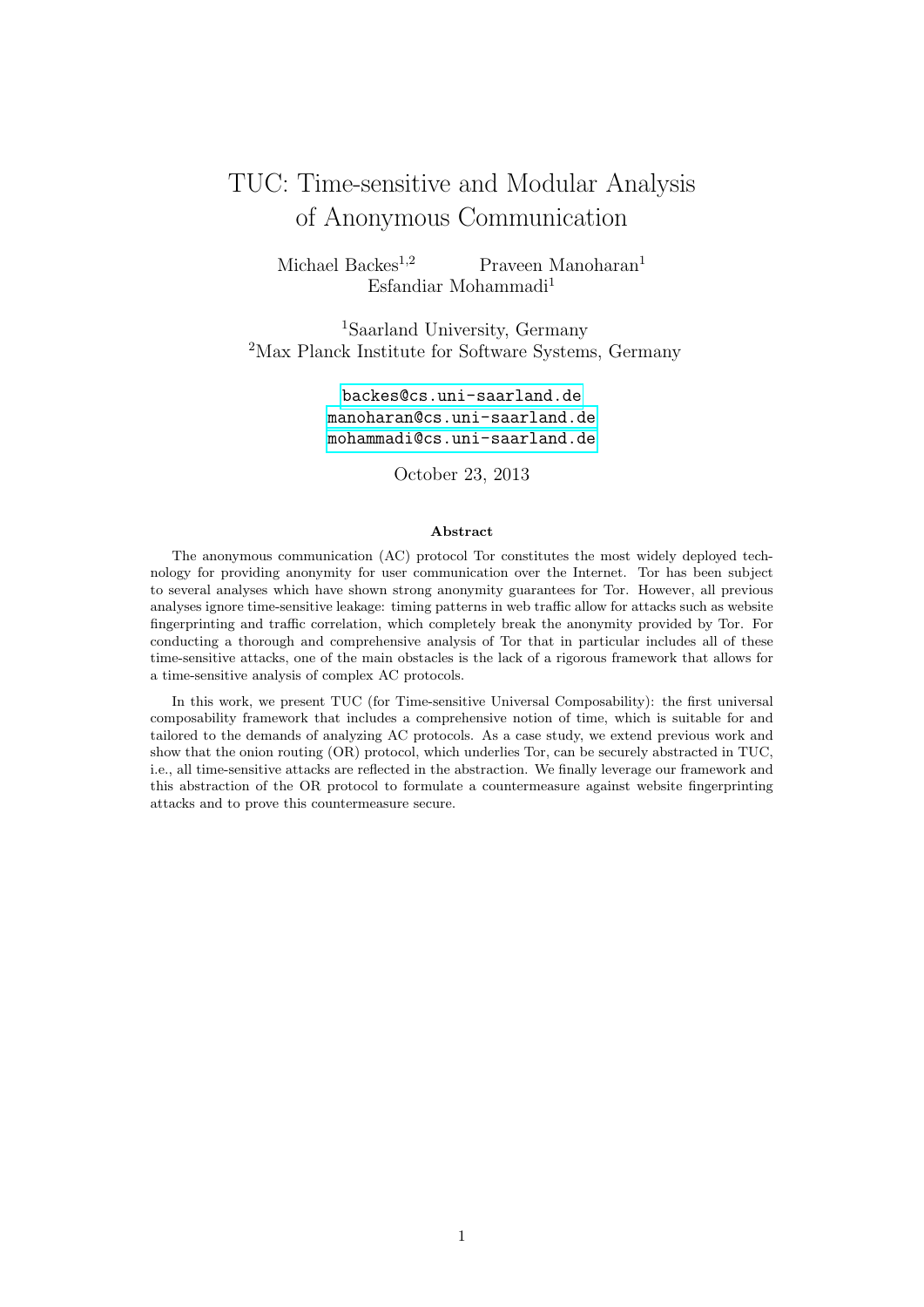# Contents

| 1        |         | Introduction                                                                                                                                                                                                                   | 3                       |
|----------|---------|--------------------------------------------------------------------------------------------------------------------------------------------------------------------------------------------------------------------------------|-------------------------|
| $\bf{2}$ |         | <b>Related Work</b>                                                                                                                                                                                                            | 3                       |
| 3        |         | <b>Time-sensitive Network Model</b>                                                                                                                                                                                            | $\overline{\mathbf{4}}$ |
|          | 3.1     |                                                                                                                                                                                                                                | 5                       |
|          |         | 3.1.1<br>Timing                                                                                                                                                                                                                | 5                       |
|          |         | Protocol Machines & Session Identifiers<br>3.1.2                                                                                                                                                                               | 6                       |
|          |         | 3.1.3                                                                                                                                                                                                                          | $\overline{7}$          |
|          |         | 3.1.4                                                                                                                                                                                                                          | $\overline{7}$          |
|          |         | 3.1.5                                                                                                                                                                                                                          | 8                       |
|          |         | 3.1.6                                                                                                                                                                                                                          | $\overline{9}$          |
|          |         | 3.1.7                                                                                                                                                                                                                          | 10                      |
|          |         | 3.1.8                                                                                                                                                                                                                          | 11                      |
|          | 3.2     | Protocols                                                                                                                                                                                                                      | 13                      |
|          |         | 3.2.1                                                                                                                                                                                                                          | 13                      |
|          | 3.3     | Ideal Functionalities                                                                                                                                                                                                          | 13                      |
|          |         | Centralized Ideal Functionalities and Dummy Nodes<br>3.3.1                                                                                                                                                                     | 14                      |
| 4        |         | <b>Secure Realization</b>                                                                                                                                                                                                      | 15                      |
|          | 4.1     |                                                                                                                                                                                                                                | 16                      |
|          |         | 4.1.1                                                                                                                                                                                                                          | 16                      |
|          |         | 4.1.2                                                                                                                                                                                                                          | 17                      |
|          | 4.2     |                                                                                                                                                                                                                                | 18                      |
|          |         | 4.2.1                                                                                                                                                                                                                          | 18                      |
|          |         | 4.2.2                                                                                                                                                                                                                          | 18                      |
|          |         | 4.2.3                                                                                                                                                                                                                          | 19                      |
| $\bf{5}$ |         | Time Sensitive Analysis of the Onion Routing Protocol                                                                                                                                                                          | 20                      |
|          | 5.1     | The Onion Routing Protocol (a) and a series and a series of the Context of The Onion Routing Protocol (a) and a series are series and a series of the Onion Routing Protocol (a) and a series of the Onion Routing Protocol (a | 20                      |
|          |         | 5.1.1                                                                                                                                                                                                                          | 22                      |
|          |         | 5.1.2                                                                                                                                                                                                                          | 23                      |
|          | 5.2     |                                                                                                                                                                                                                                | 23                      |
|          |         | 5.2.1                                                                                                                                                                                                                          | 24                      |
|          |         | 5.2.2                                                                                                                                                                                                                          | 25                      |
|          | 5.3     |                                                                                                                                                                                                                                | 26                      |
|          |         | 5.3.1                                                                                                                                                                                                                          | 26                      |
|          |         | 5.3.2                                                                                                                                                                                                                          | 30                      |
|          |         | 5.3.3                                                                                                                                                                                                                          | 31                      |
|          | $5.4\,$ |                                                                                                                                                                                                                                | 33                      |
|          |         |                                                                                                                                                                                                                                |                         |
| 6        |         | Countermeasure against Website Fingerprinting                                                                                                                                                                                  | 34                      |
| 7        |         | <b>Conclusion and Future Work</b>                                                                                                                                                                                              | 35                      |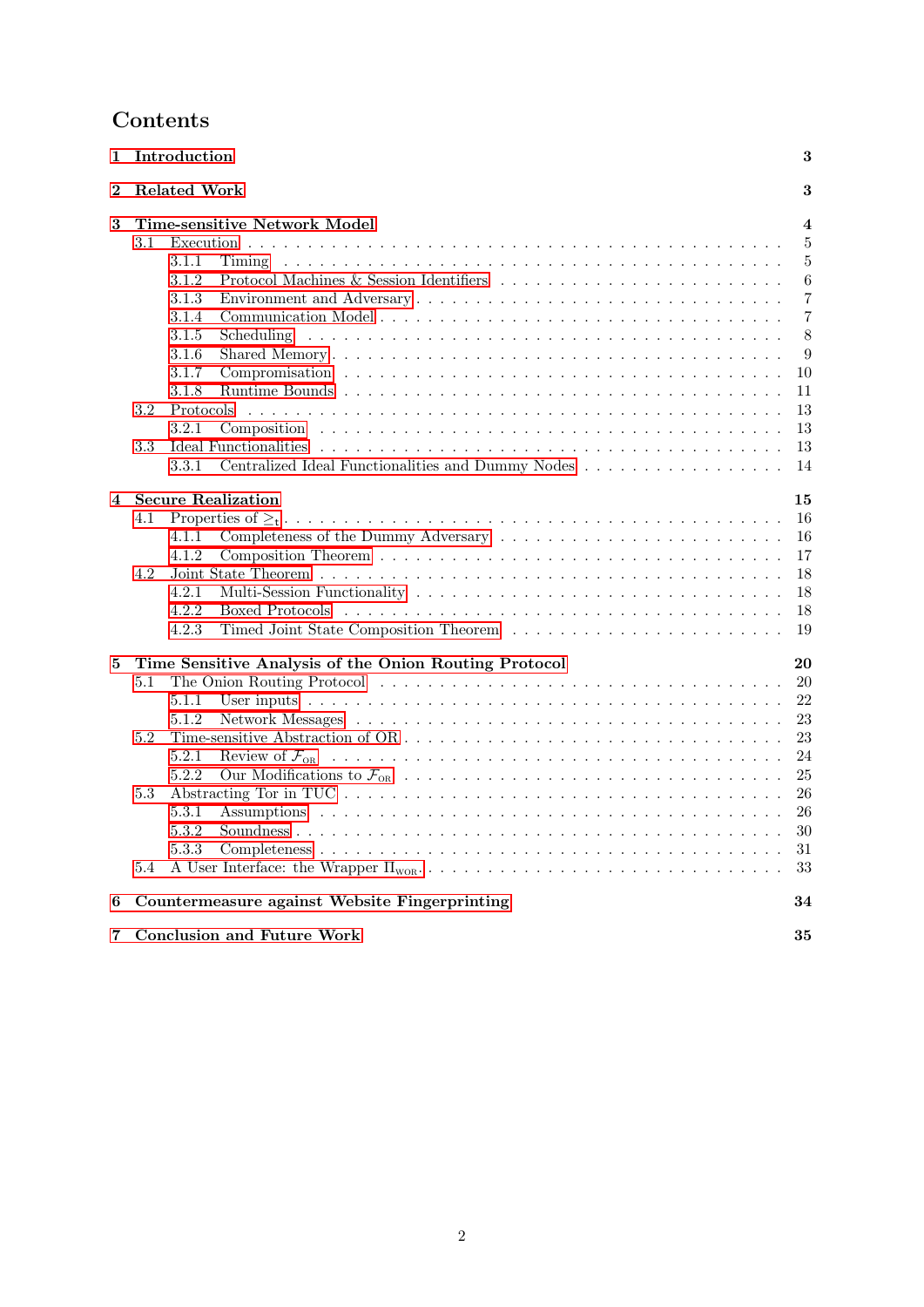# <span id="page-2-0"></span>1 Introduction

Anonymous communication protocols, as provided by the Tor network [\[45\]](#page-37-0), are an increasingly popular way for users to protect their privacy by hiding the user's location. The Tor network is currently used by hundreds of thousands of users around the world [\[44\]](#page-37-1). Sudden increases in Tor's usage have furthermore been shown to correlate to privacy-invasive political events which demonstrates the global political importance of the Tor network [\[13\]](#page-35-0).

In order to precisely understand the anonymity guarantees provided by Tor, several rigorous analyses have been conducted [\[43,](#page-37-2) [8,](#page-35-1) [18,](#page-35-2) [2\]](#page-35-3). These analyses show strong anonymity guarantees for the onion routing protocol used by Tor; however, all of these analyses use an asynchronous communication model and abstract from all attacks that involve measuring timing patters, which arguably form the most important class of attacks against Tor's anonymity guarantees [\[38,](#page-36-0) [20,](#page-36-1) [11,](#page-35-4) [47,](#page-37-3) [39,](#page-37-4) [37,](#page-36-2) [27,](#page-36-3) [16,](#page-35-5) [29,](#page-36-4) [35\]](#page-36-5). One of the main obstacles in including such time-sensitive attacks into a rigorous analysis is the lack of a theoretical framework for the modular analysis of complex protocols against time-sensitive adversaries.

In this paper, we follow the successful line of research on simulation-based, composable security started with Goldreich et al. [\[22\]](#page-36-6) and put forward by Canetti [\[9\]](#page-35-6), which enable the modular analysis of complex cryptographic protocols by using the notion of secure realization: a complex cryptographic protocol is proven to be as secure as a simpler protocol (called ideal functionality), which is easier to analyze and sometimes even trivially secure. All such previous frameworks however are asynchronous and thus do not allow for analyses which consider time-sensitive adversaries.

Contribution. We introduce a simulation-based composability framework (with sequential activation) that includes a comprehensive notion of time that is suitable for and tailored to the demands of analyzing anonymous communication protocols. In particular, we extend a modified version of GNUC [\[25\]](#page-36-7), which addresses many of the problems faced by earlier designs, by introducing a local clock to every party in the GNUC's sequential activation network model.

We discuss how the basic network model has to be altered in order to adequately account for time and show solutions for problems that occur when handling time-sensitive interaction between different parties over the network. We then show that, even after adding a fine-grained notion of time, classic properties of composable security such as universal composability and the joint-state theorem for secure realization also hold in our time-sensitive network model.

Finally, we exemplify the usefulness of our model by showing that a previously introduced abstraction for the onion routing protocol [\[2\]](#page-35-3) is also securely realized in our time-sensitive model, albeit with small modifications in order to account for timing-related leakage. This paves the way for future analyses of the onion routing protocol which also account for timing attacks. As a result of our analysis, we additionally propose a small change to the onion routing protocol which counters the website fingerprinting attacks [\[7,](#page-35-7) [40,](#page-37-5) [24\]](#page-36-8) known for Tor traffic using the HTTP [\[19\]](#page-35-8) protocol for web surfing.

Outline. Section [2](#page-2-1) discusses related work. Section [3](#page-3-0) presents our extension of the sequential network model presented in the GNUC framework [\[25\]](#page-36-7) with time. We present the general layout of the network model and discuss alterations made to account for timing. Section [4](#page-14-0) then introduces the notion of secure realization into this time sensitive network model and shows that classic results of composable security are preserved in the time sensitive setting.

In Sections [5](#page-19-0) and [6](#page-33-0) we then exemplify the use of our framework by giving as secure abstraction of the onion routing protocol in the timed setting based on the abstraction provided in [\[2\]](#page-35-3) and provide an improvement for the onion routing protocol that counters website fingerprinting attacks.

# <span id="page-2-1"></span>2 Related Work

This work contributes to the successful line of work on simulation-based universal composability frameworks [\[9,](#page-35-6) [41,](#page-37-6) [10,](#page-35-9) [5,](#page-35-10) [33,](#page-36-9) [25\]](#page-36-7). Composability frameworks allow for a modular analysis of large and complex multi-party protocols, where the security of the whole protocol is derived from the security analysis of the sub-protocols of which it is composed. The GNUC framework, presented by Hofheinz and Shoup [\[25\]](#page-36-7), elegantly solves some of the problems that haunt earlier designs, such as correct definitions for protocol composition and polynomial time run time bounds in a system of interacting Turing machines. All previous work, however, only considered asynchronous systems, in particular time-sensitive attackers were ignored, i.e., attackers that can perform time-measurements. Thus, all previous frameworks were not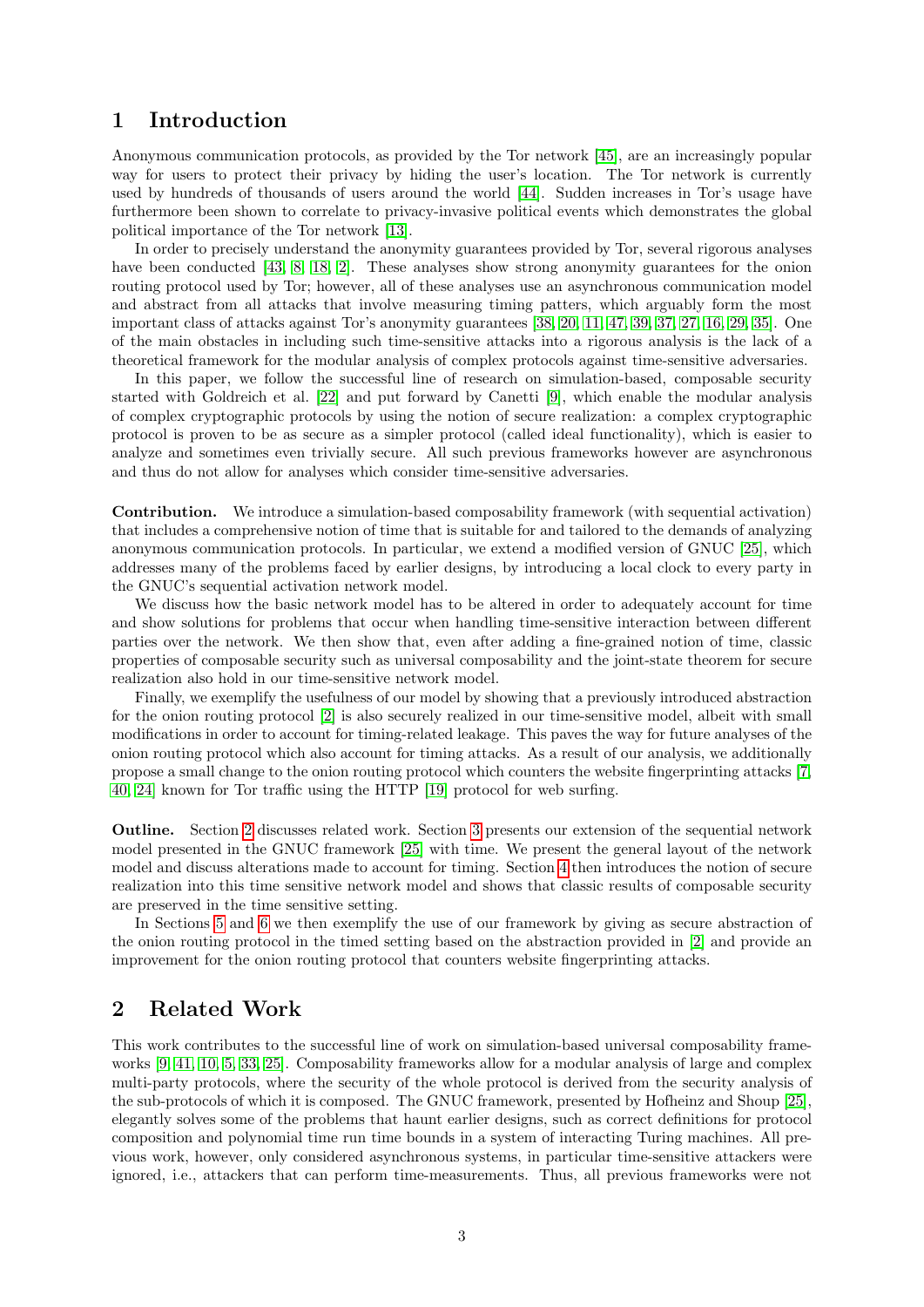suited for analyzing low-latency anonymous communication protocols, such as the onion routing protocol, which underlies Tor [\[45\]](#page-37-0). Our framework TUC is based on the asynchronous GNUC framework but introduces a comprehensive notion of time that is suitable for analyzing anonymous communication protocols yet preserving all valuable properties such as universal composability or the Joint State Theorem.

There has been work [\[12,](#page-35-11) [28,](#page-36-10) [6,](#page-35-12) [34,](#page-36-11) [31,](#page-36-12) [32\]](#page-36-13) on the time sensitive analysis of cryptographic protocols using timed automata or networks of timed automata. These analyses however are mainly concerned with protocols which make use of timestamps and the verification of safety properties of such protocols, and less with time sensitive adversaries which use timing information to break security. Furthermore, only simplified adversary models are considered, such as Dolev-Yao style adversaries. In particular, the timed automata model is not expressive enough to model arbitrary, turing complete adversaries, which is of large interest in the analysis of anonymous communication protocols. We therefore stick with a network model which consists of interacting turing machines.

Tor [\[45\]](#page-37-0) is one of the most used anonymous communication protocols to date [\[44\]](#page-37-1) and implements the onion routing protocol introduced by Goldschlag et al. [\[23\]](#page-36-14). There has been significant work in analyzing the anonymity guarantees provided by Tor using different approaches [\[17,](#page-35-13) [18,](#page-35-2) [8,](#page-35-1) [43,](#page-37-2) [3\]](#page-35-14). In [\[2\]](#page-35-3) an UC-secure abstraction of Tor is presented and in [\[3\]](#page-35-14) the AnoA framework is presented, which uses this abstraction to quantify the anonymity guarantees provided by Tor. The major shortcoming of all these pieces of work is that they do not consider timing features of network traffic, which in particular lead to timing based traffic analysis. Considering the amount of proposed attacks [\[15,](#page-35-15) [38,](#page-36-0) [20,](#page-36-1) [11,](#page-35-4) [7,](#page-35-7) [40,](#page-37-5) [24\]](#page-36-8) and countermeasures [\[48,](#page-37-7) [49,](#page-37-8) [36,](#page-36-15) [1\]](#page-34-1) in the literature that use these timing features, it is clear that a formal model for the analysis of anonymous communication protocols against time-sensitive adversaries is required. TUC provides such a model, and we present how TUC can be used to prove a countermeasure secure against a variant of the prominent class of website fingerprinting attacks [\[7,](#page-35-7) [40,](#page-37-5) [24\]](#page-36-8).

# <span id="page-3-0"></span>3 Time-sensitive Network Model

In this section we present TUC, the first simulation-based composability framework that considers a time-sensitive adversary. TUC builds upon previous asynchronous simulation-based frameworks, such as GNUC [\[25\]](#page-36-7) and the framework by Unruh [\[46\]](#page-37-9), but fundamentally extends these frameworks by incorporating a notion of time while preserving the highly desired properties such as universal composability and the joint state theorem.

A general overview. We introduce time by capturing via a timer the current global time for every machine in the network. Whenever a machine is activated, its timer is updated based on the number of steps done by the machine and the speed of it. The speed of a machine is either predetermined if it already existed at initialization, or is determined by the protocol that it executes if the machine is created during runtime. Furthermore, we require that the actual local time experienced by each machine is given by a strictly monotonically increasing function of its current global time, thereby modeling unsynchronized clocks.

We stick to the classic sequential activation model; however, by introducing a notion of time we inherently also allow parallel computation. Therefore, it can happen that one machine is already far in the future while all other machines are still in the past. In order to achieve consistency, i.e. to achieve that no party receives messages from the future, we introduce a distinguished machine, called the execution. This execution basically manages the timer of each machine and the timely delivery of messages between machines.

The execution attaches to each message that is sent through the network a **time-stamp**, which is only visible to the execution. This time-stamp, loosely speaking, denotes the local time of the sending party when the message was sent.

The environment and the attacker might consist of several machines that work in parallel. A natural way of modeling this capability is to represent these environment and the attacker as a set of parallel machine. While such a model is more accurate, we decided for the sake simplicity to over-approximate this strength of the environment and the attacker by allowing both parties to make an arbitrary (but poly-bounded) amount of computation steps in one time-step.

As in GNUC, a protocol is formalized as a runtime library that assigns to each machine the program code to be executed by the respective machine and the speed of the machine that executes the code. We stress that a network has only one such runtime library, i.e. one protocol.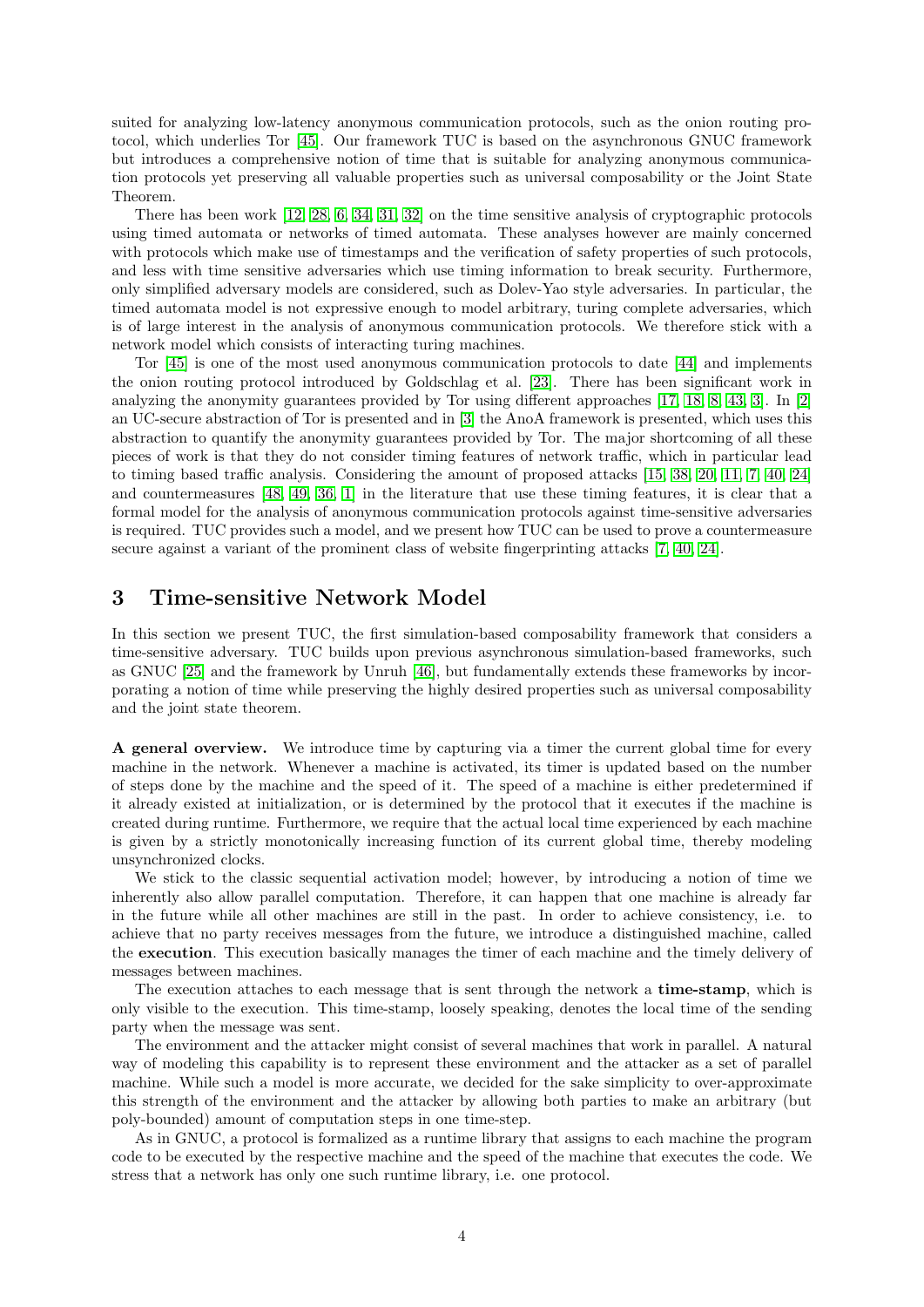<span id="page-4-2"></span>Initialization: All input tapes are set to empty, all timer-variables are set to the initial value and no links are compromised.

**Machine Activation:** Every time a party  $M_i \in \mathcal{M}$  gives control to the network execution, to current global time  $T_i$  for  $M_i$  is updated according to

$$
T_i := T_i + \frac{n}{c_i},
$$

where n is the number of steps done by  $M_i$  in its last activation and  $c_i$  is its throughput.

upon input (time) from  $M_i \in \mathcal{M}$ 1: retrieve  $T_i$ 2: compute local time  $t_i := f_i(T_i)$ . 3: activate  $M_i$  with input  $t_i$  on the time tape. upon input (increase) from  $M \in \{Env, A\}$ 1: set  $T_M := T_M + 1$ 2: activate M

### Figure 1: Timing and Initialization in **EXEC** with machine set  $M$

### <span id="page-4-0"></span>3.1 Execution

The network is run inside a machine, called the execution (EXEC). The execution runs all parties in the network as sub-machines, delivers messages between these sub-machines, and maintains a timer for every sub-machine.

The network execution starts when the execution EXEC is activated with the security parameter  $k$ and an input  $x$ , which is forwarded to the environment. We define the output of the network execution as the output of the environment Env after observing the communication between the involved parties during the network execution.

We capture this output by introducing the random variable  $\mathsf{EXEC}_k(\Pi, \mathcal{A}, \text{Env}, x)$ , where  $\Pi$  is the set of protocols used in the network, ENV denotes the environment and  $A$  the network adversary. The value of  $\mathsf{EXEC}_k(\Pi, \mathcal{A}, \text{Env}, x)$  is the result of the random experiment of running EXEC with all of the aforementioned components.

We first describe the single aspects of the execution  $EXEC$  in the subsequent subsections, and at the end of this section we present the full description of EXEC in Figure [9.](#page-11-0)

### <span id="page-4-1"></span>3.1.1 Timing

In order to introduce the notion of time into our model, we assign to every machine in the system a local time. The local time of a machine is a function of the global time managed by the execution. We call this the machine's local-time function.

For every machine  $M_i$ , the execution maintains a **machine timer**  $T_i$ . This timer records the current global time of  $M_i$  and is updated every time  $M_i$  returns control to EXEC.  $T_i$  is initialized to 0 at the beginning of the execution.

In order to capture that each machine provides different performance, each machine  $M_i$  is characterized by a throughput constant  $c_i$ , also called  $M_i$ 's **speed**, which specifies how many computation steps  $M_i$  does per time unit. Hence, the timer  $T_i$  for  $M_i$  is updated by

$$
T_i:=T_i+\frac{n}{c_i}
$$

where n is the number of steps  $M_i$  did in its last activation. The only exception to this rule are the machines representing the adversary and the environment: These machines are timeless, i.e. they decide when their timers are set forward, and tell **EXEC** when to do it (see Fig. [1\)](#page-4-2).

Another important aspect here is how you assign a throughput coefficient to machines in the network. While the coefficients can be predetermined for machines which already exist at initialization, they somehow have to be determined for the machines which are dynamically created during runtime.

We propose following simple solution: The protocol Π used in the network not only determines the code executed for each basename, but also provides a distribution over throughput coefficients. The execution can now draw the throughput coefficient from these distributions whenever a new machines is created during runtime. Note that this offers only one of many possible solutions. Other variants might be used for specific application scenarios.

Whenever a message m is sent from machine  $M_i$  to machine  $M_i$  through the network, EXEC records a time stamp  $T_m$  for this message. This time stamp is set to the current time  $T_i$  of the sender  $M_i$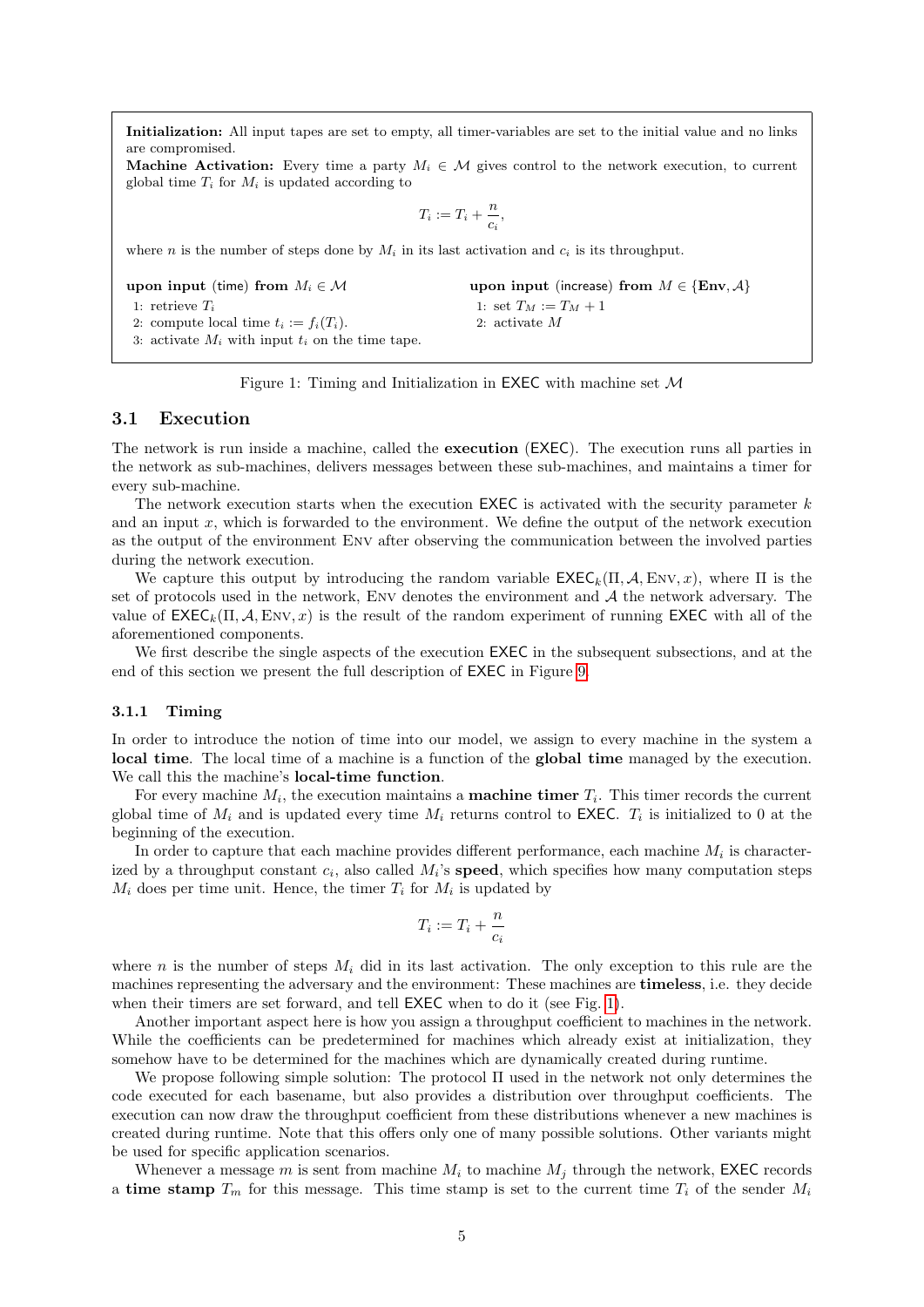<span id="page-5-2"></span>

Figure 2: The Tree Structure of Parties in TUC

after updating it. When delivering m, EXEC puts the tuple  $(m, T_m, p)$  into the input queue  $Q_j$  of  $M_j$ , from which messages are retrieved whenever  $M_j$  listens for new incoming messages. Here p denotes the port through which  $M_j$  receives the message m. We use ports to differentiate between network and inner party communication and elaborate further on our communication model in Section [3.1.4.](#page-6-1) A tuple  $(m, T_m, p)$  retrieved from  $Q_j$  is only forwarded to  $M_j$  if  $T_m \le T_j$ , i.e.  $M_i$  has progressed far enough in time in order to receive the message. The methods involved in message passing are presented in Figure [4](#page-7-1) in Section [3.1.4.](#page-6-1)

Each machine  $M_i$  can requests its local time by sending a (time) request to the execution (see Fig. [1\)](#page-4-2). **EXEC** then computes the local time of  $M_i$  by applying  $M_i$ 's local time function  $f_i$  to its current global time  $T_i$ . Formally, the local-time function is a strictly monotonically increasing function from rational numbers to rational numbers,  $f : \mathbb{Q} \to \mathbb{Q}$ , which is efficiently computable and invertible. This is necessary as EXEC needs to invert the local time function in order to process delayed message sending, which is an option for protocol machines in the network and will be required in our constructions in Section [6.](#page-33-0)

### <span id="page-5-0"></span>3.1.2 Protocol Machines & Session Identifiers

In order to adequately represent complex protocols in our model, we adopt the notion of protocol machines from GNUC  $[25]$ <sup>[1](#page-5-1)</sup>. Here, each party P participating in network communication is represented by a tree of machines, which each provide the sub-protocols used by  $P$ . This tree structure allows for a clean definition of composition which we present in Section [3.2.1.](#page-12-1) This is structure is in line with what is presented as a structured system of interactive machines presented in [\[25,](#page-36-7) Section 3].

Each machine M in the network is identified by a unique **machine ID** id<sub>M</sub>. The machine ID is a tuple id  $=$   $\langle$  pid, sid $\rangle$ , where pid is the **party identifier** and sid the session identifier.

Machines can have the same party ID. They then belong to the same party, defining the set of machines this party works with. The form of this set is defined by the session IDs. These session IDs are structured as paths  $(\alpha_1, \ldots, \alpha_k)$ . We call a machine M **parent** of another machine M', if  $\text{pid}_M = \text{pid}_{M'}$ and  $sid_{M'}$  is a one-step extension of  $sid_M$ , i.e.  $sid_M = (\alpha_1, \ldots, \alpha_{k-1})$  and  $sid_{M'} = (\alpha_1, \ldots, \alpha_k)$ . We then also call  $M'$  a child of M.

Machines in different parties can still have the same session IDs. We call machines with different pid, but the same sid peers.

The last component  $\alpha_k$  of a session ID is the **basename** of the respective machine. The basename will be of the form  $\alpha_k = (\text{protNAME}, sp)$ , where protNAME specifies the name of the protocol executed by the machine, and sp contains specific session parameters. The protocol name is used to determine the code executed by the respective machine, as detailed in Section [3.2.](#page-12-0)

We also adopt all of the constraints listed in [\[25,](#page-36-7) Section 4,5]. These make sure that in the end, our network is well-formed and that each party really consists of a tree of machines.

<span id="page-5-1"></span> $1$ Currently, our framework uses Turing machines as a machine model, but for analyzing timing leakage of algorithms other machine models might be better suited, such as Random Access Machines, or a machine model that even incorporates cache. We leave such extension for future work.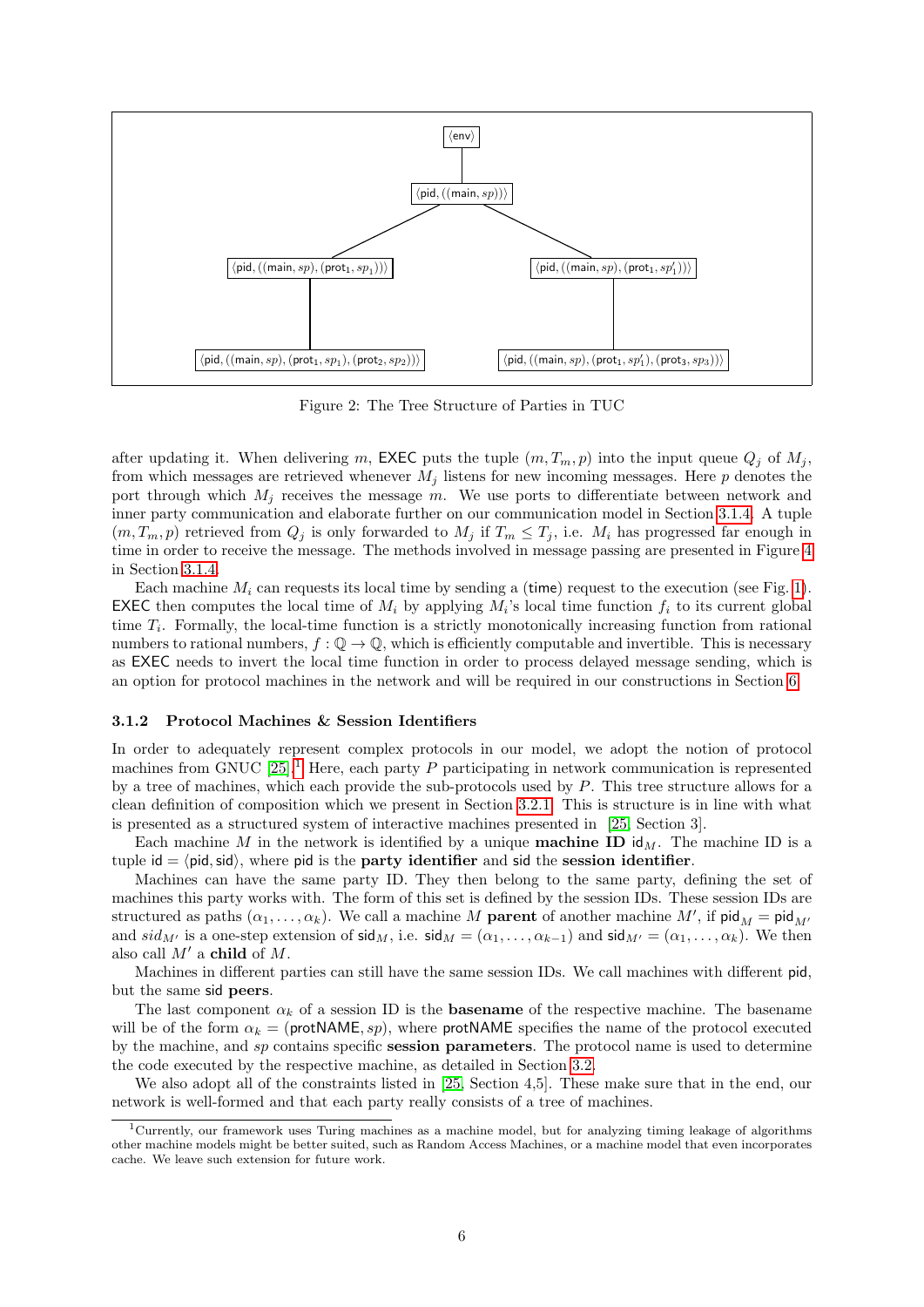<span id="page-6-2"></span>

Figure 3: Network Adversary and Communication in TUC

Inside a party, a node in the machine tree can create new machines as children nodes by simply sending a message to the yet non-existent machine. The execution then checks whether the message sent induces a valid extension – where validity is defined by the protocol used in the network, see Section [3.2–](#page-12-0) of the machine tree and creates the new machine. Figure [2](#page-5-2) illustrates the machine trees used in our model.

The tree structure for machines presented here is the same as in GNUC; we therefore refer to the GNUC paper [\[25,](#page-36-7) Section 4] for a more extensive presentation.

### <span id="page-6-0"></span>3.1.3 Environment and Adversary

Influences to network communication outside of the regular parties are traditionally captured in two special parties called **environment** and **adversary**: the environment represents user behavior, operating systems or other entities that control the actions of the network parties, while the adversary represents adversarial behavior in the network.

We identify the network adversary and the environment with special machine IDs: all machines that belong to the party representing the adversary  $A$  have the party ID pid  $=$  adv, whereas the environment ENV consists of only one machine with machine ID  $\mathsf{id}_{\text{Env}} = \langle \mathsf{env} \rangle$ .

The adversary  $A$  also serves as **scheduler** that is activated every time it is not clear what happens next in the network. Similarly to the other parties,  $A$  consists of a machine-tree, where  $A$  has a subadversary for each basename in the network. Each of these sub-adversaries has its own clk port, which is triggered by the execution EXEC whenever a machine with the corresponding basename causes a scheduling exception. The tree-structure of the adversary is depicted in Figure [3.](#page-6-2)

In the real world, the environment and the adversary might consist of several machines that work in parallel. A natural way of modeling this strength is to represent the environment and the adversary as a set of parallel machines. While such a model is more accurate, for the sake of simplifying proofs, we abstract this strength of the environment and the adversary by allowing both parties to make an arbitrary (but poly-bounded) amount of computation steps in one time-step, i.e., by making these parties timeless. Technically, a party  $P$  is timeless if its timer is not increased by the network execution but by the party P itself. This design decision will also be crucial in the proofs for the composability results we present in Section [4.1.](#page-15-0)

### <span id="page-6-1"></span>3.1.4 Communication Model

We differentiate between inner party communication and network communication: inner party communication captures all communication between children and parent nodes inside a machine tree, but also communication between the environment and root machines, while network communication comprises all communication between parties, which we would typically expect to happen over open networks. Figure [3](#page-6-2) illustrates this with thick lines for inner party communication and dashed lines for network communication.

Formally, we model these communication options using ports, which roughly correspond to the real world equivalent of ports which enable a single machine to communicate over different channels. We make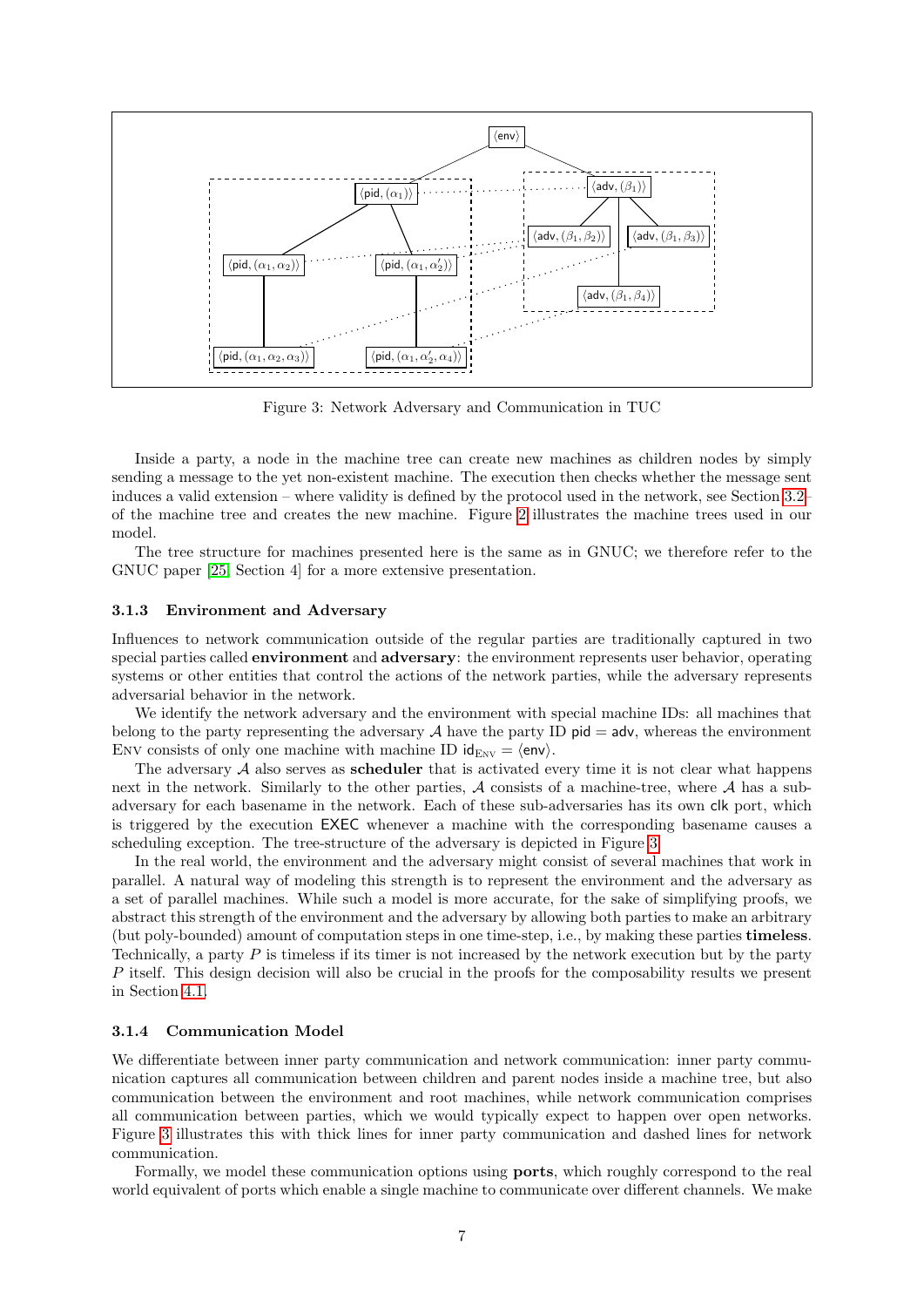<span id="page-7-1"></span>

| upon $(m, id)$ on port <i>net</i> from $M_i \in \mathcal{M}$ at time                                                                                                                                                                                                                                                                                                                                                                              | upon m on port $p \neq net$ from $M_i \in \mathcal{M}$ at time                                                                                                                                                                                                                                                                                                                                                                                                                                                                                                                             |
|---------------------------------------------------------------------------------------------------------------------------------------------------------------------------------------------------------------------------------------------------------------------------------------------------------------------------------------------------------------------------------------------------------------------------------------------------|--------------------------------------------------------------------------------------------------------------------------------------------------------------------------------------------------------------------------------------------------------------------------------------------------------------------------------------------------------------------------------------------------------------------------------------------------------------------------------------------------------------------------------------------------------------------------------------------|
| $T_i$                                                                                                                                                                                                                                                                                                                                                                                                                                             | $T_i$                                                                                                                                                                                                                                                                                                                                                                                                                                                                                                                                                                                      |
| 1: if $M_{\text{id}}$ is a peer of $M_i$ then                                                                                                                                                                                                                                                                                                                                                                                                     | 1: if there is a machine with input port $p$ then                                                                                                                                                                                                                                                                                                                                                                                                                                                                                                                                          |
| if $(i, id) \in \mathcal{C}$ then                                                                                                                                                                                                                                                                                                                                                                                                                 | let <i>id</i> be the machine ID of the unique machine                                                                                                                                                                                                                                                                                                                                                                                                                                                                                                                                      |
| 2:                                                                                                                                                                                                                                                                                                                                                                                                                                                | 2:                                                                                                                                                                                                                                                                                                                                                                                                                                                                                                                                                                                         |
| put $(m, T_i, net)$ into $Q_{\mathcal{A}_i}$ of the correspond-                                                                                                                                                                                                                                                                                                                                                                                   | with input port $p$                                                                                                                                                                                                                                                                                                                                                                                                                                                                                                                                                                        |
| 3:                                                                                                                                                                                                                                                                                                                                                                                                                                                | put $(m, T_i, p)$ into $Q_{id}$                                                                                                                                                                                                                                                                                                                                                                                                                                                                                                                                                            |
| ing sub-adversary $A_i$ .                                                                                                                                                                                                                                                                                                                                                                                                                         | 3.                                                                                                                                                                                                                                                                                                                                                                                                                                                                                                                                                                                         |
| activate $A_i$ .                                                                                                                                                                                                                                                                                                                                                                                                                                  | activate $M_{id}$ 's scheduler $A_i$                                                                                                                                                                                                                                                                                                                                                                                                                                                                                                                                                       |
| 4:                                                                                                                                                                                                                                                                                                                                                                                                                                                | 4:                                                                                                                                                                                                                                                                                                                                                                                                                                                                                                                                                                                         |
| else<br>5:<br>put $(m, T_i, net)$ into $Q_{id}$<br>6:<br>activate $M_{id}$ 's scheduler $A_i$ with scheduling<br>7:<br>request<br>$8:$ else<br>return error to $M_i$<br>9:<br>upon (delay, m, t) on port q from $M_i \in \mathcal{M} \setminus$<br>$\{Env, A\}$<br>1: if $t \geq f_i(T_i)$ then<br>compute global time $T = f_i^{-1}(t)$<br>2:<br>execute appropriate send message for $m$ with<br>3:<br>time stamp $T$ for port $q$<br>$4:$ else | $5:$ else<br>if $p = \text{pid}(M_i) \cdot \text{sid}(M_i) \cdot \text{sid}' \wedge$<br>6:<br>sid' proper extension of $\text{sid}(M_i)$ then<br>let (protNAME, $sp$ ) = basename(sid')<br>7:<br>let $(cd, S) = \Pi(\text{protNAME})$<br>8:<br>sample speed $c'$ from $S$<br>9:<br>create a new machine $M$ with code $cd$ ,<br>10:<br>$sid(M) := sid'$<br>11:<br>$c(M) := c'$<br>12:<br>set up translation of $M$ 's environment port<br>13:<br>to p<br>put $(m, T_i, p)$ into $Q_{\langle \text{pid}, \text{sid}' \rangle}$<br>14:<br>activate M's scheduler $A_i$<br>15:<br>else<br>16: |
| return error to $M_i$                                                                                                                                                                                                                                                                                                                                                                                                                             | return error to $M_i$                                                                                                                                                                                                                                                                                                                                                                                                                                                                                                                                                                      |
| 5:                                                                                                                                                                                                                                                                                                                                                                                                                                                | 17:                                                                                                                                                                                                                                                                                                                                                                                                                                                                                                                                                                                        |

Figure 4: Communication methods in **EXEC** with machine set  $M$  and protocol  $\Pi$ 

use of four different kinds of ports: network ports, environment ports, subroutine ports, and scheduling ports. Technically, each port consists of an input-output port pair. We give each port pair a single name p and subscripts in for the input port  $p_{in}$  and out for output port  $p_{out}$ .

For communication over the network, M sends its messages over its network port, addressing the recipient using the recipient's machine id. All incoming messages are received through M's network port. A machine M can only send messages over the network to another machine  $M'$  if either  $M'$  is a peer of  $M$  or  $M'$  is the network adversary.

Each machine M has an environment port  $sid(M)$ . Env which it uses to communicate with its parent node: If M is a root machine of a party, this is used to communicate directly to the environment. On the other hand, if  $M$  is a child of another node in the same party,  $M$  uses this port to communicate with its parent.

For all connections towards children inside the same party, a machine  $M$  has a set  $\mathcal S$  of subroutine ports: every message sent by M through a subroutine port  $p \in S$  is sent to the unique child node M<sup>o</sup> with a corresponding port of the same name. In case  $M$  wants to create a new machine  $M'$  as a child, M creates a new port  $p'$  in S and addresses M' through this port. EXEC then recognizes that  $p'$  is not in use yet and creates a new machine  $M'$ , as detailed in Figure [4.](#page-7-1)

Inner party ports follow the naming convention  $pid\text{.}sid_1\text{.}sid_2$ . Here pid is the process ID of the party,  $\mathsf{sid}_1$  is the session ID of the parent node  $M_p$ , and  $\mathsf{sid}_2$  the session ID of the child node  $M_c$ . Note that  $M_c$  communicates to its parent via its environment ports. The execution therefore makes an implicit port translation between environment ports of children nodes and inner party communication ports as defined above. Through this, we realize a variant of what is introduced as Caller ID Translation in [\[25,](#page-36-7) Section 4].

Additionally, all machines with party id adv have a special input port  $clk$  called the scheduling port. These machines are activated whenever a machine in the network releases control without sending a message to another machine. Which scheduler is activated at a given point is determined by the sid of the scheduler and the sid of the machine that was activated last. The network execution is responsible for correctly activating the correct scheduler. The methods used for message passing inside EXEC are presented in Figure [4.](#page-7-1)

### <span id="page-7-0"></span>3.1.5 Scheduling

Other simulation-based traditionally make use of a network model that uses a sequential activation model: machines in the network directly activate each other by sending messages. Keeping to this traditional sequential activation model, however, causes several problems as soon as you introduce time: messages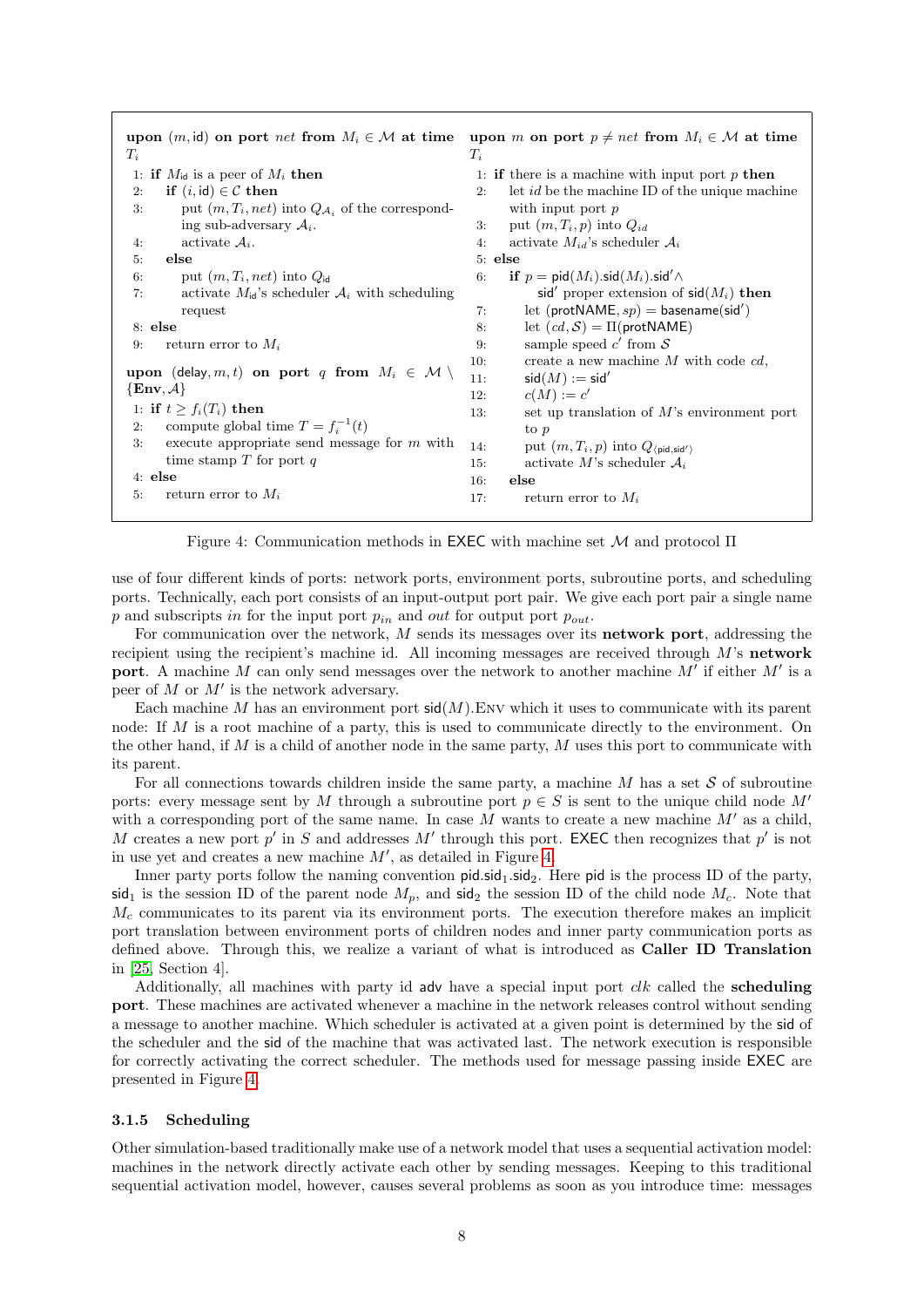<span id="page-8-1"></span>



from the past arrive at nodes which are already in the future or the environment can push certain nodes arbitrarily far into the future.

### Example 1: Inconsistencies with regular sequential scheduling.

Consider machines  $M$  and  $M'$  which go into a timeout state if they do not receive a message upto some point in time  $T^*$ 

- 1: ENV repeatedly actives machine M through  $A$ , which causes M to activate for one step and then return to the listening state. This effectively pushes M to time  $T > T^*$  the future.
- 2: M goes into the timeout state, as it did not receive any message until time  $T^*$
- 3: Env tells machine  $M'$  to send a message to  $M$  at time  $T_0$ . Including processing the command, the message is sent at time  $T'$
- 4: M receives a message from time  $T' < T^*$  at time  $T^*$ .

M now erroneously went into the timeout state, even though  $M'$  sent a message to M before the timeout should have occurred.

To avoid such inconsistencies, we deviate slightly from the traditional sequential activation model to what we call **consistency enforcing scheduling**: Whenever a machine  $M_i$  listens for a new message,  $M_i$  will only be activated again as soon as all other machines  $M_j$  have at least progressed as far in time as the earliest message in  $M_i$  message queue  $Q_i$ . If  $Q_i$  is empty,  $M_i$  will remain inactive until  $T_j \geq T_i$ for all other machines  $M_i$ .

Consistency enforcing scheduling resolves inconsistencies regarding timing that might otherwise occur in decisions made by machines in the network: for example, a machine deciding to cause a time-out after not receiving messages upto some point in time T can be sure that it will not receive any messages "from the past" after doing so, contrary to above example. Methods in EXEC involved with scheduling are shown in Figure [5.](#page-8-1)

### <span id="page-8-0"></span>3.1.6 Shared Memory

As in other simulation-based framework, our goal is to analyze complex protocols by simplifying them to ideal functionalities which have additional capabilities. We captures these capabilities in form of shared memory between all ideal peers in the network. Access to shared memory is granted via a special port, through which parties can request read/write actions on the memory.

With regard to timing, the shared memory is special: We want to allow for data in the shared memory to be accessed at all times, while each request is answered with the current version of the data for the time of the request. We therefore call the shared memory **omni-time**: If a machine accesses the memory, it gets the version from the current time of the machine. If some other machine in the future already modified the memory, this modification will not be visible to the requesting machine until it lives in the same time as well.

Figure [6](#page-9-1) gives a possible pseudo-code implementation of a shared-memory unit in the time-sensitive network model.

Consistency enforcing scheduling for shared memory. Similar to the scheduling of machine activations (see Section [3.1.5\)](#page-7-0), the concept of an omni-time shared memory causes consistency issues: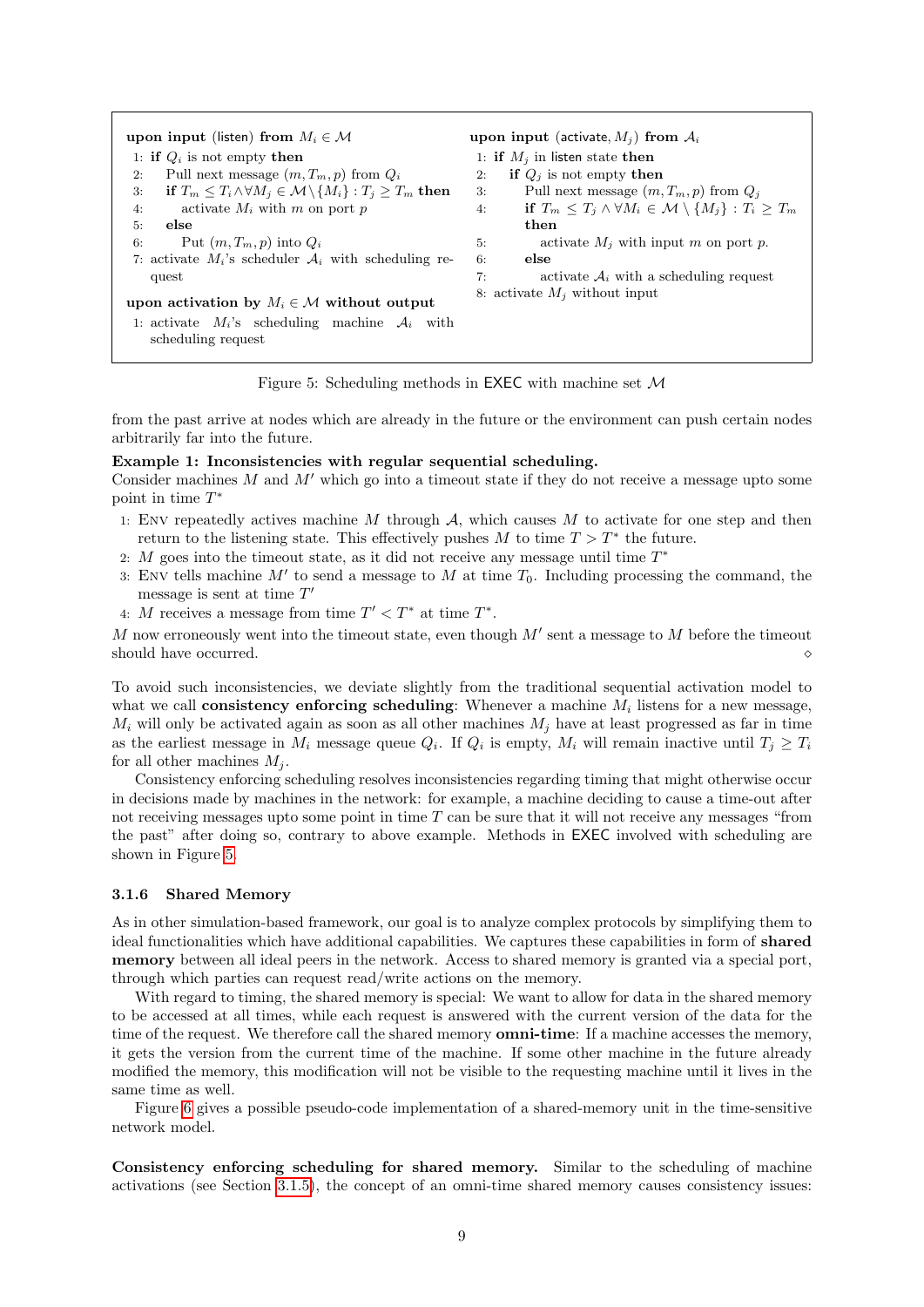#### <span id="page-9-1"></span>Upon activation:

- 1: if there is an input (lookup,  $D, M_i, T_i$ ) then
- 2: put the request (lookup,  $D, M_i, T_i$ ) into the lookup queue  $Q_L$
- 3: remove request (lookup,  $D', M_j, T_j$ ) with smallest time stamp  $T_j$  from  $Q_L$ 4: call  $\textsf{lookup}(D', M_j, T_j)$
- Upon input (write,  $D, d, M_i, T_i$ ):
- 1: write value d into data set D with time stamp  $T_i$
- 2: return confirmation to  $M_i$

 $\mathbf{lookup}(D, M_i, T_i)$ 

- 1: request current time of all machines  $M_i \in \mathcal{M}_{MEM}$ with access to MEM.
- 2: if  $\forall M_i \in \mathcal{M}_{MEM}$  :  $T_i \geq T_i$  then
- 3: return data set  $D$  to requesting party  $M_i$  at time  $T_i$
- 4: else
- 5: queue up the request (lookup,  $D, M_i, T_i$ ) in the lookup queue  $Q_L$

#### Figure 6: The shared memory MEM

For example, what happens if a party that lives in the past changes a data set a party living in the future already read (in the future)?

### Example 2: Consistency issues in omni-time memory.

Consider two machines M (living at time  $T_M$ ) and M' (living at time  $T_{M'} \ll T_M$ ) which both access the shared memory MEM to read/modify a data-set d.

- 1: Env tells  $M$  to read  $d$  from MEM
- 2: M reads d from MEM at time  $T_M + \delta$
- 3: Env tells  $M'$  to modify d in MEM
- 4: M' modifies d in MEM at time  $T_{M'} + \delta' < T_M + \delta$

M now has read the value of d which is actually no longer correct, as  $M'$  modified d in the past after M read it.

We solve these consistency issues by using a variant of consistency enforcing scheduling, which restricts the scheduling of memory access requests as follows: Lookup requests by a machine M are only processed by the shared memory MEM if all machines with access to MEM, denoted by the set  $M_{MEM}$ , are at least at the same time as M (or further).

If this condition is not true, the shared memory puts the request together with its time stamp into a time-ordered queue  $Q_L$ , which sorts all unanswered requests by their time stamps. Upon every activation, MEM checks  $Q_L$  for unanswered lookup requests and retrieves the one with the smallest time stamp. MEM then checks the lookup request for validity (based on its time stamp), and processes it if it is.

In case MEM cannot process any lookup requests, it finishes the execution without sending a confirmation message, causing a scheduling request to the scheduler.

As a consequence we get Corollary [1](#page-9-2) which ensures consistency of shared memory entries read by machines in the network.

<span id="page-9-2"></span>Corollary 1. If a data set  $D$  is read by a party  $M$  from a shared memory MEM at time  $T$ , then any changes to D will only happen at a point in time  $T' \geq T$ .

### <span id="page-9-0"></span>3.1.7 Compromisation

We assume that inner-party communication, i.e. communication between children and parent nodes, cannot be intercepted.

Previous composability frameworks assume a global adversary which intercepts all messages sent between parties over the network. This is a necessity for realization proofs between protocols which do not inherently leak information to the adversary. However, in the special case of anonymous communication (AC) protocols, a global adversary poses a problem, as e.g. Tor is not secure against global adversaries [\[47,](#page-37-3) [39,](#page-37-4) [37,](#page-36-2) [11\]](#page-35-4), and is not even designed against global adversaries.

Partial compromisation of the network can be modeled by introducing special network functionalities, which are used as a link between parties. This approach is exemplified in [\[2\]](#page-35-3).

To simplify the analysis however, especially with regards to AC protocols, we assume an, initially uncompromised network. The environment Env however can compromise network communication links between two machines by sending a compromise message to the execution EXEC indicating which link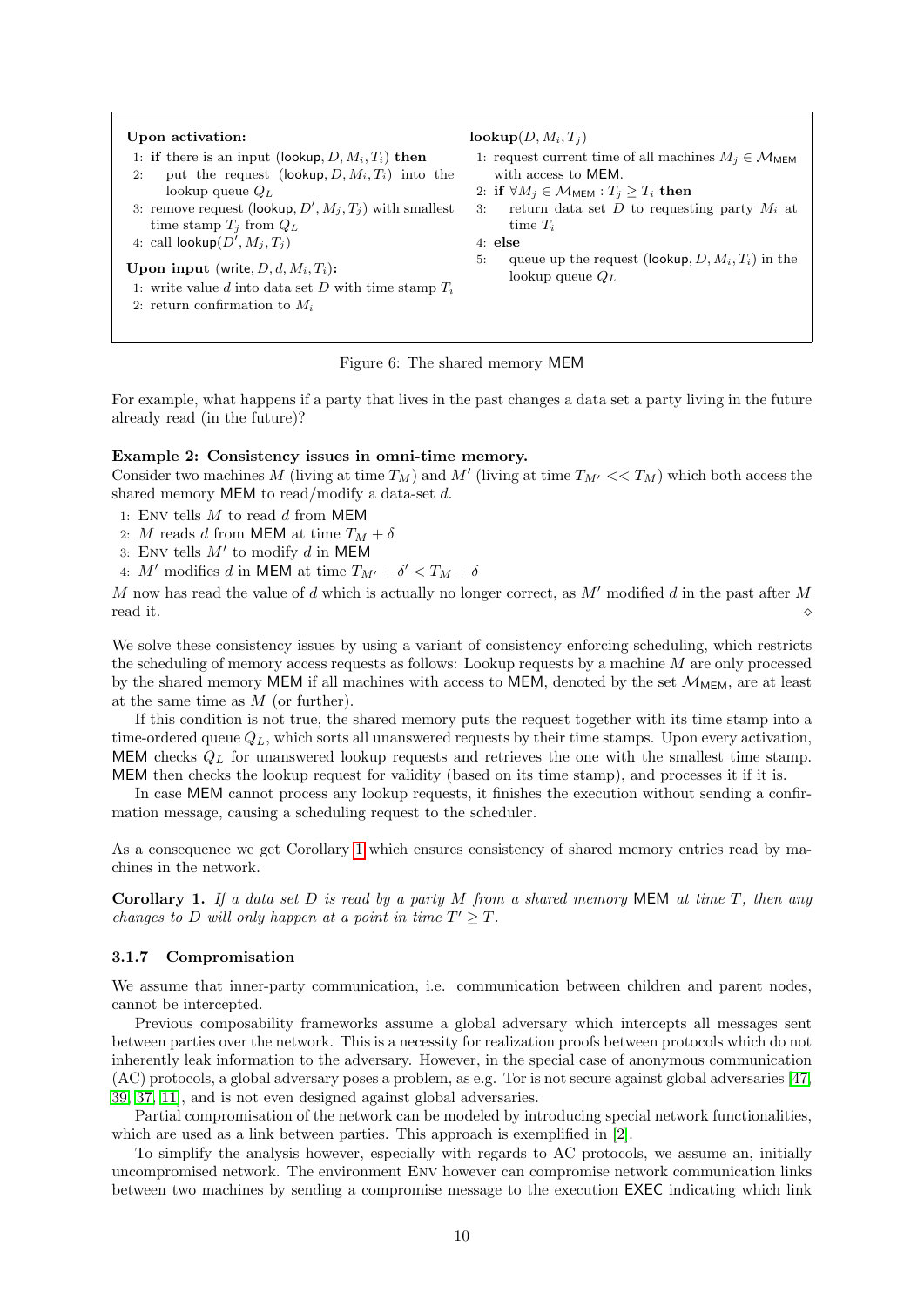<span id="page-10-1"></span>upon (compromise,  $id_1$ ) from parent of  $M_{id_1}$ 1: if  $M_{\text{id}_1} \notin \mathcal{C}_M$  then<br>2: replace  $M_{\text{id}_1}$  code 2: replace  $M_{\text{id}_1}$  code to  $cd_{comp}$ 3:  $C_M := C_M \cup \{M_{\text{id}_1}\}$ <br>4: send (compromise) 1 send (compromise) to  $M_{\rm id}$ , 5: else 6: return error to Env

upon input (compromise,  $\mathsf{id}_1, \mathsf{id}_2$ ) from Env 1:  $C_L := C_L \cup \{(id_1, id_2)\}\$ 

2: activate ENV with (compromised,  $id_1$ ,  $id_2$ ) as input.

Figure 7: Corruption Commands in EXEC for Adaptive Compromisation

<span id="page-10-2"></span>upon (compromise, id<sub>1</sub>) from parent of  $M_{\text{id}_1}$ 1: if  $M_{\text{id}_1} \notin \mathcal{C}_M \wedge M$  did not receive a message yet then<br>2: replace  $M_{\text{id}_1}$ 's code to  $cd_{comm}$ 2: replace  $M_{\mathsf{id}_1}$ 's code to  $cd_{comp}$ 3:  $C_M := C_M \cup \{M_{\text{id}_1}\}\$ <br>4: send (compromise) t send (compromise) to  $M_{\text{id}_1}$ 5: else 6: return error to Env

Figure 8: Machine Corruption in EXEC for Static Compromisation

should be compromised. Afterwards, any communication on the compromised link is forwarded to the adversary, who then decides on how to proceed with the message (see Fig [7\)](#page-10-1).

The machines themselves can be compromised by the environment Env by sending a special compromise message to the respective machine. Upon receiving this compromisation message, EXEC replaces the code executed by the receiving machine M to the code of a compromised machine  $cd_{comp}$ : Whenever M receives a message, it is forwarded to the adversary, who can then tell M how to proceed. EXEC then forwards the corruption message to  $M$ , which in turn responds with an answer to ENV containing the current state of M and from then on is under full control of the adversary (see Fig.  $7$ ).

The analysis of AC protocols usually differentiates between two important classes of Compromisation: On the one hand static compromisation, where the adversary can only compromise at the beginning of the execution, and on the other hand adaptive compromisation, where the adversary can also compromise during the execution. While the presentation of EXEC in Figure [9](#page-11-0) works for the adaptive case, we need to make some changes for the static case.

EXEC for Static Compromisation. In the static case, a set of machines and links is already compromised at the beginning of the execution and corruption commands are no longer available for the environment during the execution.

Compromised machines however can still create new machines. These new machines should be compromisable before the start to interact with the rest of the network. We therefore allow for a modified machine compromisation method in the static case, which only forwards the compromise command if it is the first message the newly created machine receives (see Fig. [8\)](#page-10-2).

### <span id="page-10-0"></span>3.1.8 Runtime Bounds

Correctly addressing polynomial runtime bounds for networks of machines has been a point of major debate in the literature [\[26\]](#page-36-16). We adopt the solution put forward in [\[25,](#page-36-7) Section 6]. We only give a high level idea of the notion of a probabilistic polynomial time network and refer to the GNUC paper for a thorough discussion [\[25,](#page-36-7) Section 6].

We require that each message sent through the network begins with the string  $1^{\eta}$ , where  $\eta$  is the security parameter used in the execution. If a machine is activated without a message, it receives the string  $1<sup>\eta</sup>$  on a special activation input port. We call a machine in the network **probabilistic**, polynomial time (PPT) if it is probabilistic and makes a polynomial number of steps in its input length on each activation.

We then limit the accumulated length of all messages sent through the network during the execution, denoted Flow<sub>n</sub>[Π, A, ENV], to be bound by a polynomial in  $\eta$ , and call a protocol Π probabilistic,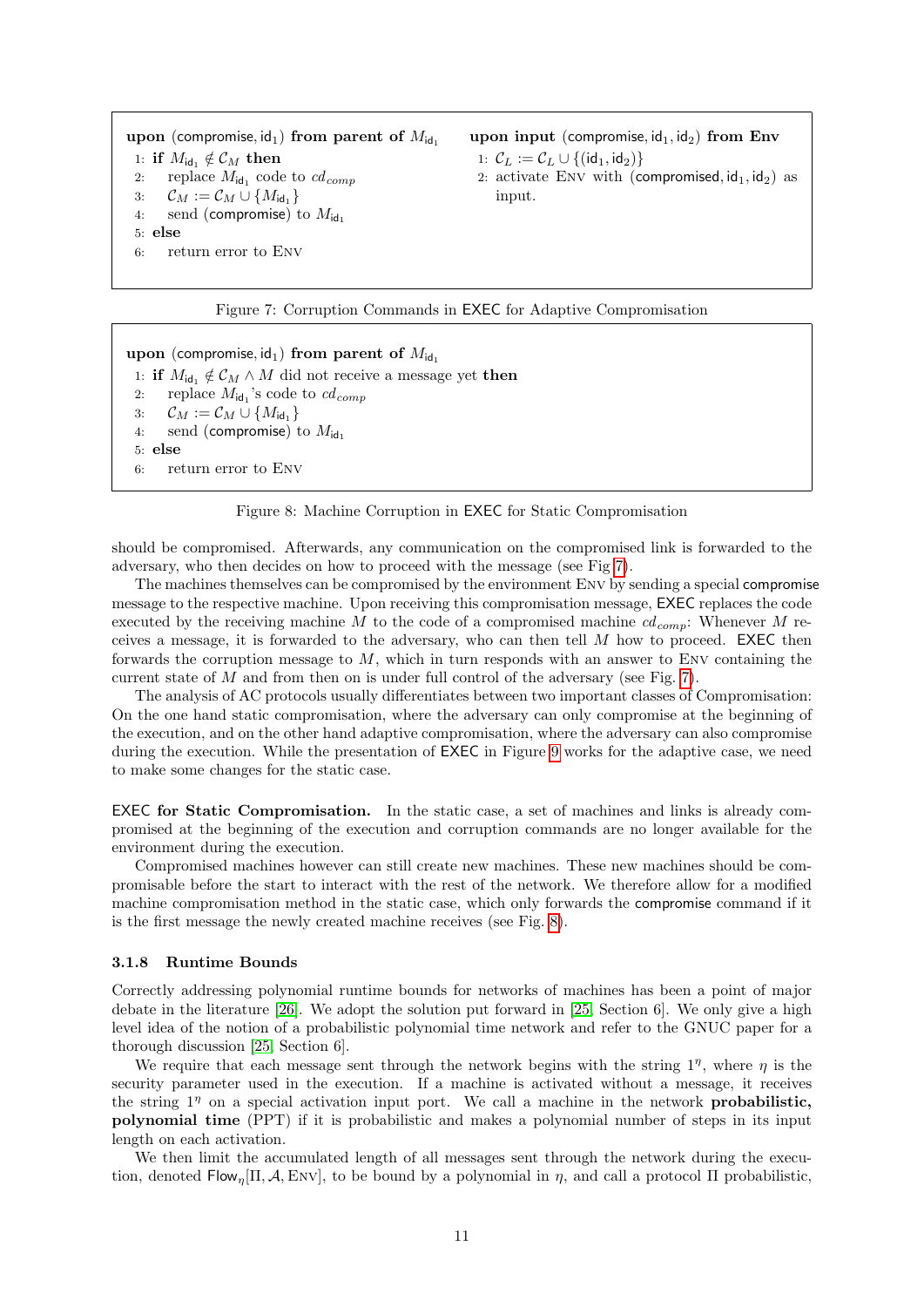<span id="page-11-0"></span>Initialization: All input tapes are set to empty, all timer-variables are set to the initial value and no links are compromised.

**Machine Activation:** Every time a party  $M_i \in \mathcal{M}$  gives control to the network execution, to current global time  $T_i$  for  $M_i$  is updated according to  $T_i := T_i + \frac{n}{c_i}$ , where n is the number of steps done by  $M_i$  in its last activation and  $c_i$  is its throughput.

upon m on port  $p \neq net$  from  $M_i \in \mathcal{M}$  at time upon input (time) from  $M_i \in \mathcal{M}$  $T_i$ 1: **if** there is a machine with input port  $p$  **then** 2: let  $id$  be the machine ID of the unique machine with input port  $p$ 3: put  $(m, T_i, p)$  into  $Q_{id}$ 4: activate  $M_{id}$ 's scheduler  $A_i$ 5: else 6: if  $p = \text{pid}(M_i)$ .sid $(M_i)$ .sid' $\wedge$ sid' proper extension of  $sid(M_i)$  then 7: let  $(\text{protNAME}, sp) = \text{basename}(\text{sid}')$ 8: let  $(cd, S) = \Pi(\text{protNAME})$ 9: sample speed  $c'$  from  $S$ 10: create a new machine  $M$  with code  $cd$ , 11:  $\mathsf{sid}(M) := \mathsf{sid}'$ 12:  $c(M) := c'$ 13: set up translation of M's environment port to p 14: put  $(m, T_i, p)$  into  $Q_{\langle \text{pid}, \text{sid'} \rangle}$ 15: activate M's scheduler  $A_i$ 16: else 17: return error to  $M_i$ upon  $(m, id)$  on port net from  $M_i \in \mathcal{M}$  at time  $T_i$ 1: if  $M_{id}$  is a peer of  $M_i$  then 2: if  $(i, id) \in \mathcal{C}$  then 3: put  $(m, T_i, net)$  into  $Q_{A_i}$  of the corresponding sub-adversary  $A_i$ . 4: activate  $A_i$ . 5: else 6: put  $(m, T_i, net)$  into  $Q_{\text{id}}$ 7: activate  $M_{\rm id}$ 's scheduler  $A_i$  with scheduling request 8: else 9: return error to  $M_i$ upon input (activate,  $M_i$ ) from  $A_i \in \mathcal{A}$ 1: if  $M_i$  in listen state then 2: if  $Q_j$  is not empty then 3: Pull next message  $(m, T_m, p)$  from  $Q_j$ 4: if  $T_m \leq T_j \wedge \forall M_i \in \mathcal{M} \setminus \{M_j\} : T_i \geq T_m$ then 5: activate  $M_i$  with input m on port p. 6: else 7: activate  $A_i$  with a scheduling request 8: activate  $M_i$  without input 1: retrieve  $T_i$ 2: compute local time  $t_i := f_i(T_i)$ . 3: activate  $M_i$  with input  $t_i$  on the time tape. upon input (increase) from  $M \in \{Env\} \cup A$ 1: set  $T_M := T_M + 1$ 2: activate M upon (delay, m, t) on port q from  $M_i \in \mathcal{M} \setminus$  ${Env} \cup A$ 1: if  $t \ge f_i(T_i)$  then 2: compute global time  $T = f_i^{-1}(t)$ 3: execute appropriate send message for m with time stamp  $T$  for port  $q$ 4: else 5: return error to  $M_i$ upon activation by  $M_i \in \mathcal{M}$  without output 1: activate  $M_i$ 's scheduling machine  $A_i$  with scheduling request upon input (compromise,  $\mathrm{id}_1, \mathrm{id}_2$ ) from Env 1:  $C := C \cup \{(id_1, id_2)\}\$ 2: activate ENV with (compromised,  $id_1$ ,  $id_2$ ) as input. upon (compromise, id<sub>1</sub>) from parent of  $M_{\text{id}_1}$ 1: if  $M_{\text{id}_1} \notin \mathcal{C}_M$  then 2: replace  $M_{\text{id}_1}$  code to  $cd_{comp}$ 3:  $\mathcal{C}_M := \mathcal{C}_M \cup \{M_{\mathsf{id}_1}\}\$ 4: send (compromise) to  $M_{\text{id}_1}$ 5: else 6: return error to Env upon input (listen) from  $M_i \in \mathcal{M}$ 1: if  $Q_i$  is not empty then 2: Pull next message  $(m, T_m, p)$  from  $Q_i$ 3: if  $T_m \leq T_i \wedge \forall M_i \in \mathcal{M} \setminus \{M_i\} : T_i \geq T_m$  then 4: activate  $M_i$  with m on port p 5: else 6: Put  $(m, T_m, p)$  into  $Q_i$ 7: activate  $M_i$ 's scheduler  $\mathcal{A}_i$  with scheduling request

Figure 9: The full description of the execution EXEC for the time-sensitive network execution with adaptive compromisation. The machine set  $M$  denotes all machines, including environment and adversary, A denotes all machines in the adversary party.

polynomial-time, if the accumulated number of steps of all machines running Π at the end of the execution does not exceed a polynomial in  $Flow_n[\Pi, \mathcal{A}, \text{Env}]$ .

This gives us a system of interacting Turing machines, which overall use a polynomial number of steps in the security parameter  $\eta$ .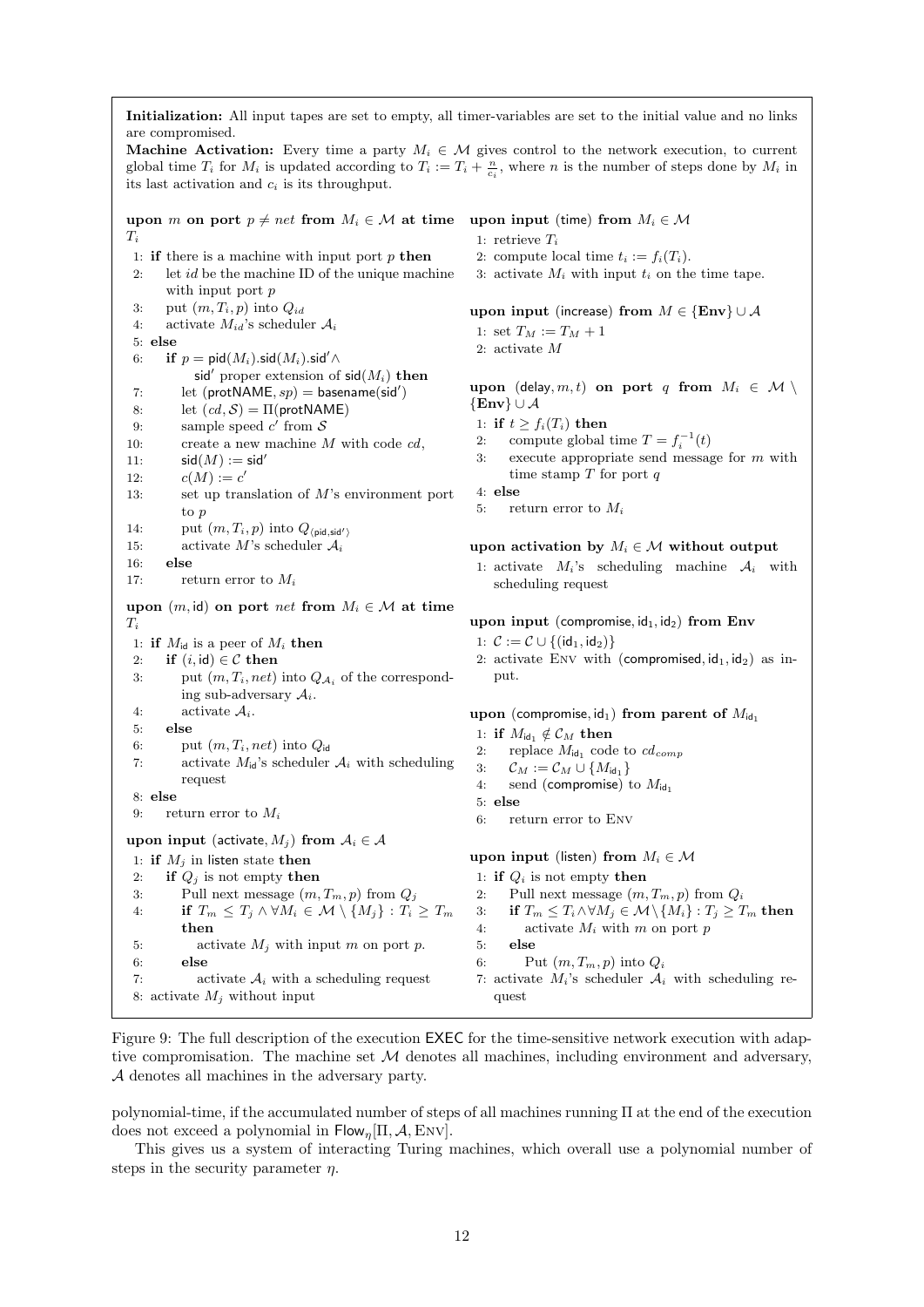### <span id="page-12-0"></span>3.2 Protocols

A protocol is a runtime library that assigns to each protocol name used in session IDs the respective program code to be executed by the respective machine and the speed of the machine that executes the code. Recall that a network has only one such runtime library, i.e., one protocol. This library assigns to all parties the respective code and speed for the single machines.

In the definition below, we denote with  $Dist(\mathbb{N}) \subset \mathbb{N} \to [0,1]$  the set of distributions over the natural numbers (without 0).

**Definition 2.** A protocol is a runtime library  $\pi : D \to \{0,1\}^* \times Dist(\mathbb{N})$ , which for every protocol**name** d in its **domain** D gives the code  $c \in \{0,1\}^*$  run by every machine with protocol name d and a efficiently computable **speed-distribution**  $S \in Dist(\mathbb{N})$  from which the execution EXEC can draw the speed coefficient for newly created machines.

A protocol  $\pi'$  is a **subprotocol** of  $\pi$  over domain  $D'$  if  $D' \subseteq D$  and  $\pi$  restricted to  $D'$  equals  $\pi$ .

A protocol  $\Pi$  also restricts the set of protocol-names  $\{d_1, \ldots d_l\} \subset D$  that a protocol-name  $d \in D$  can call as subroutines. By the requirements listed in in [\[25,](#page-36-7) Section 5], these restrictions constitute an acyclic call graph on the protocol-names with a unique root r. We then call  $\Pi$  rooted at r. With this, the machine-trees representing a party in the network effectively are a protocol-tree, representing the different protocols and subprotocols used by a party for communication in the network.

Note that this design requires protocol names to be unique: machines having the same protocol name will execute the same code. If differentiation in behavior is required, this has to be either encoded in the session parameter included in the basename of each machine, or different protocol names have to be utilized.

Example 3: Protocol. Consider a network run by an execution EXEC with protocol Π and a machine M with machine ID  $\mathsf{id}_M = (\mathsf{pid},((\mathsf{main}, x)))$  wants to invoke a new TLS connection to another machine in the network. M would then address a new machine  $M'$  with machine ID  $\mathsf{id}_{M'} = (\mathsf{pid},((\mathsf{main}, x),(\mathsf{tls}, x')))$ over the port pid.( $(\text{main}, x)$ ).( $(\text{main}, x)$ ,  $(\text{ts}, x')$ ). EXEC recognizes that M' does not yet exist and checks whether  $((\text{main}, x), (\text{ts}, x'))$  is a proper extension of  $((\text{main}, x))$  (i.e. main is allowed to invoke tls as a subprotocol). If the check succeeds, EXEC creates a new machine, queries  $(cd, S) \leftarrow \Pi(\mathsf{tls})$  and assigns the new machine *cd* as its code and a throughput coefficient *c'* drawn from  $S$  as its speed.

### <span id="page-12-1"></span>3.2.1 Composition

Composition of protocols is a useful tool for analyzing complex protocols by breaking them down into simpler to analyze, smaller sub protocols. In Section [4](#page-14-0) we present the universal composability theorem which allows us to derive the security of a composed protocol from the security of its parts.

The following definitions are in line with the definitions for composition in GNUC [\[25,](#page-36-7) Section 5].

**Definition 3.** The **sub-protocol**  $\Pi' = \Pi |x|$  of  $\Pi$  is the restriction of  $\Pi$  to  $D'$ , the set of all base-names reachable from the base-name x.

We denote with  $\Pi \setminus x$  the protocol over all protocol names which are reachable from the root r without going through a node with base-name x.

**Definition 4.** Let  $\Pi' = \Pi | x$  be a sub-protocol of  $\Pi$  and let  $\Pi'_{1}$  be a protocol rooted at x.  $\Pi'_{1}$  is **substitutable** for  $\Pi'$  if for all  $y \in D(\Pi \setminus x)$  it holds that  $\Pi(y) = \Pi'_1(y)$ 

We denote the substitution of  $\Pi'$  in  $\Pi$  as  $\Pi_1 = \Pi[\Pi'/\Pi'_1]$ . That is,  $\Pi_1|x = \Pi'_1$  and  $\Pi_1 \setminus x = \Pi \setminus x$ .

Composition in our network model comes down to replacing sub-trees inside the machine-tree of a party. Figure [10](#page-13-1) gives an example for such a substitution. On the protocol level, composition comes down to replacing the code provided for all base names in a sub-tree of the acyclic call graph of base names.

### <span id="page-12-2"></span>3.3 Ideal Functionalities

In our time-sensitive network model, machines which interact with each other might live in different points in time. This time-difference does not allow us to use a central ideal functionality as the abstraction of a multi-party protocol, as it is done in other asynchronous composability frameworks [\[9,](#page-35-6) [25\]](#page-36-7).

To solve this problem, we require that every party contains a copy of the ideal functionality in its protocol tree, and all of these copies share a common state (see Section [3.1.6\)](#page-8-0). Since such a copy of the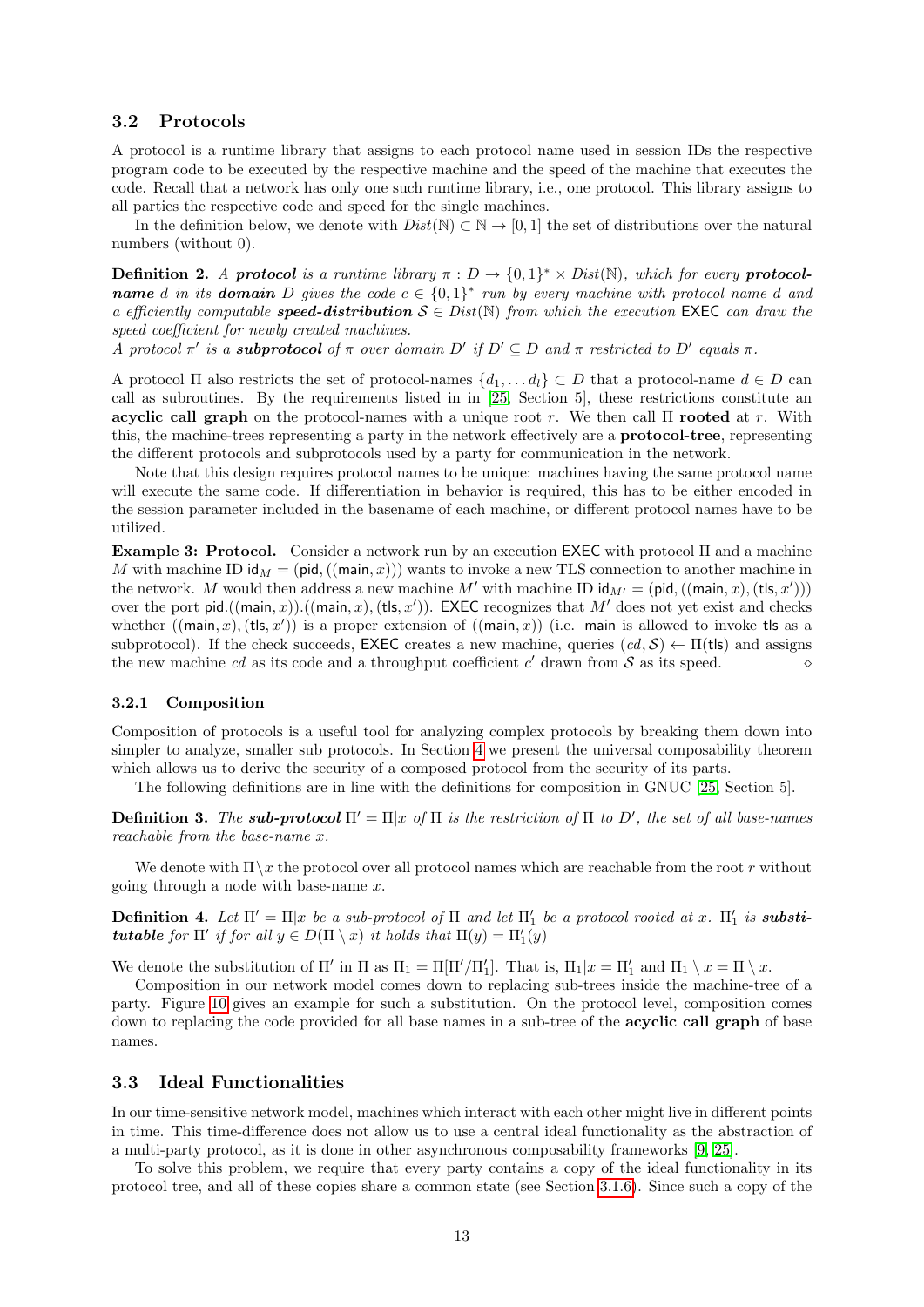<span id="page-13-1"></span>

Figure 10: Substitution operation and the construction for the universal composability theorem – a sub-protocol is substituted for an ideal functionality  $\mathcal F$  and its sub-adversary by the simulator  $\mathcal S$  used in the universal composability proof

ideal functionality is part of the protocol tree, we allow the basenames of each machine to require ideal or real protocol code, instead of classifying ideal machines by their party IDs, as in GNUC [\[25\]](#page-36-7).

We furthermore make the relaxation that we allow ideal machines to have children. Whenever ideal machines use common routines, such as communication channels, it is very convenient to be able to formalize such a routine as a child, e.g., as an ideal functionality for communication channels.

Apart from these changes, we adopt the restriction from GNUC that ideal machines can only communicate with ideal peers in the network and that ideal machines cannot be compromised by the adversary.

#### <span id="page-13-0"></span>3.3.1 Centralized Ideal Functionalities and Dummy Nodes

The following counter example shows why using a central ideal functionality, as done in UC [\[9\]](#page-35-6) or GNUC [\[25\]](#page-36-7), does not work as soon as we allow the distinguisher to measure the response time. Thereafter, we show that using a replicated ideal functionality is as secure as using a central ideal functionality, and without having a notion of time, we show that having a central ideal functionality is as secure as having a replicated ideal functionality.

In order to be able to define a setting with centralized ideal functionalities, we need to introduce so-called **dummy nodes**. A dummy node is linked to one machine  $M$ , typically a (centralized) ideal functionality. Upon receiving a messages from its parent node, a dummy node forwards this message to the machine  $M$ . Analogously, upon receiving a message from the machine  $M$ , the dummy node forwards this message to its parent node. A dummy node can not have any children. Similar to functionality nodes, dummy node can not be compromised.

If dummy nodes were ordinary nodes they would always add one additional step by forwarding the messages. Hence, we treat dummy nodes as re-wirings, i.e., reroutings. Formally, dummy nodes do not have a machine timer, i.e., they live in all points in time at once.

A centralized ideal functionality is a machine without parent that is linked, as defined above, to dummy parties.

In contrast to a centralized ideal functionality, we call an ideal functionality as considered in our framework, i.e., that consists of several nodes with the same code and a shared memory, a replicated ideal functionality. We call each of these nodes a replica of that ideal functionality.

We define for every centralized ideal functionality a corresponding replicated ideal functionality. Each replica uses the same code of the centralized ideal functionality but we replace each memory access with an access to the shared memory. Analogously, we define for every replicated ideal functionality a centralized ideal functionality by using the one code that all machines share and replacing each access to the shared memory with access to the local memory.[2](#page-13-2)

Example 4: Centralized ideal functionality. Assume that a real protocol is replaced by a dummy party and a centralized ideal functionality. Then, there is a pair of protocols  $\Pi$  and ideal functionality  $\mathcal F$ such that  $\Pi$  cannot securely realize  $\mathcal{F}$ . The counter-example works for any pair of multi-party protocol Π and functionality F that answers with an acknowledgement message upon a single bit as input the subroutine (implemented by  $\Pi$  or  $\mathcal F$ , respectively); in particular  $\Pi$  and  $\mathcal F$  do not do any communication.

<span id="page-13-2"></span><sup>&</sup>lt;sup>2</sup>Formally, we actually require that the states of the Turing machine of the centralized ideal functionality are the cartesian product  $S<sup>k</sup>$  of the states S of the Turing machine of the replicated ideal functionality, where k is the number of parties. Otherwise, moving the reading head of the program tape does not take the same amount of steps for the centralized ideal functionality.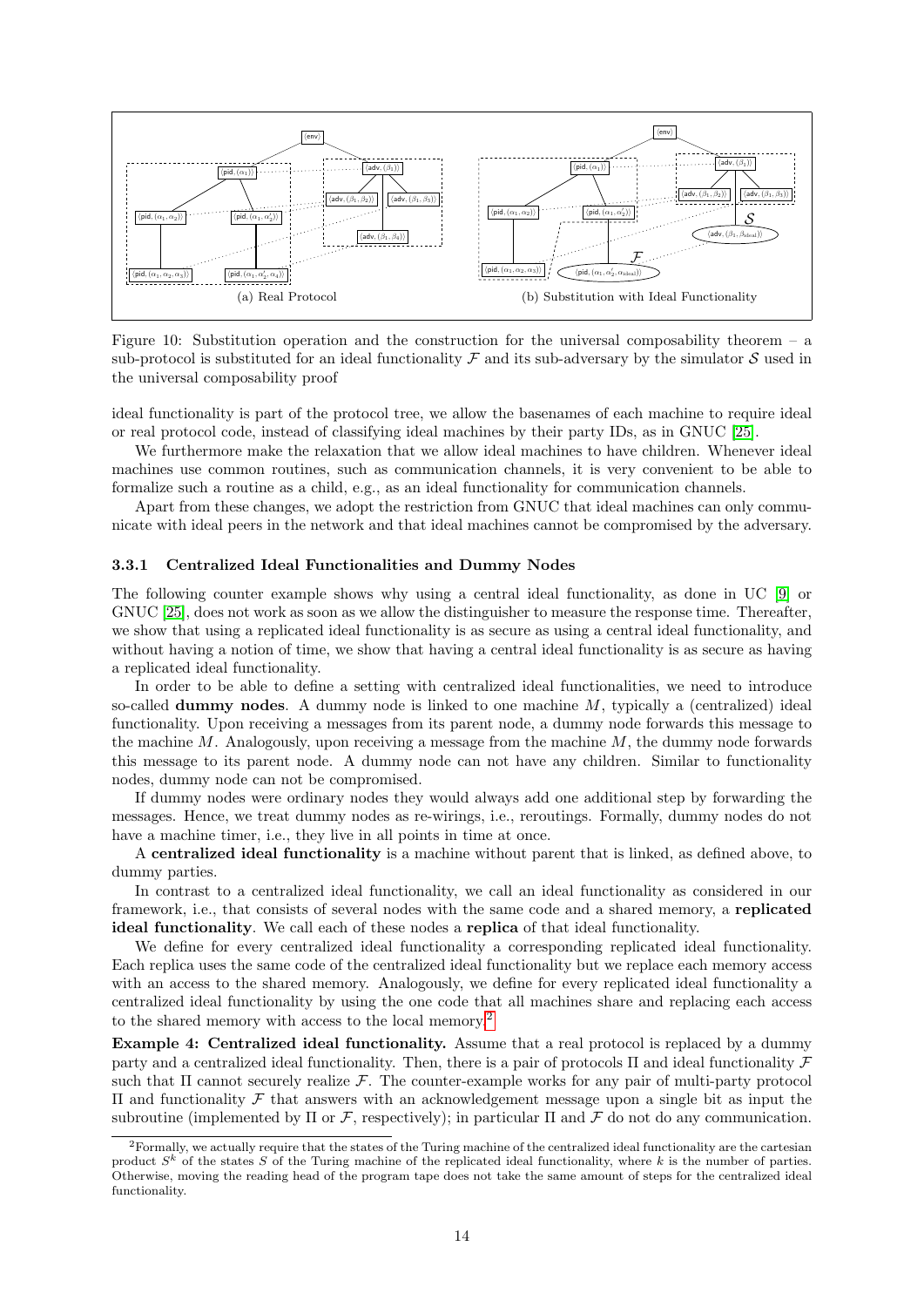Initially, let ENV be in time  $t_0$ . Let  $f_i$  be the local-time functions of party i and  $c_i$  be the throughput (i.e., the speed) of party i. Let  $\delta$  be the number of steps that the a ping operation takes. As a response towards this initial operation, party i sends an acknowledgment message ack. A environment ENV that performs the following steps can distinguish the real protocol  $\Pi$  from the ideal functionality  $\mathcal{F}.$ 

- 1: Send a bit 0 to party 1 in time  $t_0$  over the environment input port towards party 1.
- 2: Send a bit 0 to party 2 in time  $t_0$  over the environment input port towards party 2.
- 3: Proceed in time, and wait for the acknowledgement messages ack from party 2.
- 4: Measure the time at which the acknowledgement message arrives and store it in  $t_1$ .
- 5: Send a bit 0 to party 2 in time  $t_2$ .
- 6: Proceed in time, and wait for the acknowledgement messages ack from party 2.
- 7: Measure the time at which the acknowledgement message arrives and store it in  $t_3$ .
- 8: if  $t_3 t_2 > t_1 t_0$  then<br>9: Output 0
- Output 0

10: else

11: Output 1

For the real protocol Π, both acknowledgement messages can be sent in parallel, i.e.,  $t_1 - t_0 = \delta/c_2$  $t_3 - t_2 = \delta/c_2$ . For a centralized ideal functionality  $\mathcal{F}$ , the activation order requires that first the first bit is processed  $t_1 - t_0 = \delta/c \tau + \delta/c \tau > \delta/c \tau = t_3 - t_2$ . bit is processed  $t_1 - t_0 = \delta/c_{\mathcal{F}} + \delta/c_{\mathcal{F}} > \delta/c_{\mathcal{F}} = t_3 - t_2$ .<sup>3</sup>  $\sim$ 

Time-unaware network attackers and environments. As a next step, we show that for attackers and environments that cannot measure the time, a replicated ideal functionality is the same as a centralized ideal functionality. We call a machine **time-unaware** if it consists of a sandbox  $U_M$  that runs another machine M inside such that the sandbox intercepts all time measurements request towards the network execution and replaces the response of the network execution with 0. This lemma basically follows from the consistency requirement of a shared memory (see Section [3.1.6\)](#page-8-0). We say  $\pi \geq_t \rho$  for time-unaware attackers and environments if for all PPT adversaries  $A$  there is a PPT simulator  $S$  such that for all PPT environments ENV,

$$
\mathsf{EXEC}(\pi, U_{\mathcal{A}}, U_{\text{Env}}) \approx \mathsf{EXEC}(\rho, \mathcal{S}, \mathcal{U}_{\text{Env}})
$$

**Corollary 5.** Let  $\mathcal{F}_r$  be a replicated ideal functionality and  $\mathcal{F}_c$  be the corresponding centralized ideal functionality. Then,  $\mathcal{F}_r \geq_t \mathcal{F}_c$  and  $\mathcal{F}_c \geq_t \mathcal{F}_r$  for time-unaware attackers and environments.

Proof. This lemma directly follows from Corollary [1,](#page-9-2) i.e., from the consistency enforcing scheduling of a shared memory: every write operation is scheduled before any other read operations that take place by parties that are already in the future.  $\Box$ 

This concludes the presentation of the time-sensitive network model used in TUC on which we want to base our time-sensitive analysis of anonymous communication protocols. The next section presents the security notion we will use for this analysis.

# <span id="page-14-0"></span>4 Secure Realization

We present the notion of security adopted in TUC and show that important properties such as the completeness of the dummy adversary and universal composability also hold in TUC.

In the same spirit as in other simulation-based frameworks, we adopt the notion of secure realization. A protocol  $\pi$  is compared to a simplified protocol  $\rho$  and is shown to be at least as secure:  $\pi$ securely realizes  $\rho$ , if every attack against  $\pi$  is also possible against  $\rho$ <sup>[4](#page-14-2)</sup>

More formally we require that the output distribution of the execution running the protocol  $\pi$ , an adversary <sup>A</sup> and an environment Env is indistinguishable from the output distribution of the execution running the simplified protocol  $\rho$  with a simulator S and the same environment ENV. We define the indistinguishability of different execution as follows. This definition is a reformulation of the indistinguishability of binary random variable ensembles in [\[9\]](#page-35-6).

<span id="page-14-2"></span><span id="page-14-1"></span><sup>3</sup>Reading the input and sending a response takes more than one step.

<sup>&</sup>lt;sup>4</sup>Recall that the speed of a protocol party is determined by the protocol description (see Section [3.2\)](#page-12-0), more specifically by speed-distribution that is assigned to every protocol role.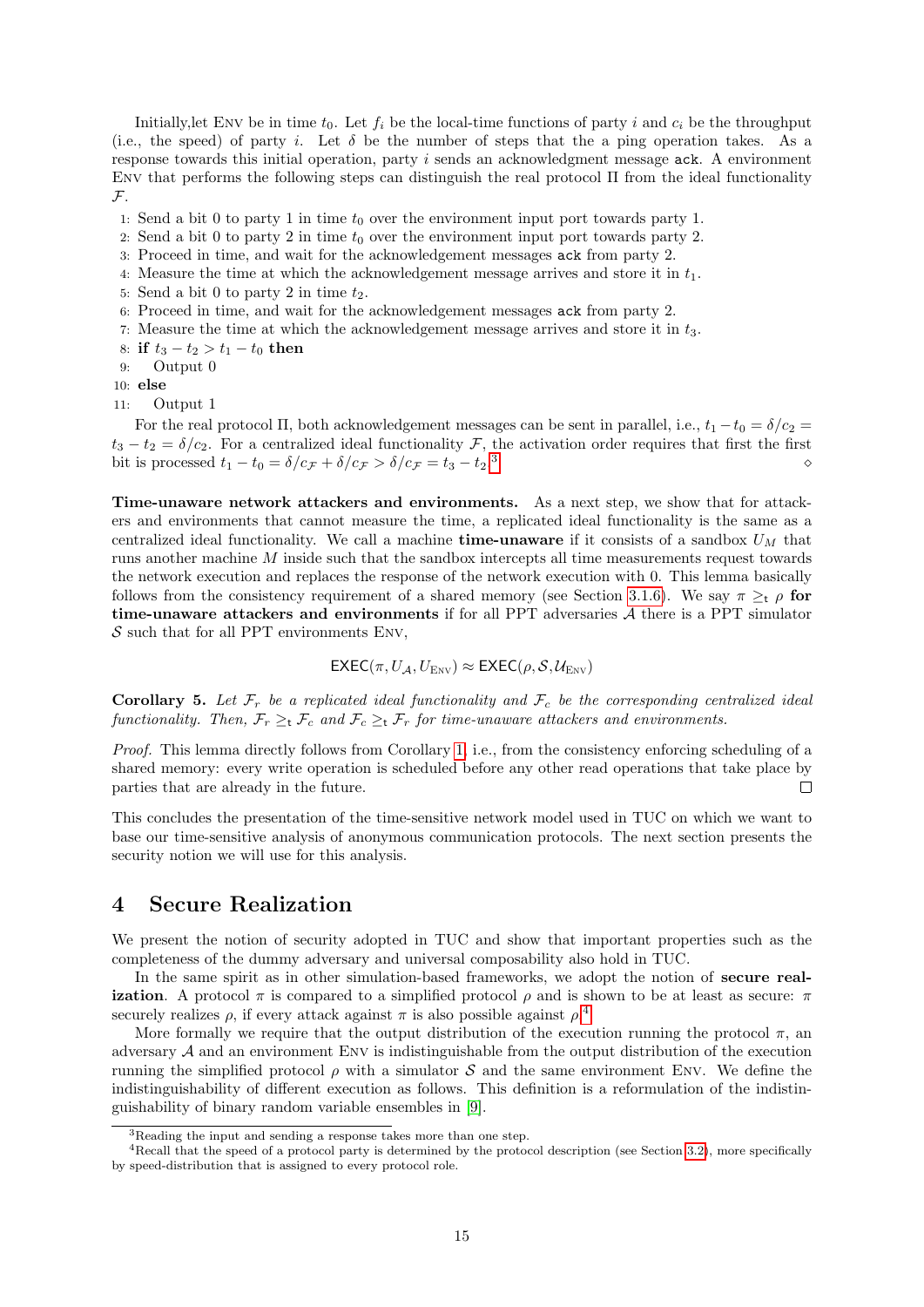**Definition 6** (Indistinguishability). Two ensembles  $(\text{EXEC}_{\eta}(\Pi, \mathcal{A}, \text{Env}, x))_{\eta \in \mathbb{N}}$  and  $(\text{EXEC}_{\eta}(\Pi', \mathcal{A}', \text{Env}', x))_{\eta \in \mathbb{N}}$ are indistinguishable, denoted

$$
\mathsf{EXEC}(\Pi,\mathcal{A},\mathrm{Env}) \approx \mathsf{EXEC}(\Pi',\mathcal{A}',\mathrm{Env}'),
$$

if for every  $c \in \mathbb{N}$  there is a  $\eta_0 \in \mathbb{N}$  such that for all security parameters  $\eta > \eta_0$  and all inputs x we have that

$$
|Pr[\text{EXEC}_{\eta}(\Pi,\mathcal{A},\text{Env},x)=1]-Pr[\text{EXEC}_{\eta}(\Pi',\mathcal{A}',\text{Env}',x)=1]|<\eta^{-c}
$$

Using this definition, we can now formalize secure realization.

**Definition 7** (Secure Realization). A protocol  $\pi$  securely realizes another protocol  $\rho$ , written  $\pi \geq_t \rho$ , if for all PPT adversaries  $A$  there is a PPT simulator  $S$  such that for all PPT environments ENV

$$
\mathsf{EXEC}(\pi,\mathcal{A},\mathrm{Env}) \approx \mathsf{EXEC}(\rho,\mathcal{S},\mathrm{Env})
$$

As the notion of secure realization is based on the definition of indistinguishability above, we get as a direct consequence the transitivity and reflexivity of  $\geq_t$ .

Corollary 8 (Transitivity and Reflexivity).

$$
\Pi_1 \geq_t \Pi_2 \wedge \Pi_2 \geq_t \Pi_3 \implies \Pi_1 \geq_t \Pi_3 \quad \text{and} \quad \Pi \geq_t \Pi
$$

*Proof.* The theorem follows directly from the transitivity and reflexivity of  $\approx$ , on which we based our definition of  $\geq_t$ : Due to  $\Pi_1 \geq_t \Pi_2$ , there is a simulator  $S_1$  such that  $\text{EXEC}(\Pi_1, \mathcal{A}_d, \text{Env}) \approx$  $\mathsf{EXEC}(\Pi_2, \mathcal{S}_1, \text{Env})$ . But since  $\Pi_2 \geq_t \Pi_3$ , there exists a simulator  $\mathcal{S}_2$  for  $\mathcal{S}_1$  such that  $\mathsf{EXEC}(\Pi_2, \mathcal{S}_1, \text{Env}) \approx$  $\mathsf{EXEC}(\Pi_3, \mathcal{S}_2, \mathrm{Env})$  holds. Due to the transitivity of  $\approx$  we therefore get as required

$$
\forall \text{Env} : \ \mathsf{EXEC}(\Pi_1, \mathcal{A}_d, \text{Env}) \approx \mathsf{EXEC}(\Pi_3, \mathcal{S}_2, \text{Env}).
$$

Reflexivity can be shown similarly.

### <span id="page-15-0"></span>4.1 Properties of  $\geq_t$

In order to simplify the analysis of complex protocols, traditional composability frameworks depend on central properties of secure realization in their frameworks. We show that these properties hold in our model as well. The most important design decisions in this regard include making ENV and  $\mathcal A$  timeless (see Section [3\)](#page-3-0) as well as having machines run with different performance coefficients (speed).

The proofs for the following results are largely the same as the proofs for their counterparts in classic composability frameworks, such as presented in [\[25\]](#page-36-7). However they need to be extended in order to account for timing.

### <span id="page-15-1"></span>4.1.1 Completeness of the Dummy Adversary

The definition of secure realization quantifies over all possible adversaries for the realizing protocol. In order to simplify this, we show that is is enough to only consider the dummy adversary  $A_d$ , which just forwards all messages between environment and network parties.

**Lemma 9** (Completeness of the dummy adversary). If there exists an adversary S for a protocol  $\Pi$  such that for all environments Env,

$$
\mathsf{EXEC}(\Pi',\mathcal{A}_d,\mathrm{Env}) \approx \mathsf{EXEC}(\Pi,\mathcal{S},\mathrm{Env})
$$

then  $\Pi' >_{\mathsf{t}} \Pi$ .

Proof. Take any adversary A for Π. We split this adversary into two machines  $\mathcal{A}'$  and  $\mathcal{A}_d$  are simulated inside one adversary machine  $\mathcal{A}^*$  s.t.  $\mathcal{A}_d$  simply forwards all messages from the network to  $\mathcal{A}'$ , which in turn communicates with the environment and executes the same code as A.

As  $\mathcal{A}^*$  is timeless, it can simulate the interaction between  $\mathcal{A}'$  and  $\mathcal{A}_d$  without introducing any additional delays. As ENV does not learn about the existence of  $A_d$  in any way, both of these scenarios are indistinguishable.

In the next step, we replace ENV and  $A'$  with a single machine ENV', which internally simulates ENV and  $A'$ : All messages incoming from  $A_d$  are internally sent to  $A'$ . Then the communication between

 $\Box$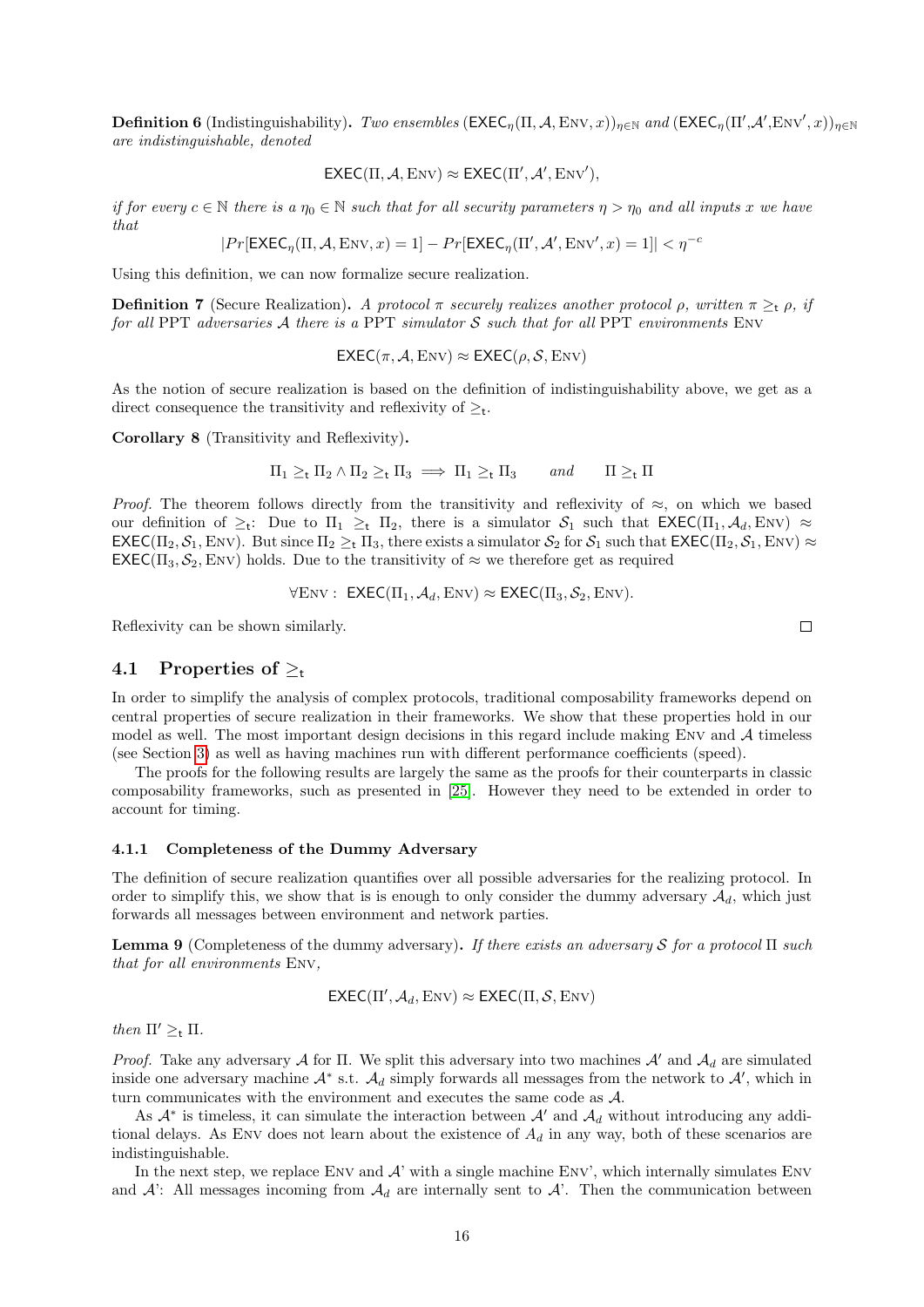ENV and  $A'$  is simulated and the output of ENV' is defined as the output of the simulated instance of Env.

As Env' generates the same output as Env and does not generate any additional delays due to its timelessness, this third configuration is not distinguishable from the second above.

Now we are in a situation with some environment, the dummy adversary and the network. Thus we can use our assumption and replace  $\Pi$  with  $\Pi'$  and  $\mathcal{A}_d$  with S. By assumption, this fourth scenario is indistinguishable from above third.

Reverting ENV' to ENV and  $\mathcal{A}'$  and combining S with  $\mathcal{A}'$  to a new simulator S' then gives us the theorem.  $\Box$ 

### <span id="page-16-0"></span>4.1.2 Composition Theorem

The central building block of simulation-based security is the notion of composability: the composition of secure protocols is secure as well. The construction in the proof is exemplified in Figure [10.](#page-13-1)

<span id="page-16-1"></span>**Theorem 10** (Composition Theorem). Let  $\Pi$  be a protocol and  $\Pi' = \Pi |x|$  a sub-protocol of  $\Pi$  rooted at x. Suppose that  $\Pi_1'$  is a protocol rooted at x such that  $\Pi_1' \geq_{\mathsf{t}} \Pi'$ . Then

$$
\Pi[\Pi' \setminus \Pi_1'] \geq_{\mathsf{t}} \Pi.
$$

Proof. We construct a simulator S for Π, which tries to simulate the interaction between  $\Pi_1$  and  $\mathcal{A}_d$ . By the completeness of the dummy adversary, this is enough to show realization.

- Scenario 1: Original network consisting of parties running protocol Π, environment Env and the dummy adversary  $\mathcal{A}_d$ .
- **Scenario 2:** We split the sub-protocol  $\Pi'$  from the protocol  $\Pi$  and the dummy-sub-adversary  $\mathcal{A}_d$  that belongs to  $\Pi'$  from  $\mathcal{A}_d$ . We do not create separate entities, but just see that these are different machines with the following property: All scheduling requests and messages from  $\Pi'$  go directly to  $\mathcal{A}'_d$ .

As the network is otherwise the same as in Scenario 1, Scenario 2 and Scenario 1 are both indistinguishable.

Scenario 3: We define a new environment Env' which internally simulates Env, all protocol parties not running  $\Pi'$ , which we denote as  $\Pi\setminus\Pi'$  and part of the dummy Adversary that does not communicate with  $\Pi'$ , which we denote with  $\mathcal{A}_d \setminus \mathcal{A}'_d$ . Unfortunately,  $\Pi \setminus \Pi'$  is not timeless, hence we will have to take care with the simulation and make sure that all timestamps are propagated correctly.

ENV' simulates the interaction of  $\mathcal{A}_d \setminus \mathcal{A}'_d$ ,  $\Pi \setminus \Pi'$  and ENV as usual, but only increases its time whenever ENV does. This especially means that messages from  $\Pi \setminus \Pi'$  to  $\Pi'$  are not forwarded directly, but queued for sending when the time is set forward(that is, whenever ENV increases its timer, Env' does not increases it timer by the full difference, but in minimal steps, making sure all messages are sent out at the right time). In order to make sure that ENV and  $\mathcal{A}_d \setminus \mathcal{A}'_d$  still get the correct messages from the rest of the network at the right time, ENV' also simulates the rest of the network internally, based on the messages sent out by  $\Pi \setminus \Pi'$ .

As in the proof of the dummy adversary, the output of Env' is defined as the output of Env.

With this construction, all timestamps remain the same as in Scenario 2. As all messages exchanged are also the same, Scenario 3 and Scenario 2 are indistinguishable.

- **Scenario 4:** In scenario 3 we have the situation where parties running protocol  $\Pi'$  communicate with the corresponding dummy adversary  $\mathcal{A}'_d$  and the environment Env<sup>'</sup>. Using our assumption, we can now replace Π' with  $\Pi_1'$  and  $\mathcal{A}'_d$  with the simulator S' which is constructed in the realization proof of  $\Pi'$  being realized by  $\Pi'_{1}$ , while remaining indistinguishable from Scenario 3.
- **Scenario 5:** We now split ENV' and recombine  $\Pi \setminus \Pi'$  with  $\Pi'_{1}$  to get  $\Pi_{1}$  and  $\mathcal{A}_{d} \setminus \mathcal{A}'_{d}$  with  $\mathcal{S}'$  to get the simulator S. Due to what  $\text{Env}'$  simulated, Scenario 5 is indistinguishable to Scenario 4.

Using the transitivity of the indistinguishability, we get our claim.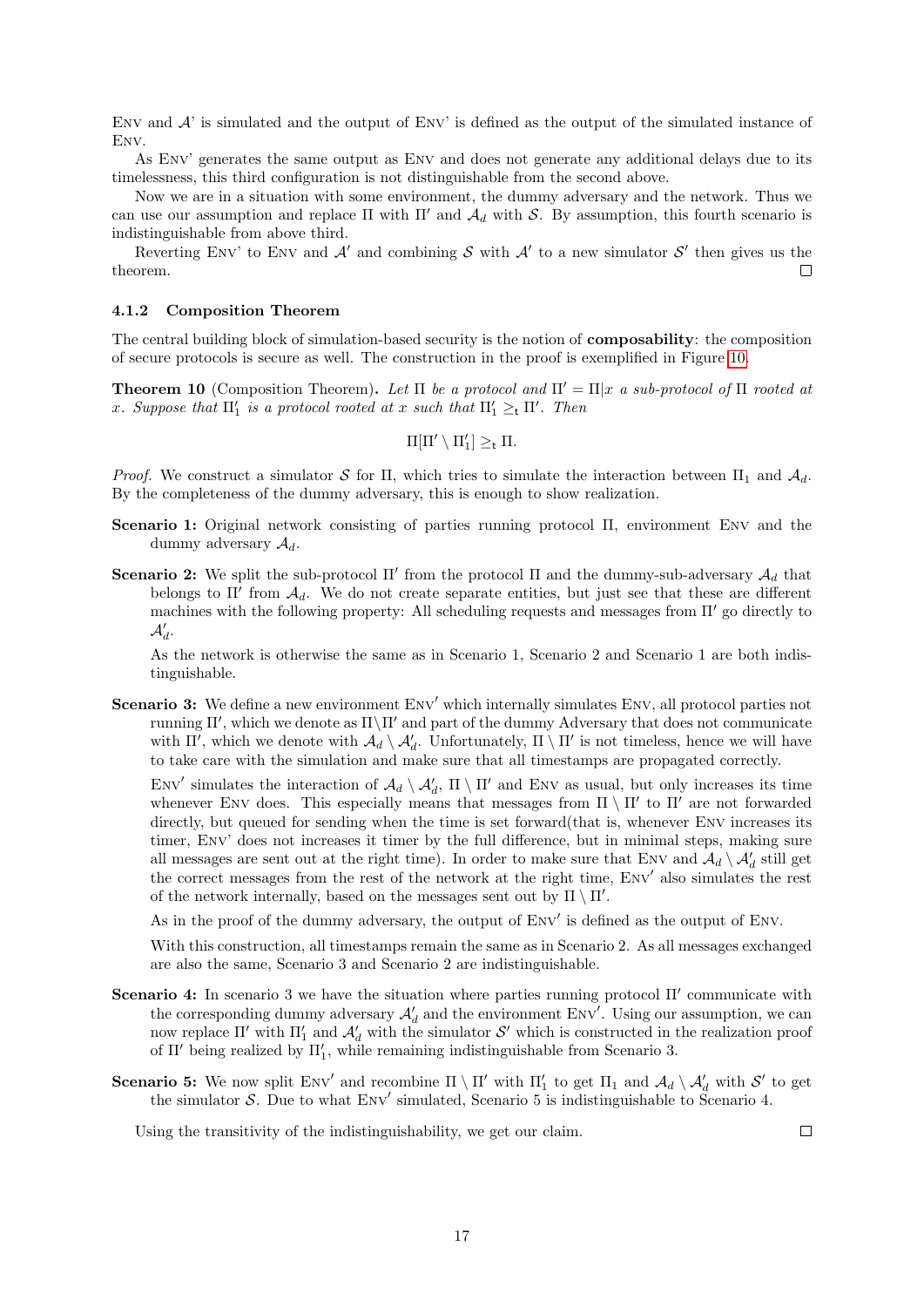### <span id="page-17-0"></span>4.2 Joint State Theorem

A Joint State Theorem [\[10,](#page-35-9) [25\]](#page-36-7) simplifies the analysis of a multi-session protocol Π which uses several instances of a single-session protocol  $\pi$  with a joint state between the multiple instances. For example, consider the situation where you give several sub-processes on your machine access to a key exchange process which always uses the same private-/public-key-pair. Here, the Joint State Theorem allows for the reduction of the security analysis of  $\Pi$  to the analysis of a single session ideal functionality  $\mathcal F$  which is realized by  $\pi$ .

The Joint State Theorem also holds in our time-sensitive model. While the proof is along the lines of the proof in [\[25,](#page-36-7) Section 9], we have to make several changes to the general construction of multi-session functionalities due to the existence of time: we cannot combine several machines of the network into a single machine, as the single machine cannot adequately simulate the different timers of each machine it simulates. Instead we introduce the concept of an interface, through which communication to a set of nodes in the network is filtered. This allows us to view the machines behind such an interface as a combined unit while still preserving the independence of their timers.

### <span id="page-17-1"></span>4.2.1 Multi-Session Functionality

In order to analyze multi-session protocols with a joint-state, we will need to combine several instances of a single session functionality  $\mathcal F$  into a single instance. The multi-session functionality  $\hat{\mathcal F}$  collects instances of  $\mathcal F$  in the protocol tree of a single party and combines them with a single interface to their callers. This interface filters and distributes incoming messages to the single instances of  $\mathcal F$  based on virtual session IDs called vsid.

To this end,  $\hat{\mathcal{F}}$  requires messages to be of the form  $(m, valid)$ . The message m is then forwarded to the instance F of F with session id *vsid*. Any message m' going out from an instance F' of F is again brought into the form  $(m', v\dot{s}id')$ , where  $v\dot{s}id'$  is the corresponding session id of F'.

In the regular network model without time,  $\hat{\mathcal{F}}$  can be realized by a single machine which internally simulates the instances of  $F$ , as done in GNUC [\[25\]](#page-36-7). In our model however, the existence of time makes this approach infeasible: Having one machine simulate all instances of  $\mathcal F$  forces these instances to all live in the same point of time, as  $\mathcal F$  would not be able to simulate several instances of  $\mathcal F$  living in different points in time. We would thus neglect all situations where the single sessions operate independently in time.

We solve this problem by instead introducing a interface through which all communication to the instances of F are filtered. This allows us to sum up all single instances of F into one entity  $\hat{\mathcal{F}}$  while still preserving the time-independence of each instance. Note that the interface we add is omni-time, i.e. the interface receives messages at any point in time and works without progressing in time. Figure [11](#page-18-1) exemplifies the construction of  $\hat{\mathcal{F}}$ .

### <span id="page-17-2"></span>4.2.2 Boxed Protocols

Unfortunately we get following problem as soon as we introduce multi-session protocols and functionalities: As these can be used by many different nodes in the protocol tree of a single party, the single caller rule that is used in GNUC [\[25\]](#page-36-7) is no longer be enforced. As this rule is essential for the notion of composition and the universal composition theorem, we need to circumvent this problem by introducing so-called **boxed protocols**, as introduced in [\[25\]](#page-36-7): the protocol tree outside of the instances of  $\mathcal F$  is boxed inside a single TM M, which simulates every node in the tree. Additionally, all messages sent to a multi-session protocol or functionality are modified to come from M. Messages received from the multi-session instance are distributed to the nodes in the tree by  $M$  based in the session ids used in the messages.

Again, as we consider time as well, we have to make small alterations: We cannot have a single TM simulate the full protocol tree, as a single TM cannot simulate several nodes which live in different points in time. We solve this problem by implementing boxing in terms of an additional, omni-time interface  $N$  which is put between a protocol Π and the multi-session instance. This interface basically works as a network address translation: ports used for communication between machines in the machine tree and instances of the ideal functionality are instead redirected to  $N$ : A message m incoming on input port pid.sid<sub>1</sub>.sid<sub>2</sub> is then forwarded as  $(m,sid_2)$  to the interface of  $\hat{\mathcal{F}}$ , which receives this message on its environmental port. On the other hand, a message  $(m,sid)$  received from  $\mathcal F$  is forwarded as message m through the unique output port  $pidsid_1.sid_2$ , where  $sid_2 = sid$ .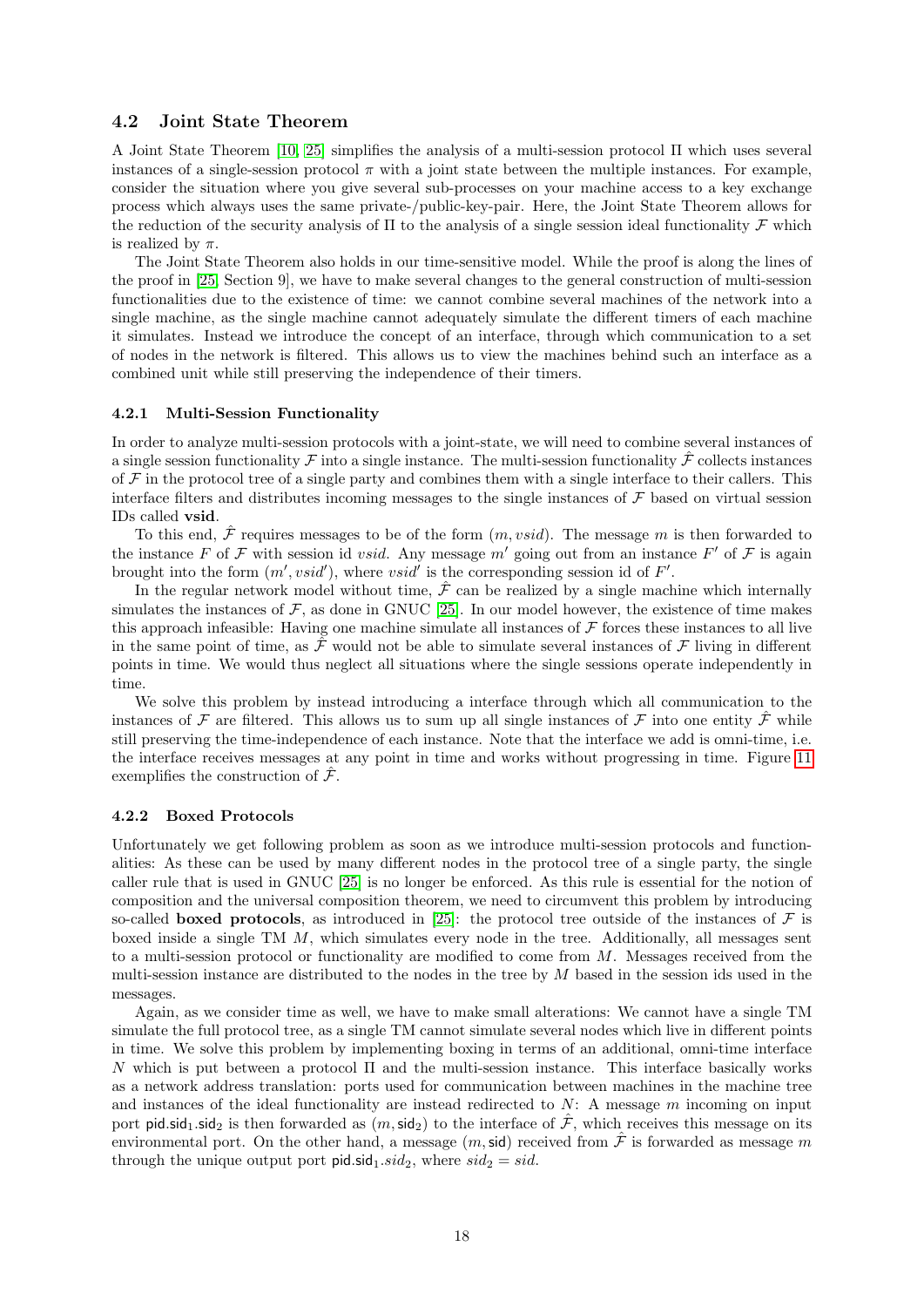<span id="page-18-1"></span>

Figure 11: Boxed Protocol  $[\Pi]_F$  and Multi-Session Functionality  $\hat{\mathcal{F}}$ 

From now on, we denote with  $[\Pi]_F$  the boxed protocol which consists of the F-hybrid protocol  $\Pi$ , which is virtually boxed by the interface N as described above and interacts with the multi-session variant  $\hat{\mathcal{F}}$ of  $\mathcal F$ . Using the boxing technique described above gives multi-session functionalities and protocols an interface through which they communicate with only a single caller, allowing us to keep the tree-like structure of parties in the network and use the same notions of composition we also use for single session functionalities and protocols. Figure [11](#page-18-1) exemplifies the construction for the boxed protocol  $[\Pi]_{\mathcal{F}}$  together with a multi-session functionality  $\hat{\mathcal{F}}$ .

In contrast to classic constructions, our boxing technique allows us to keep the time-independence of each single session instance of a multi session protocol. This can be used to more accurately model real world multi-session protocols, where for example different session are executed on different machines.

The classic construction would imply that all sessions are parallelized on the same machine and progress through time at the same pace. This can still be captured in our model by requiring that a set of sessions run on the same machine in  $\hat{\mathcal{F}}$ . This requires a small modification in the proof below, where set of instances F of F that are on the same machine in  $\hat{\mathcal{F}}$  are delayed by the simulator by the same amount whenever a single instance  $F_i \in F$  is activated.

### <span id="page-18-0"></span>4.2.3 Timed Joint State Composition Theorem

We now present the Joint State Composition Theorem in the time-sensitive setting.

**Theorem 11** (Timed Joint State Composition Theorem). Let  $\mathcal F$  be a poly-time ideal functionality and  $\Pi$  be a poly-time, *F*-hybrid protocol. Then  $\Pi$ <sub>*F*</sub> ≥<sub>t</sub> *F*.

*Proof.* We construct a simulator  $S$  such that following holds:

$$
\mathsf{EXEC}(\Pi,\mathcal{S},\mathrm{Env}) \approx \mathsf{EXEC}([\Pi]_\mathcal{F},A_d,\mathrm{Env})
$$

Due to our constructions above, everything remains the same between both scenarios, if  $S$  works the same as the dummy adversary. Boxing only introduces virtual interfaces which do not create additional delays or change the behavior of parties. As the virtual interfaces only communicate with each other and cannot be addresses by the environment, both scenarios are indistinguishable.  $\Box$ 

This concludes the introduction of secure realization in TUC and the presentation of its properties. The next sections exemplify the use of TUC based on a security analysis for Tor [\[45\]](#page-37-0).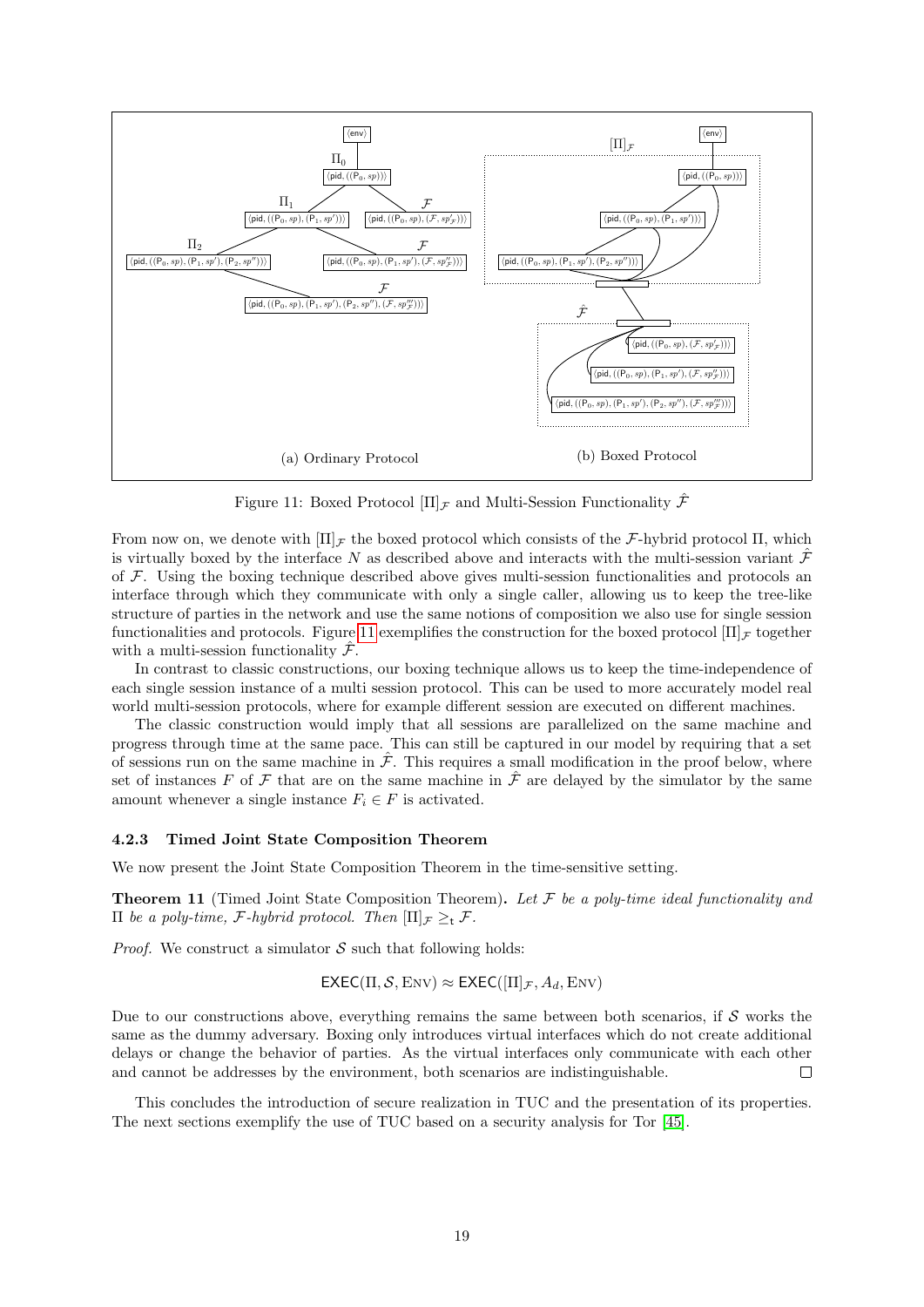<span id="page-19-4"></span>upon input (setup): 1: Generate an asymmetric key pair  $(sk_P, pk_P \rangle \leftarrow G(1^{\eta}).$ 2: send a cell (register,  $P, pk$ ) to the  $\mathcal{F}^{\mathcal{N}}_{\text{\tiny REG}}$  functionality 3: wait for a cell (registered,  $\langle P_j , p k_j \rangle_{j=1}^n$ ) from  $\mathcal{F}^{\mathcal{N}}_{\text{\tiny REG}}$ 4: output (ready,  $\mathcal{N} = \langle P_j \rangle_{j=1}^n$ ) upon input (createcircuit,  $\mathcal{P} = \langle P,\langle P_j\rangle_{j=1}^{\ell}\rangle)$ : 1: set Start to the current time 2: store  $P$  and  $C \leftarrow \langle P \rangle$ ; call *ExtendCircuit*( $P, C$ ) **upon** input  $(\mathsf{send}, \mathcal{C} = \langle P \stackrel{\text{cid}_1}{\iff} P_1 \Longleftrightarrow \cdots P_\ell \rangle, m)$ : 1: if  $Start(cid_1) + ttlc >$  current time then 2: look up the keys  $(\langle k_j \rangle_{j=1}^{\ell})$  for  $cid_1$ 3:  $O \leftarrow WrOn(m, (k_j)_{j=1}^{\ell})$ 4: send a cell  $(cid_1,$ relay, O) to  $P_1$  over  $\mathcal{F}_{\text{sc}}$ 5: else 6: call  $DestroyCircuit(C, cid_1)$ 7: output (destroyed,  $C, m$ )

Figure 12:  $\Pi_{OR}$ : User commands for a Party P

# <span id="page-19-0"></span>5 Time Sensitive Analysis of the Onion Routing Protocol

In this section we take the framework we presented in Sections [3](#page-3-0) and [4](#page-14-0) and exemplify its use in the time-sensitive analysis of the anonymous communication protocol Tor [\[45\]](#page-37-0).

Anonymous communication protocols as provided by the Tor network are an increasingly popular way for users to protect their privacy by hiding the user's location. The Tor network is currently used by hundreds of thousands of users around the world [\[44\]](#page-37-1). Sudden increases in Tor's usage have furthermore been shown to correlate to privacy-invasive political events which demonstrates the global political importance of the Tor network [\[13\]](#page-35-0).

Section [5.1](#page-19-1) defines the onion routing (OR) protocol as a protocol  $\Pi_{OR}$  in the TUC framework. Sec-tion [5.2](#page-22-1) presents our abstraction of the OR protocol by defining the ideal functionality  $\mathcal{F}_{OR}$ . Finally, Section [5.3](#page-25-0) presents two statements: (i) Theorem [16](#page-29-1) states that  $\Pi_{OR}$  securely realizes  $\mathcal{F}_{OR}$ , i.e., we show that the abstraction  $\mathcal{F}_{OR}$  is sound in the sense that every attack against  $\Pi_{OR}$  can also be mounted against  $\mathcal{F}_{OR}$ ; (ii) Theorem [17](#page-30-1) states that  $\mathcal{F}_{OR}$  securely realizes  $\Pi_{OR}$  (for specific delay functions), i.e., we show that the abstraction  $\mathcal{F}_{OR}$  is complete in the sense that every attack against  $\mathcal{F}_{OR}$  (with specific delay functions) can be mounted against the actual onion routing protocol  $\Pi_{OR}$ .

Considering a time-sensitive adversary imposes new challenges on the analysis of complex, cryptographic communication protocols. Previous work [\[2\]](#page-35-3) required cryptographic properties from the onion algorithms and the key exchange that ensure authenticity, integrity, secrecy and unlinkability. Against an adversary that can measure the time of a computation, we have to additionally require that the computation time of an encryption does not leak anything about the plaintext message, and we have to require that the DDH exponentiation does not leak anything about the exponents. We rigorously formalize these requirements in Section [5.3.1.](#page-25-1)

### <span id="page-19-1"></span>5.1 The Onion Routing Protocol

The core idea behind Tor is that, instead of directly communicating with the target, the user reroutes his traffic over a sequence of three onion routers. Smart use of cryptography then ensures that each participant in this chain only knows about his predecessor and successor, thus enabling anonymous communication.

Tor centrally organizes and validates available OR nodes and distributes their public keys to users. After the initial set up in which public keys of the onion routers (OR) are distributed, Tor works in two phases: In the first phase, the user establishes temporary symmetric keys with each of the three chosen onion routers, using the public keys of the ORs in a one-way authenticated key-exchange (1W-AKE) [\[21\]](#page-36-17).<sup>[5](#page-19-2)</sup> The sequence of ORs together with these symmetric keys is called a **circuit**. The exchanged keys are only used for one session, which typically lasts 10 minutes; then, fresh keys are established and the old keys are securely erased.<sup>[6](#page-19-3)</sup>

<span id="page-19-2"></span><sup>5</sup>Tor is currently migrating to a more efficient and more secure 1W-AKE scheme (the ntor protocol). Recent work (the Ace scheme [\[4\]](#page-35-16)) further improves on ntor.

<span id="page-19-3"></span><sup>&</sup>lt;sup>6</sup>Temporary keys enable immediate forward secrecy: after a session is dead (and its temporary key and its communication transcripts is securely erased) even compromised parties do not leak anything about previous communications.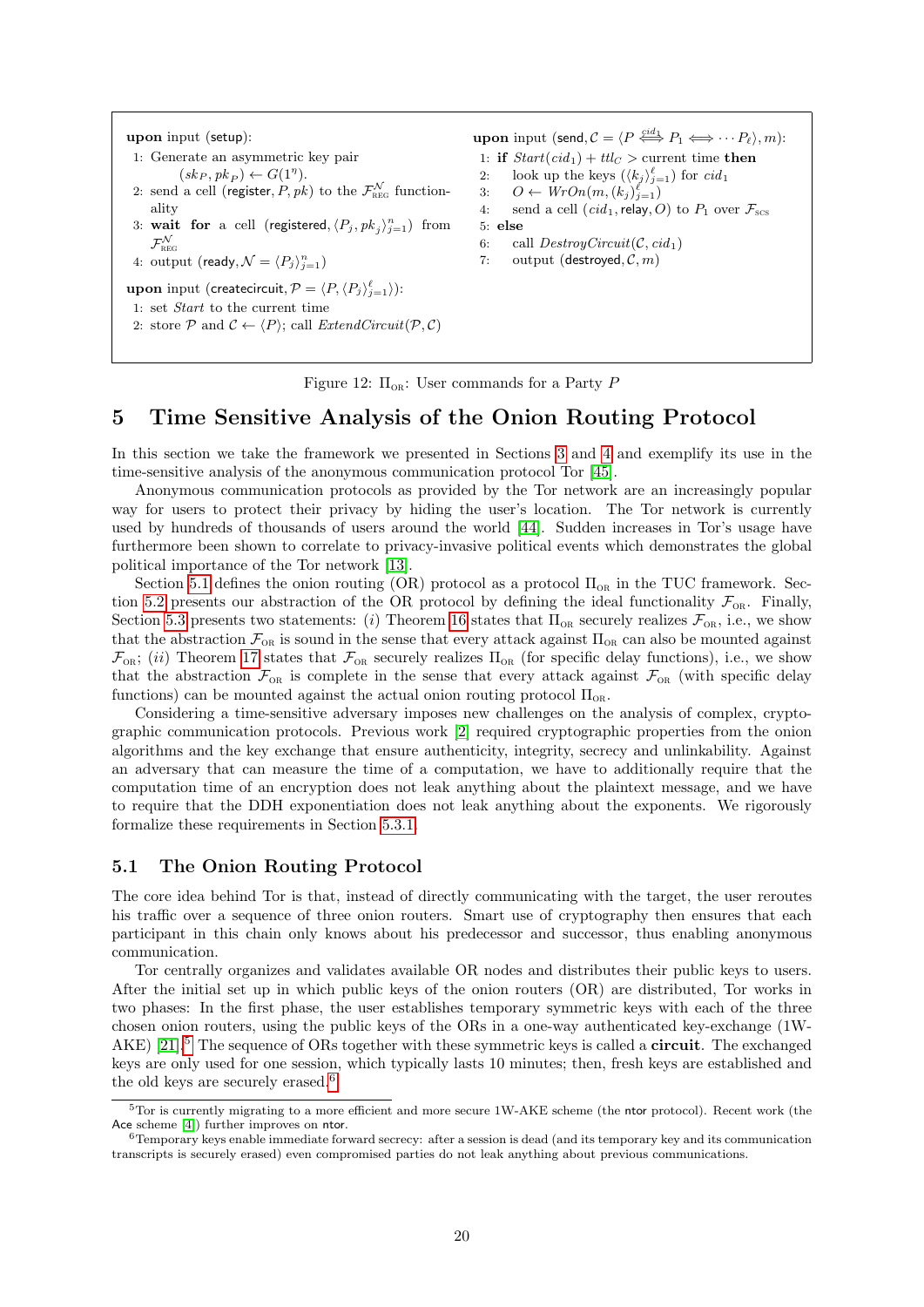<span id="page-20-0"></span> $ExtendCircuit(P = \langle P_j \rangle_{j=1}^{\ell}, C = \langle P \stackrel{cid_1, k_1}{\iff} P_1 \stackrel{k_2}{\iff}$  $\cdots P_{\ell'}\rangle)$  : 1: determine the next node  $P_{\ell'+1}$  from  $P$  and  $C$ 2: if  $P_{\ell'+1} = \perp$  then 3: output (created,  $\langle P \stackrel{cid_1}{\Longleftrightarrow} P_1 \Longleftrightarrow \cdots P_{\ell'} \rangle)$ 4: else 5:  $X \leftarrow \text{Initiate}(pk_{P_{\ell'+1}}, P_{\ell'+1})$ 6: if  $P_{\ell'+1} = P_1$  then 7:  $cid_1 \leftarrow \{0, 1\}^{\kappa}$ 8: send a cell  $(cid_1, \text{create}, X)$  to  $P_1$  over  $\mathcal{F}_{\text{sc}}$ 9: else 10:  $O \leftarrow \text{WrOn}(\{\text{extend}, P_{\ell'+1}, X\}, (k_j)_{j=1}^{\ell'})$ 11: send a cell  $(cid_1,$ relay, O) to  $P_1$  over  $\mathcal{F}_{\text{sc}}$ 

 $DestroyCircuit(C, cid):$ 1: if  $next(cid) = (P_{next}, cid_{next})$  then 2: send a cell (*cid<sub>next</sub>*, destroy) to  $P_{next}$  over  $\mathcal{F}_{scs}$ 3: else if  $prev(cid) = (P_{prev}, cid_{prev})$  then 4: send a cell (*cid<sub>prev*</sub>, destroy) to  $P_{prev}$  over  $\mathcal{F}_{SCS}$ 5: discard  $C$  and all streams

Figure 13: Subroutines of  $\Pi_{OR}$  for Party P

In the second phase, the user performs a layered encryption of each message block, and sends the ciphertext, called onion, through the established circuit, where each OR decrypts one layer of encryption to learn where the onion should be sent next.

Using the same TCP stream that the last onion router in the circuit opened, the recipient can respond: in this case, each onion router adds a layer of encryption and the user removes all layers.

As presented in [\[2\]](#page-35-3), the onion routing protocol used in Tor can be formalized by the protocol  $\Pi_{\alpha}$ presented in Figures [12,](#page-19-4) [14](#page-21-1) and [13.](#page-20-0)  $\Pi_{OR}$  closely follows the Tor specification [\[14\]](#page-35-17) and (for simplicity reason) assumes a fixed number  $N$  of protocol participants. We further assume that every party can be both user as well as onion router. We denote the subprotocol of the user as **onion proxy** (OP).

In contrast to the presentation in  $[2]$ , we do not need to approximate the **time-to-live** (denoted as  $ttl_C$ ) of a circuit C as the number of messages a user can send through C: since the network model we introduce further down includes the notion of time,  $ttl<sub>C</sub>$  can directly give the time for which a circuit can live before it is torn down (e.g. 10 minutes).

The protocol  $\Pi_{OR}$  uses several cryptographic algorithms in order to realize its different tasks: For the 1W-AKE,  $\Pi_{OR}$  uses the three algorithms *Initiate, Respond* and *ComputeKey*, which we introduce further below.<sup>[7](#page-20-1)</sup> For adding and removing encryption layers to the payload (plaintext or onion), i.e. as principal onion algorithms,  $\Pi_{OR}$  uses the two algorithms  $WrOn$  and  $UnwrOn$ . WrOn creates a layered encryption of the payload, given an ordered list of  $\ell$  session keys for  $\ell \geq 1$ . UnwrOn removes  $\ell$  layers of encryptions from an onion to output the payload, given an input onion and an ordered list of  $\ell$  session keys for  $\ell \geq 1$ .

We consider two kinds of messages in the description of  $\Pi_{OR}$ : network messages and user inputs. Network messages are used by the protocol to exchange cells between the parties. These are used for protocol level interactions such as creating a circuit or relaying a message. Input messages are sent by a user to his onion proxy in order to initiate a circuit construction or the sending of a message.

**Circuits in**  $\Pi_{OR}$ . A circuit  $C$  is represented in  $\Pi_{OR}$  by a sequence of **circuit ids** (cid  $\in \{0,1\}^*$ ), each of which is know only to two consecutive nodes in the circuit  $\mathcal{C}$ . At a node  $P_i$  we denote an established circuit using the terminology  $C = P_{i-1} \iff P_i \iff P_{i+1}$ . Here,  $P_{i-1}$  and  $P_{i+1}$  are the predecessor and successor of  $P_i$  in the circuit  $C$  and  $k_i$  is the session key established between  $P_i$  and the OP (who initiated this circuit). The absence of  $k_{i+1}$  indicates that the session key between  $P_{i+1}$  and the OP is not known to  $P_i$ . The functions *prev* and *next* on *cid* correspondingly give information about the predecessor or successor of the current node with respect to *cid*; e.g.,  $next(cid_i)$  returns  $(P_{i+1}, cid_{i+1})$  and  $next(cid_{i+1})$ returns ⊥.

In the next section we go into detail about the different messages exchanged in  $\Pi_{OR}$ .

<span id="page-20-1"></span> $7$ Tor currently uses the TAP protocol and is going to switch to the more efficient and secure ntor protocol. [\[21\]](#page-36-17)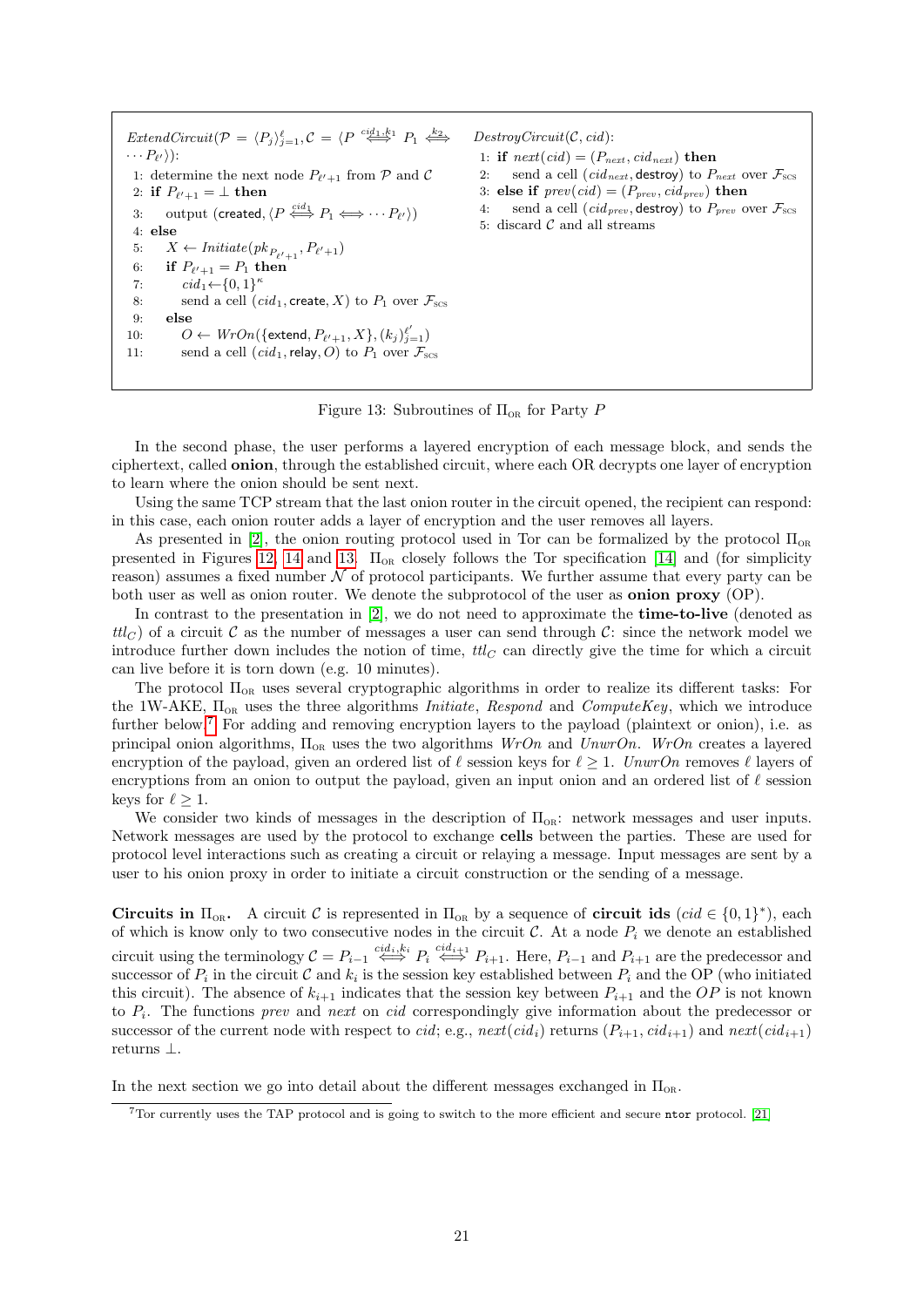<span id="page-21-1"></span>upon receiving a cell  $(cid, create, X)$  from  $P_i$  over  $\mathcal{F}_{\text{scs}}$ : 1:  $\langle Y, k_{\text{new}} \rangle \leftarrow Respond(pk_P, sk_P, X)$ 2: store  $C \leftarrow \langle P_i \stackrel{cid, k_{\text{new}}}{\iff} P \rangle$ 3: send a cell  $(cid, \text{created}, Y, t)$  to  $P_i$  over  $\mathcal{F}_{\text{scs}}$ upon receiving a cell (*cid*, created,  $Y$ ,  $t$ ) from  $P_i$  over  $\mathcal{F}_{\text{scs}}$ : 1: if  $prev(cid) = (P', cid', k')$  then 2:  $O \leftarrow WrOn(\langle \text{extended}, Y, t \rangle, k')$ 3: send a cell  $(cid', \text{relay}, O)$  to  $P'$  over  $\mathcal{F}_{\text{scs}}$ 4: else if  $prev(cid) = \perp$  then 5:  $k_{\text{new}} \leftarrow ComputeKey(pk_i, Y, t)$ 6: update C with  $k_{\text{new}}$ ; call  $ExtendCircuit(\mathcal{P}, \mathcal{C})$ upon receiving a msg  $(\text{sid}, m)$  from the parent node: 1: get  $\mathcal{C} \leftarrow \langle P' \stackrel{cid, k}{\iff} P \rangle$  for sid;  $O \leftarrow WrOn(m, k)$ 2: send a cell  $(cid,$  relay, O) to P' over  $\mathcal{F}_{\text{scs}}$ upon receiving a cell (*cid*, destroy) from  $P_i$  over  $\mathcal{F}_{\text{scs}}$ : 1: call  $DestroyCircuit(C, cid)$ upon receiving a cell  $(cid,$ relay, O) from  $P_i$  over  $\mathcal{F}_{\text{scs}}$ : 1: if  $prev(cid) = \perp$  then 2: if  $getkey(cid) = (k_j)_{j=1}^{\ell'}$  then 3: (type, *m*) or  $O \leftarrow UnwrOn(O, (k_j)_{j=1}^{\ell'})$ 4:  $(P', cid') \text{ or } \bot \leftarrow next(cid)$ 5: else if  $prev(cid) = (P', cid', k')$  then 6:  $O \leftarrow WrOn(O, k')$  /\* a backward onion \*/ 7: switch (type) 8: case extend: 9: get  $\langle P_{next}, X \rangle$  from m; cid<sub>next</sub>  $\left\{-\{0, 1\}\right\}^{\kappa}$ 10: update  $C \leftarrow \langle P_i \stackrel{cid,k}{\iff} P \stackrel{cid_{next}}{\iff} P_{next} \rangle$ 11: send a cell (cid<sub>next</sub>, create, X) to  $P_{next}$  over  $\mathcal{F}_{scs}$ 12: case extended: 13: get  $\langle Y, t \rangle$  from m; get  $P_{ex}$  from  $(C, \mathcal{P})$ 14:  $k_{\text{ex}} \leftarrow ComputeKey(pk_{\text{ex}}, Y, t)$ 15: update C with  $(k_{\text{ex}})$ ; call *ExtendCircuit*( $P, C$ ) 16: case data: 17: if  $(P = OP)$  then output (received,  $C, m$ ) 18: else 19: generate or lookup the unique sid for cid 20: output (received,  $(P, \text{sid}, m'))$ 21: case corrupted: /\*corrupted onion\*/ 22: call  $DestrouCircuit(C, cid)$ 23: case default: /\*encrypted forward/backward onion\*/ 24: send a cell  $(cid', \text{relay}, O)$  to P' over  $\mathcal{F}_{\text{SCS}}$ 

Figure 14:  $\Pi_{OR}$ : Network messages for Party P

### <span id="page-21-0"></span>5.1.1 User inputs

In this section, we present the commands that a user can send: a initialization command (setup), a command for circuit creation (createcircuit), and a command for sending message (send).

Key registration. Upon an input (setup), an OR node computes its long-term keys  $(sk, pk)$  and registers these keys.

In  $\Pi_{OR}$  the key registration and distribution is modeled as an ideal functionality  $\mathcal{F}_{REG}^N$ , which is defined as in [\[9\]](#page-35-6) with the exception that  $\mathcal{F}_{\text{REG}}^N$  rejects all parties not in N and only distributes the public keys after all parties in N have registered with  $\mathcal{F}_{\text{REG}}^N$ . As soon as all parties have registered, each of them receives the message (registered,  $\langle P_j , p k_j \rangle_{j=1}^n$ ), which contains a list of all valid OR nodes, together with their public keys.

Circuit creation. Upon an input createcircuit (see Figure [12\)](#page-19-4), the OP starts the circuit creation process, which consists of the 1W-AKE for establishing the session key, and the actual circuit creation: The OP, as the initiator, runs the *Initiate* algorithm to draw new key-exchange information and sends this to the first node of the circuit inside a create cell (see Figure [13\)](#page-20-0). The first node then runs the Respond algorithm and responds with a created cell. After receiving this response, the OP runs the ComputeKey algorithm to compute the session key.

For extending a circuit past the first node, the OP runs the *Initiate* algorithm and sends an extend relay cell, which causes the currently last node of the circuit to send a create cell to the next node and so on.

Sending messages. Communication in the forward direction is initiated by a send message from the user to his OP, while communication in the backward direction is initiated by a network message to the exit node (from the recipient).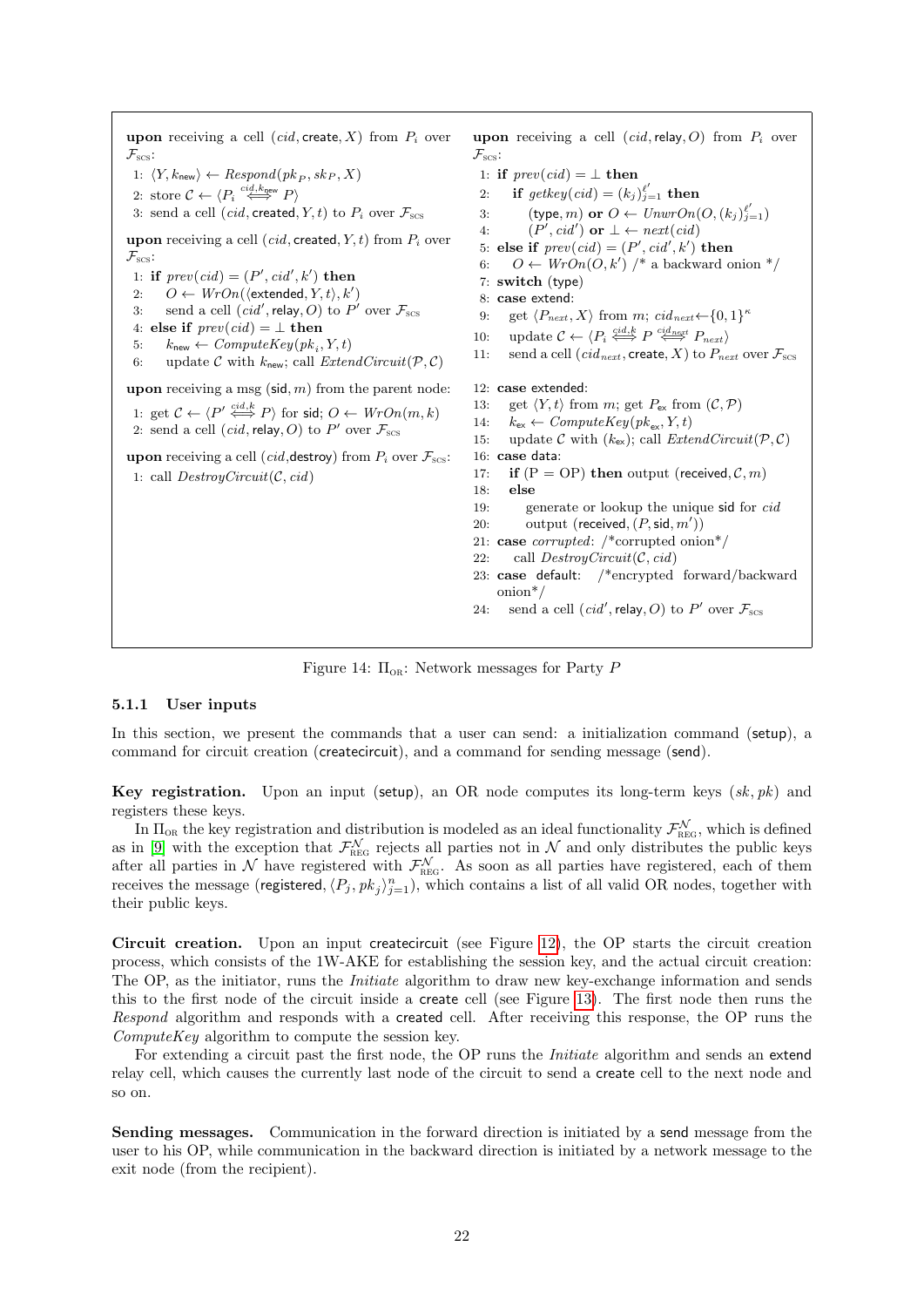```
upon input (send, \mathcal{C} = \langle P \stackrel{\text{c}id_1}{\iff} P_1 \Longleftrightarrow \cdots P_\ell \rangle, m):
1: if Start(cid_1) + ttlc > current time then
2: let t \leftarrow v[4]3: SendMessage(P_1, cid_1, relay, \langle data, m \rangle, t)4: else
5: DestroyCircuit(\mathcal{C}, cid_1)6: lookup the current time t7: let t' \leftarrow v[5]8: output (destroyed, C, m) at time t + t'upon input (createcircuit, \mathcal{P} = \langle P, P_1, \ldots, P_\ell \rangle):
1: set Start to the current time
2: store P and C \leftarrow \langle P \rangle3: let t \leftarrow v[3]4: ExtendCircuit(P, C, t)upon input (setup):
                                                                         1: draw a fresh handle h; set registered_flag ← true
                                                                         2: store lookup(h) \leftarrow (dir, registered, \mathcal{N})3: lookup the current time t; let t' \leftarrow v[1]4: send (h, \text{register}, P) to the network at time t + t'5: wait for a msg (dir, registered, \mathcal{N}) via a handle
                                                                         6: lookup the current time t7: let t' \leftarrow v[2]8: output (ready, (P_j)_{j=1}^n) = (ready, N) at time t+t'
```
Figure 15: The ideal functionality  $\mathcal{F}_{OR}^{N}$  (short  $\mathcal{F}_{OR}$ ) for Party P: Input messages

### <span id="page-22-0"></span>5.1.2 Network Messages

In Tor, each pair of onion routers establishes a TLS connection for ensuring the integrity of onions and for hiding the circuit identifiers from a network observer. In  $\Pi_{OR}$ , we abstract such a TLS connection by a functionality  $\mathcal{F}_{\text{SCS}}$  as proposed by Canetti [\[9\]](#page-35-6).<sup>[8](#page-22-2)</sup>

Communication between servers (outside of the Tor network) and exit nodes (i.e., the last OR in the circuit) is synchronized using TCP streams.  $\Pi_{OR}$  abstracts from these streams by introducing a session identifier sid.

Relay cells. relay cells are used for tunneling commands such as data, extend and extended through an established (part of a) circuit. Communication between the OP and the exit node in the forward direction is implemented via a  $WrOn$  call with with all session keys exchanged during the circuit creation, and a series of UnwrOn calls at each of the ORs in the circuit with the individual session keys they know.

In the backward direction communication is implemented using a series of  $WrOn$  calls by the ORs in the network with the individual session keys, and finally a  $UnwrOn$  call at the OP.

**Tearing down a circuit.** To tear down a circuit (e.g. if a session expires after  $tl_C$  time), an OR or OP sends the destroy cell to the neighboring nodes in the circuit along with the corresponding cid (see Figure [13\)](#page-20-0). Upon receiving a destroy cell, the node frees resources associated with the corresponding circuit. Once the destroy cell has been processed, the node ignores all future cells from the corresponding circuit.

destroy cells are also sent through the circuit in case an integrity check fails during an UnwrOn call. A failed integrity check means that the adversary somehow tinkered with the onion that was being processed, and  $\Pi_{OR}$  counters this by dropping the affected circuit and creating a new one.

This concludes the presentation of the onion routing protocol. We will use it in Section [5.3,](#page-25-0) where we show soundness and completeness of our time-sensitive abstraction of Tor we present in the next section.

### <span id="page-22-1"></span>5.2 Time-sensitive Abstraction of OR

Tor is a low latency communication protocol and hence is prone to all kinds of traffic pattern analyses, such as traffic confirmation attacks or website fingerprinting attacks. As in previous work, we want to accurately model all weaknesses of the OR protocol. As a consequence, our anonymous channel functionality has to leak all these communication patterns, while still abstracting from all cryptographic operations, thereby allowing to accurately capture the leakage of the OR protocol and the capabilities of a time-sensitive adversary.

Our abstraction goes along the lines of previous work [\[2\]](#page-35-3). However we additionally have to compensate for computation time differences that appear in the ideal functionality: the ideal functionality does not

<span id="page-22-2"></span><sup>&</sup>lt;sup>8</sup>The leakage function *l* for  $\mathcal{F}_{SCS}$  we use here is  $l(m) := |m|$ .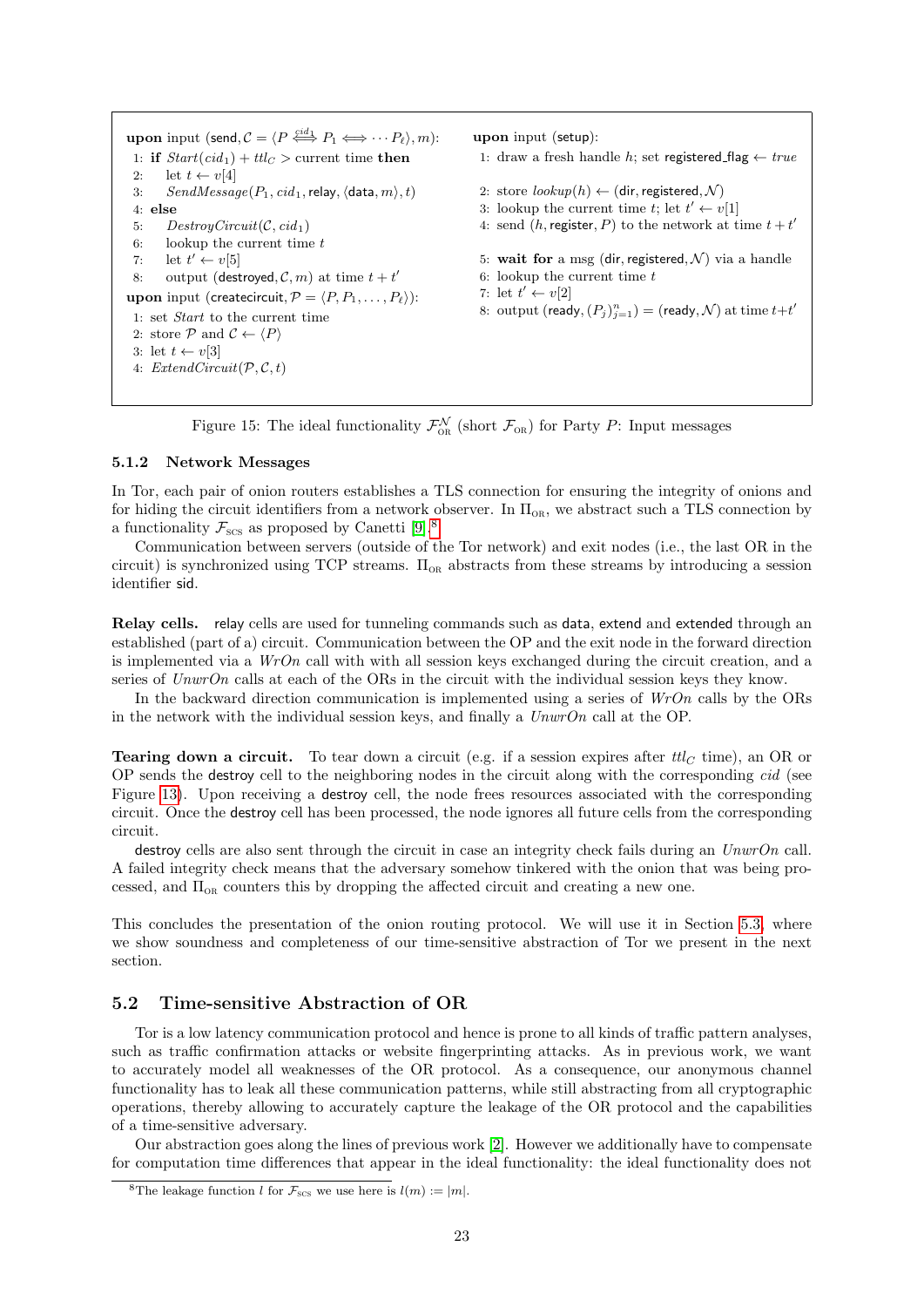<span id="page-23-1"></span>upon receiving a handle  $\langle P, P_{next}, h \rangle$  from the network: 1: lookup the current time t; let  $t' \leftarrow v[6]$ ; send  $msg \leftarrow lookup(h)$  to submachine  $P_{next}$  at time  $t+t'$ upon receiving a msg  $(P_i, cid, \text{create})$  through a handle: 1: store  $C \leftarrow \langle P_i \stackrel{cid}{\iff} P \rangle$ 2: let  $t \leftarrow v[7]$ 3:  $SendMessage(P_i, cid, created, t)$ upon receiving a msg  $(P_i, cid, \text{created})$  through a handle: 1: if  $prev(cid) = (P', cid')$  then 2: let  $t \leftarrow v[8]$ 3:  $SendMessage(P',cid', relay, extended, t)$ 4: else if  $prev(cid) = \perp$  then 5: let  $t \leftarrow v[9]$ 6: ExtendCircuit $(P, C, t)$ upon receiving a msg  $(\text{sid}, m)$  from the parent node: 1: obtain  $\mathcal{C} = \langle P' \stackrel{cid}{\iff} P \rangle$  for sid 2: let  $t \leftarrow v[16]$ 3:  $SendMessage(P',cid, relay,\langle data, m\rangle, t)$ upon receiving a msg  $(P_i, P, h, \text{[corrupt}, T(\cdot)])$  from  $\mathcal{A}$ : 1:  $(message) \leftarrow lookup(h)$ 2: if corrupt  $= true$  then 3:  $message \leftarrow T(msg)$ 4: set *corrupted*(*message*)  $\leftarrow$  *true* 5: process message as if received normally upon receiving a msg (compromise) from  $A$ : 1: set *compromised*  $\leftarrow$  *true*; delete local information upon receiving a msg (output,  $(P, \text{sid}, m)$ ) through a handle: 1: let  $t \leftarrow v[15]$ ; output (received, (sid, m), t) upon receiving a msg  $(P_i, cid,$ relay, O) through a handle: 1: if  $prev(cid) = \perp$  then 2: if  $next(cid) = \perp$  then get (type, *m*) from O 3: else  $\{P', cid'\} \leftarrow next(cid)$ 4: else  $(P', cid') \leftarrow prev(cid)$ 5: switch (type) 6: case extend: 7: get  $P_{\text{next}}$  from  $m$ ;  $cid_{\text{next}} \leftarrow \{0, 1\}^{\kappa}$ 8: update  $C \leftarrow \langle P_i \stackrel{cid}{\iff} P \stackrel{cid_{next}}{\iff} P_{next} \rangle$ 9: let  $t \leftarrow v[10]$ 10:  $SendMessage(P_{next}, cid_{next}, \text{create}, t)$ 11: case extended: 12: update  $\mathcal C$  with  $P_{\rm ex}$ 13:  $ExtendCircuit(P, C)$ 14: case data: 15: if  $(P = OP)$  then output (received,  $C, m$ ) 16: else 17: generate or lookup the unique sid for cid 18: let  $t \leftarrow v[11]$ 19:  $SendMessage(P', cid', \text{output}, (P, \text{sid}, m'), t)$ 20: case corrupt: /\*corrupted onion\*/ 21: let  $t \leftarrow v[12]$ 22: DestroyCircuit( $C, cid, t$ ) 23: case default: /\*encrypted forward/backward onion\*/ 24: let  $t \leftarrow v[13]$ 25:  $SendMessage(P', cid', relay, O, t)$ upon receiving a msg  $(P_i, cid,$  destroy) through a handle: 1: let  $t \leftarrow v[14]$ ; DestroyCircuit(C, cid, t)

Figure 16: The ideal functionality  $\mathcal{F}_{OR}^{N}$  (short  $\mathcal{F}_{OR}$ ) for Party P: Network messages

perform any cryptographic operations and therefore often has less computation steps to perform than the real protocol. In the functionality we use the delayed sending commands presented in Figure [4](#page-7-1) to compensate for these differences.

### <span id="page-23-0"></span>5.2.1 Review of  $\mathcal{F}_{\text{OR}}$

The ideal functionality  $\mathcal{F}_{OR}$ , as presented in Figure [15,](#page-22-3) [16,](#page-23-1) and [17,](#page-24-1) is close to the OR protocol  $\Pi_{OR}$ presented in Section [5.1.](#page-19-1) Due to the similarities of  $\Pi_{OR}$  and  $\mathcal{F}_{OR}$ , we concentrate on highlighting the differences between them.

The major difference between  $\Pi_{OR}$  and  $\mathcal{F}_{OR}$  is that  $\mathcal{F}_{OR}$  does not use any cryptography: the session keys, the onion methods  $WrOn$  and  $UnwrOn$ , and  $1W-AKE$  methods *Initiate*, Respond, and ComputeKey are absent in  $\mathcal{F}_{OR}$ .

In fact,  $\mathcal{F}_{OR}$  does not need any cryptography: Instead of relying on the security of onion algorithms, messages are exchanged via shared memory: shared memory is an additional abstraction added to  $\mathcal{F}_{OR}$ , which allows all parties running  $\mathcal{F}_{OR}$  to exchange messages "off-band".

Now if party P wants to send a message m to party  $P_{next}$ , P creates a fresh handle h, saves m in the shared memory under this handle and sends  $\langle P, P_{next}, h \rangle$  over the network.

 $\mathcal{F}_{OR}$  also does not require  $\mathcal{F}_{REG}^{N}$  for the initial distribution of public keys (it does not really need any public keys at all): instead, on input (setup), the party  $P$  notes its registration in the shared memory, and, as soon as all other parties in the network also noted their registration, outputs a successful registration to the caller.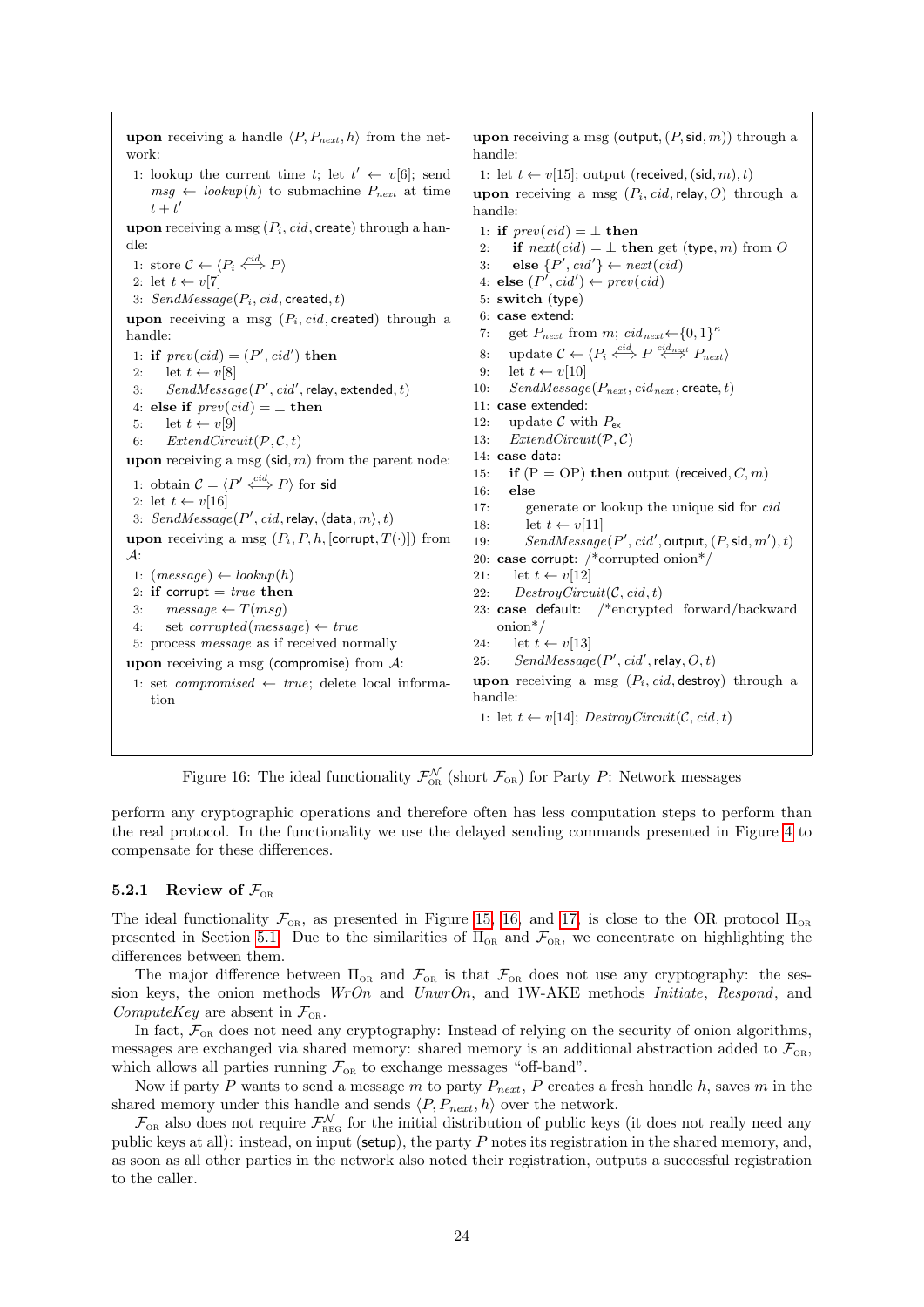<span id="page-24-1"></span> $ExtendCircuit(P = (P_j)_{j=1}^{\ell}, C = \langle P \stackrel{cid_1}{\iff} P_1 \iff$  $\cdots P_{\ell'}\rangle[$ , time]): 1: determine the next node  $P_{\ell'+1}$  from  $P$  and  $C$ 2: if  $P_{\ell'+1} = \perp$  then 3: output (created,  $C$ ) 4: else 5: if  $P_{\ell'+1} = P_1$  then 6:  $cid_1 \leftarrow \{0, 1\}^{\kappa}$ 7:  $SendMessage(P_1, cid_1, create[, time])$ 8: else 9:  $SendMessage(P_1, cid_1,$ relay, {extend,  $P_{\ell'+1}\}$ [, time])  $DestroyCircuit(C, cid[, time]):$ 1: if  $next(cid) = (P_{next}, cid_{next})$  then 2:  $SendMessage(P_{next}, cid_{next}, \text{destroy}[, \text{time}])$ 3: else if  $prev(cid) = (P_{prev}, cid_{prev})$  then 4:  $SendMessage(P_{prev}, cid_{prev}, destroy[, time])$ 5: discard  $C$  and all streams  $SendMessage(P_{next}, cid_{next}, \text{cmd}, \text{relay-type}[[, \text{data}]]$  $[$ . time $]$ ): 1: create msg for  $P_{next}$  from input 2: draw a fresh handle  $h$ 3: set  $lookup(h) \leftarrow msg$ 4: if *compromised*  $= true$  then 5: let  $P_{last}$  be the last node in the complete contiguous visible subpath path starting  $P_{next}$ 6: **if**  $(P_{last} = OP)$  or  $P_{last}$  is the exit node and data  $\neq \bot$  then 7:  $msg' \leftarrow lookup(h')$ lookup the current time  $t$ ; send the entire message  $\langle P, P_{next}, \ldots, P_{last}, cid_{next}$ , cmd, data $\rangle$ to  $A$  at time  $t +$  time 9: else send  $\langle P, P_{next}, \ldots, P_{last}, cid_{next}, \text{cmd}, h \rangle$ to A 10: **else** send  $\langle P, P_{next}, h \rangle$  to the network

Figure 17: Subroutines of  $\mathcal{F}_{OR}$  for Party P

**Compromising parties.** A party running  $\mathcal{F}_{OR}$  cannot be compromised: instead, upon receiving a compromise message from the adversary, the respective party sets its compromised variable to true. Then, all input or network messages that are visible to the compromised entity are forwarded to the adversary. In principle, the adversary runs that entity and can send messages from that entity.

**Explicit leakage: visible subpaths.** For proving soundness of  $\mathcal{F}_{OR}$ , we require a special behavior by compromised parties. In case the adversary manages to compromise an entire subpath S of a circuit, the first node in  $S$  needs to leak all information that would have been leaked by each node in  $S$  individually in the real world: the simulator constructed for the soundness proof in [\[2\]](#page-35-3) does not learn about circuits constructed in the network and neither about the messages transmitted through the network. But the simulator would need this information for correctly simulating the behavior of the real parties (running  $\Pi_{OR}$ ), if it only had the individual leakage of the parties in the compromised subpath.

We therefore have the **visible subpath** computation in the *SendMessage* function in Figure [17.](#page-24-1) Parties running  $\mathcal{F}_{OR}$  share their *compromised*-status over the shared memory and based on this leak the required information to the adversary. Unfortunately, the soundness proof we present in Section [5.3](#page-25-0) does not solve this problem, and hence we keep this construction.

Messages through a handle. Figure [16](#page-23-1) considers messages  $m$  that are retrieved through a handle. As described above,  $\mathcal{F}_{OR}$  uses shared memory in order to transmit messages through the network. A party  $P$  receives a message through a handle  $h$  if  $P$  found this message after looking up  $h$  in the shared memory.

Corrupted messages. While the adversary might corrupt or replay messages in  $\Pi_{OR}$ , these active attacks will be detected by the recipient due to the presence of a secure and authenticated channel between any two communicating parties. The interesting case is when the adversary manages to compromise an onion router in the circuit: the adversary can then propagate corrupted messages, which in  $\Pi_{OR}$  are only detected during  $UnwrOn$  calls at the OP or the exit node.

This fact is captured in  $\mathcal{F}_{OR}$  by using *corrupted* flags for each message sent through the network. If the adversary wants to modify a message, this flag is set to true and propagated until it reaches the last node  $P_{last}$  in the circuit.

The adversary also provides a message transformation function  $T(\cdot)$ , which is applied to the message in the shared memory in order to change it.

### <span id="page-24-0"></span>5.2.2 Our Modifications to  $\mathcal{F}_{OR}$

In order to correctly capture the notion of time in our abstraction, we modify some aspects of  $\mathcal{F}_{OR}$  which did not allow for a direct translation into a time-sensitive abstraction.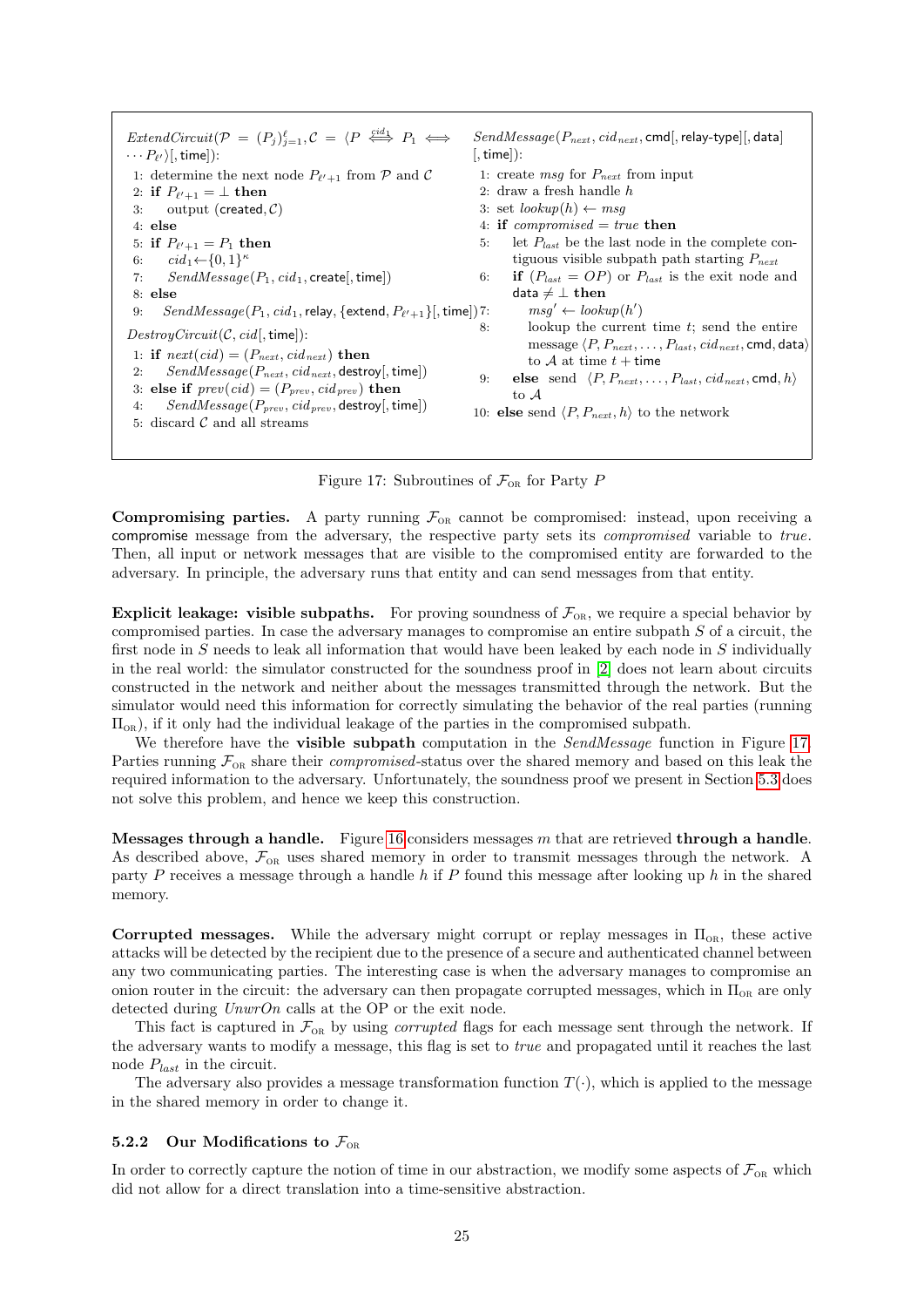Similar to the adjusted OR protocol  $\Pi_{OR}$ , we change the time-to-live (ttl<sub>C</sub>) of a circuit to an actual time-interval (e.g., 10 minutes) instead of a bounding the number of messages that can be transmitted through the same circuit.

A major problem we face after introducing time is that  $\Pi_{OR}$  and  $\mathcal{F}_{OR}$  take a different number of steps for executing specific commands (due to the differences in their code). This results in parties in different worlds (real and ideal) advancing in time with different paces. In order to still be able to show soundness and completeness of our abstraction, we therefore need to adjust the pace in which parties running  $\mathcal{F}_{OR}$ advance in time.

We achieve this by introducing a **delay vector**  $v = (d_1, \ldots, d_{15})$  with which we parameterize  $\mathcal{F}_{OR}$ . Each entry of v is a delay-distribution, which is inserted at specific points in the code of  $\mathcal{F}_{OR}$  (see Figure [15\)](#page-22-3).  $\mathcal{F}_{OR}$  then draws the number of steps it should delay at these specific points whenever this piece of code is executed.

With this, we make sure that in the abstraction  $\mathcal{F}_{OR}$  as well as in the protocol  $\Pi_{OR}$  the parties progress in time at roughly the same rate.

Special care has to be taken whenever we add delay for a function with a run-time which is not constant, e.g. if we add delay for the various encryption and decryptions methods from  $\Pi_{OR}$ . The delay can then depend on input provided by  $\mathcal{F}_{OR}$ . We explain this in more detail in Section [5.3.](#page-25-0)

In Section [3.1.1](#page-4-1) we described how the speed coefficients for newly created machines in the network are determined (i.e. by drawing the speed coefficient from a distribution specific to the protocol role of the new machine). We have to account for these variable speeds by suitably varying the delay vector: the initial delay vectors are defined for fixed speed coefficient for ideal  $(c_i)$  and real  $(c_r)$  machines. After drawing the coefficient c for the newly crated machine, all delay vector entries are stretched by the factor  $\frac{c_r}{c}$ , then multiplied by a factor b which makes all entries integer, and increased by the factor  $(\frac{c_r b}{c} - 1)s_i$ , where  $s_i$  is the number of steps the ideal machine does on the activation until this specific delay vector entry kicks in. The new base speed coefficient for the ideal machine will be  $c_i \cdot b$  and uses the previously computed delay vector.

We also need to adjust the visible subpath computation in the *SendMessage* function: in the original  $\mathcal{F}_{OR}$  functionality the visible subpath was leaked before the message arrived the observed part of the network. We adjusted SendMessage() such that messages are only leaked after the compromised of the network is actually reached.

The ideal functionality  $\mathcal{F}_{OR}$  for OR is tight. We show that it is sound and complete, i.e., we show that the protocol realizes the ideal functionality and the ideal functionality realizes the protocol. We stress that  $\mathcal{F}_{OR}$  basically resembles the protocol except for the cryptographic operations. Instead of ciphertexts and group elements, the  $\mathcal{F}_{OR}$  merely sends freshly drawn handles over the network. The predecessor of this  $\mathcal{F}_{OR}$  has been used for analyzing the anonymity guarantees of the OR protocol, since all cryptographic operations are abstract away in a provably secure way [\[3\]](#page-35-14).

### <span id="page-25-0"></span>5.3 Abstracting Tor in TUC

We show that  $\mathcal{F}_{OR}$  is indeed an accurate abstraction of the onion routing protocol  $\Pi_{OR}$ . This includes showing that  $\Pi_{OR}$  securely realizes  $\mathcal{F}_{OR}$  in TUC, which was already shown by Backes et al. [\[2\]](#page-35-3) for the standard UC-framework. This gives us the soundness of the abstraction. Furthermore we show the other direction:  $\mathcal{F}_{OR}$  securely realizes  $\Pi_{OR}$ , thus giving us completeness of our abstraction.

The soundness allows excluding attacks on the Tor protocol without having to deal with cryptographic operations in the analysis. The completeness on the other hand allows us to analyze the ideal functionality for finding attacks and then translating them to the Tor protocol.

### <span id="page-25-1"></span>5.3.1 Assumptions

In order to prove the following theorems, we need to make certain assumptions about the cryptographic primitives used in  $\Pi_{OR}$ . These assumptions were already presented in [\[2\]](#page-35-3), but we require them to also hold against an adversary with timing information. We present these assumptions here and use them later in the proofs.

1W-AKE. We assume that the key exchange that happens whenever a new circuit is created uses a 1W-AKE-protocol as introduced in [\[21\]](#page-36-17). From these we need the property of key secrecy: for an adversary, which observes the public parts of the key exchange, the generated key is indistinguishable from a randomly chosen one.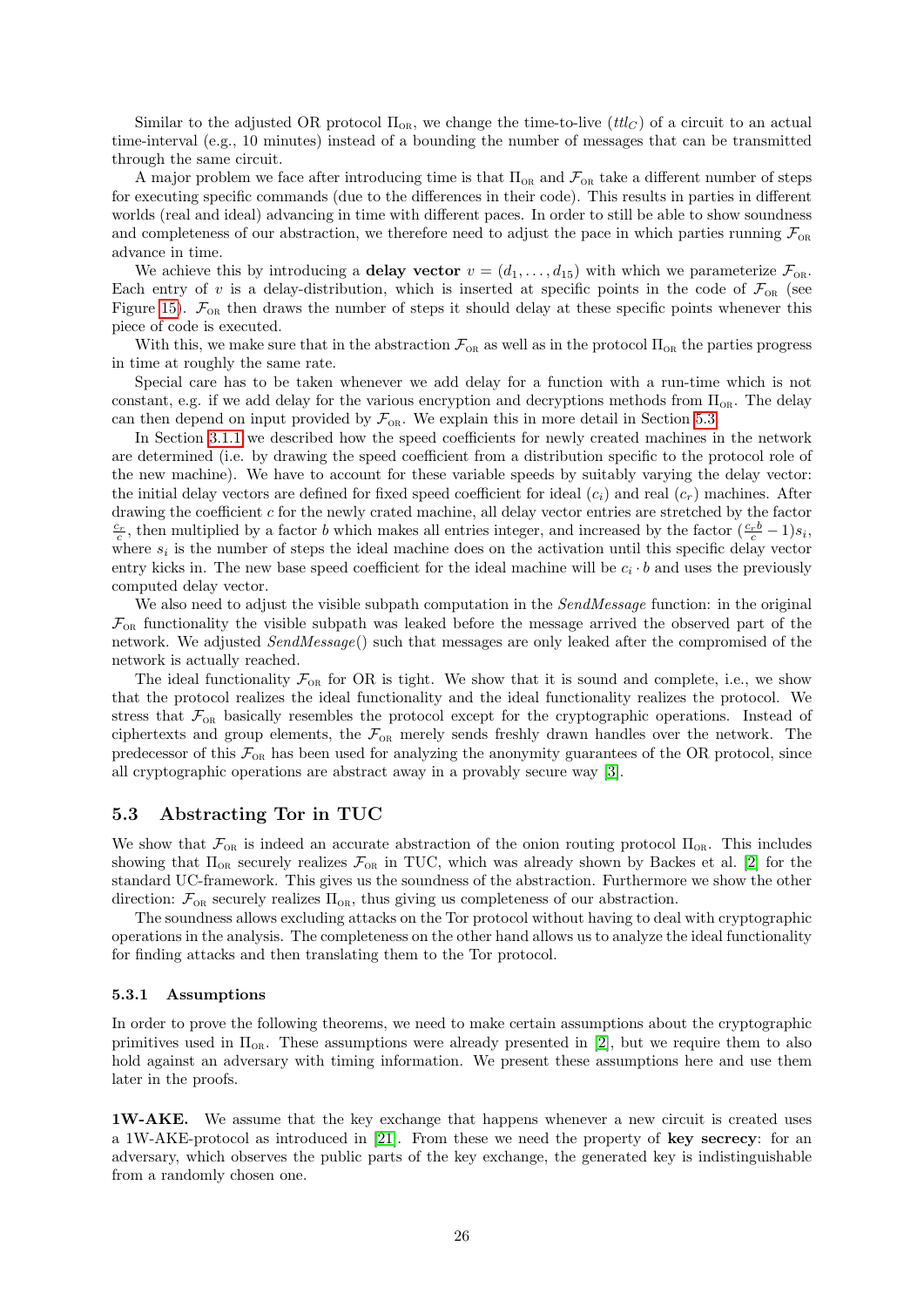<span id="page-26-0"></span>

| (setup, $\ell'$ )                                                                | (unwrap, $O$ , $cid$ )                                       |
|----------------------------------------------------------------------------------|--------------------------------------------------------------|
| if <i>initiated</i> = <i>false</i> then                                          | look up the key $k$ for $cid$                                |
| for $i = 1$ to $\ell'$ do                                                        | $O' \leftarrow UnwrOn(O, k)$                                 |
| $k_i \leftarrow \{0,1\}^{\eta}$ ; $cid_i \leftarrow \{0,1\}^{\eta}$              | send $O'$                                                    |
| <i>initiated</i> $\leftarrow true$ ; store $\ell'$                               | (respond, $m$ )                                              |
| send <i>cid</i>                                                                  | $O \leftarrow WrOn(m, k_{\ell'})$                            |
| (compromise, $i)$                                                                | send $O$                                                     |
| <i>initiated</i> $\leftarrow$ <i>false</i> ; erase the circuit                   | (wrap, O, cid)                                               |
| <i>compromised</i> $(i) \leftarrow true$ ; run setup;                            | look up the key $k$ for $cid$                                |
| <b>for</b> <i>j</i> with <i>compromised</i> ( <i>j</i> ) = <i>true</i> <b>do</b> | $O' \leftarrow WrOn(O, k)$                                   |
| send $(cid_i, k_i)$ for all                                                      | send $O'$                                                    |
| (send, $m$ )                                                                     | $(d$ estruct, $O)$                                           |
| $O \leftarrow WrOn(m, \langle k_i \rangle_{i=1}^{\ell'} )$                       | $m \leftarrow UnwrOn(O, \langle k_i \rangle_{i=1}^{\ell'} )$ |
| send $\Omega$                                                                    | send m                                                       |

Figure 18: The Honest Onion Secrecy Challenger  $OS-Ch^0$ : OS-Ch<sup>0</sup> only answers for honest parties

We assume that the encryption and decryption algorithms used in the onion routing protocol  $\Pi_{OR}$  to be secure, i.e. they satisfy following four properties, as presented in [\[2\]](#page-35-3). As we consider a time sensitive network model, we assume that these assumptions also hold against time sensitive adversaries:

Onion Correctness. The first property of secure onion algorithms is onion correctness. It states that honest wrapping and unwrapping results in the same message. Moreover, the correctness states that whenever the unwrapping algorithm has a fake flag, it does not care about integrity, because for  $m \in M(\eta)$  the integrity measure is always added, as required by the end-to-end integrity. But for  $m \notin M(\eta)$  but of the right length, the wrapping is performed without an integrity measure. The fake flag then causes the unwrapping to ignore the missing integrity measure. Then, we also require that the state transition is independent from the message or the key.

**Definition 12** (Onion correctness). Let  $M(\eta)$  be the message space for the security parameter  $\eta$ . Let  $\langle k_i \rangle_{i=1}^{\ell}$  be a sequence of randomly chosen bitstrings of length  $\eta$ .

| <b>Forward:</b> $\Omega_f(m)$                              | <b>Backward:</b> $\Omega_b(m)$                               |  |
|------------------------------------------------------------|--------------------------------------------------------------|--|
| $O_1 \leftarrow WrOn(m, \langle k_i \rangle_{i=1}^{\ell})$ | $O_{\ell} \leftarrow WrOn(m, k_{\ell})$                      |  |
| for $i=1$ to $\ell$ do                                     | for $i = \ell - 1$ to 1 do                                   |  |
| $O_{i+1} \leftarrow UnwrOn(O_i, k_i)$                      | $O_i \leftarrow WrOn(O_{i+1}, k_i)$                          |  |
| $x \leftarrow O_{\ell+1}$                                  | $x \leftarrow UnwrOn(O_1, \langle k_i \rangle_{i=1}^{\ell})$ |  |

Let  $\Omega'_f$  be the defined as  $\Omega_f$  except that UnwrOn additionally uses the fake flag. Analogously,  $\Omega'_b$  is defined. We say that a pair of onion algorithms  $(WrOn, UnwrOn)$  is **correct** if the following three conditions hold:

(i)  $Pr[x \leftarrow \Omega_d(m) : x = m] = 1$  for  $d \in \{f, b\}$  and  $m \in M(\eta)$ .

- $(ii)$   $Pr[x \leftarrow \Omega'_d(m) : x = m] = 1$  for  $d \in \{f, b\}$  and all  $m \in M'(\eta) := \{m' | \exists m'' \in M(\eta) \cdot |m'| = |m''| \}.$
- (iii) For all  $m \in M'(\eta)$ ,  $k, k' \in \{0,1\}^{\eta}$  and  $c, s \in \{0,1\}^*$  such that c is a valid onion and s is a valid state

$$
Pr[(c', s') \leftarrow Wron(m, k, s),
$$

$$
(m', s'') \leftarrow UnwrOn(c, k', s) : s' = s''] = 1
$$

(iv) WrOn and UnwrOn are polynomial-time computable and randomized algorithms.

Synchronicity. The second property is synchronicity. In order to achieve replay resistance, we have to require that once the wrapping and unwrapping do not have synchronized states anymore, the output of the wrapping and unwrapping algorithms is indistinguishable from randomness. For the following definition we use the modified challenger  $OS-Ch^{0'}$ , which results from modifying  $OS-Ch^{0}$  such that along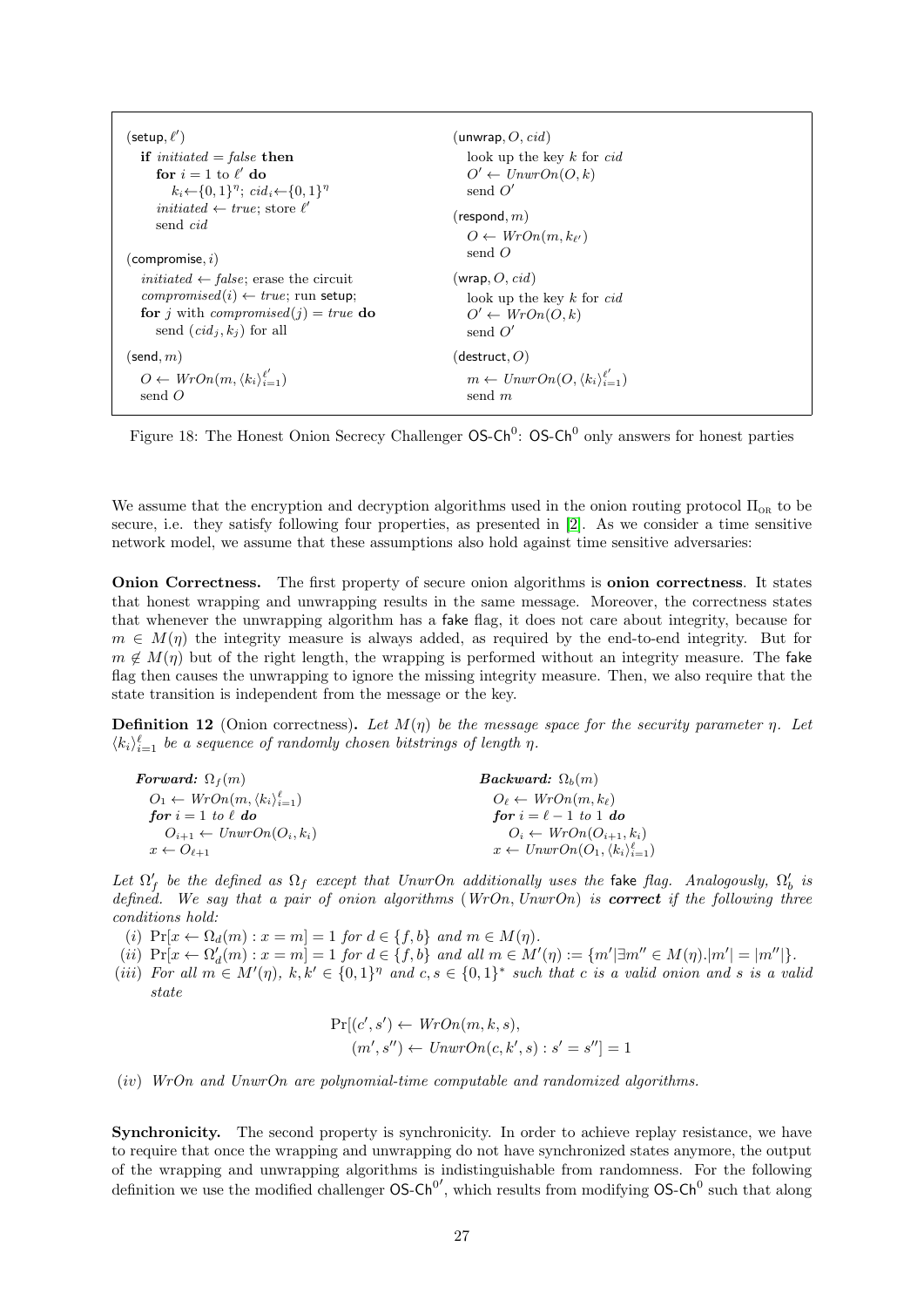<span id="page-27-0"></span> $(\mathsf{setup}, \ell')$ do the same as  $OS-Ch^0$ additionally  $k_S \leftarrow \{0, 1\}^{\eta}$  $(compromise, i)$ do the same as  $OS-Ch<sup>0</sup>$  $(\mathsf{send}, m)$  $q(st_f^1) \leftarrow m$ look up the first visible subpath  $\left(\text{cid}_1, \langle k_i \rangle_{i=1}^j\right)$ if  $j = \ell'$  then  $m' \leftarrow q(st_f^1)$ else  $k_{j+1} \leftarrow k_S; j \leftarrow j+1; m' \leftarrow 0^{\lceil q(st^1_f)\rceil}$  $((O_i)_{i=0}^j, s') \leftarrow WrOn^j(m, \langle k_i \rangle_{i=1}^j, st_f^1)$ update  $st_f^1 \leftarrow s'$ store *onions* $(cid_i) \leftarrow O_1$ ; send  $O_i$  $(unwrap, O, cid<sub>i</sub>)$ look up the forward v.s.  $\langle k_i \rangle_{i=u}^j$  for  $cidi$  $O' \leftarrow \text{onions}(\text{cid}_i)$  $T \leftarrow M(O, O'); q(st_f^i) \leftarrow T(q(st_f^i))$ if  $j = \ell'$  then  $m \leftarrow q(st_f^i)$ else  $k_{j+1} \leftarrow k_S; \, j \leftarrow j+1; \, m \leftarrow 0^{\lceil q (st^i_f)\rceil}$  $((O_i)_{i=u-1}^j, s') \leftarrow WrOn^{j-u+1}(m, \langle k_i \rangle_{i=u}^j, st_f^i)$ update  $st_f^i \leftarrow s'$ store *onions* $(cid_i) \leftarrow O_u$ ; send  $O_i$  $(respond, m)$  $q(st_b^{\ell'}) \leftarrow m$ look up the last visible subpath  $\langle k_i \rangle_{i=u}^{\ell'}$ if  $u = 1$  then  $m \leftarrow q(st_b^{\ell'})$ else  $k_{u-1}$  ←  $k_S$ ;  $u$  ←  $u-1$ ;  $m$  ←  $0^{|q(st_b^{e'})|}$  $((O_i)_{i=u-1}^j, s') \leftarrow WrOn^{j-u+1}(m, \langle k_i \rangle_{i=u}^j, st_0^{\ell'})$ update  $st_b^{\ell'} \leftarrow s'$ store *onions* $(cid_u) \leftarrow O_u$ ; send  $O_j$  $(wrap, O, cid<sub>i</sub>)$ look up the backward v.s.  $\langle k_i \rangle_{i=u}^j$  for  $cid_i$  $O' \leftarrow onions(cid_i); T \leftarrow M(O, O')$  $q(st_b^i) \leftarrow T(q(st_b^i))$ get  $\langle k_i \rangle_{i=u}^j$  for cid if  $u = 1$  then  $m \leftarrow q(st_b^i)$ else  $k_{u-1} \leftarrow k_S$ ;  $u \leftarrow u-1$ ;  $m \leftarrow 0^{|q(st_b^i)|}$  $((O_i)_{i=u-1}^j, s') \leftarrow WrOn^{j-u+1}(m, \langle k_i \rangle_{i=u}^j, st_b^i)$ update  $st_b^i \leftarrow s'$ store *onions* $(cid_u) \leftarrow O_u$ ; send  $O_i$  $(d$ estruct,  $O, cid)$  $m \leftarrow UnwrOn(k_1, st_b^1)$  $O' \leftarrow onions(cid_1); T \leftarrow M(O, O')$  $q(st_b^1) \leftarrow T(q(st_b^1))$ if  $m \neq \bot$  then send  $q(st_b^1)$ 

Figure 19: The Faking Onion Secrecy Challenger  $OS-Ch^1$ :  $OS-Ch^1$  only answers for honest parties.  $st_f^i, st_b^i$  is the current forward, respectively backward, state of party i.  $((O_i)_{i=u-1}^j, s') \leftarrow$  $WrOn^{j-u+1}(m,\langle k_i \rangle_{i=u}^j, st)$  is defined as  $O_{u-1} \leftarrow m$ ; for  $i = u$  to j do  $(O_i, s') \leftarrow WrOn(O_{i-1}, k_{j+u-i}, st)$ 

with the output of the attacker also the state of the challenger is output. The resulting challenger OS-Ch<sup>0'</sup> can, moreover, optionally get a state s as input.

**Definition 13** (End-to-end integrity). Let  $S(O, cid)$  be the machine that sends a (destruct, O) query to the challenger and outputs the response. Let  $Q'(s)$  be the set of answers to construct queries from the challenger to the attacker. Let the last onion  $O_{\ell'}$  of an onion  $O_1$  be defined as follows:

> Last $(O_1)$ :  $\boldsymbol{for} \; i = 1 \; to \; \ell' - 1 \; \boldsymbol{do}$  $O_{i+1} \leftarrow UnwrOn(O_i)$

Let  $Q(s) := \{\textsf{Last}(O_1) \mid O_1 \in Q'(s)\}\$  be the set of last onions answers to the challenger. We say a set of onion algorithms has **end-to-end integrity** if for all PPT attackers  $A$  the following is negligible in the security parameter η

$$
\Pr[(O, s) \leftarrow \mathcal{A}(1^{\eta})^{\text{OS-Ch}^0'}, (m, s') \leftarrow S(O, \text{cid})^{\text{OS-Ch}^0(s)}
$$
  
 
$$
: m \in M(\eta) \land P_{\ell'} \text{ is honest} \land O \notin Q(s')].
$$

End-to-End Integrity. The third property that we require is end-to-end integrity; i.e. the attacker is not able to produce an onion that successfully unwraps unless it compromises the exit node. For the following definition, we modify  $OS-Ch^0$  such that, along with the output of the attacker, also the state of the challenger is output. In turn, the resulting challenger  $OS-Ch^{0'}$  can optionally get a state s as input. In particular,  $(a, s) \leftarrow A^B$  denotes in the following definition the pair of the outputs of A and B.

**Definition 14** (Synchronicity). For a machine A, let  $\Omega_{l,A}$  and  $\Omega_{r,A}$  be defined as follows: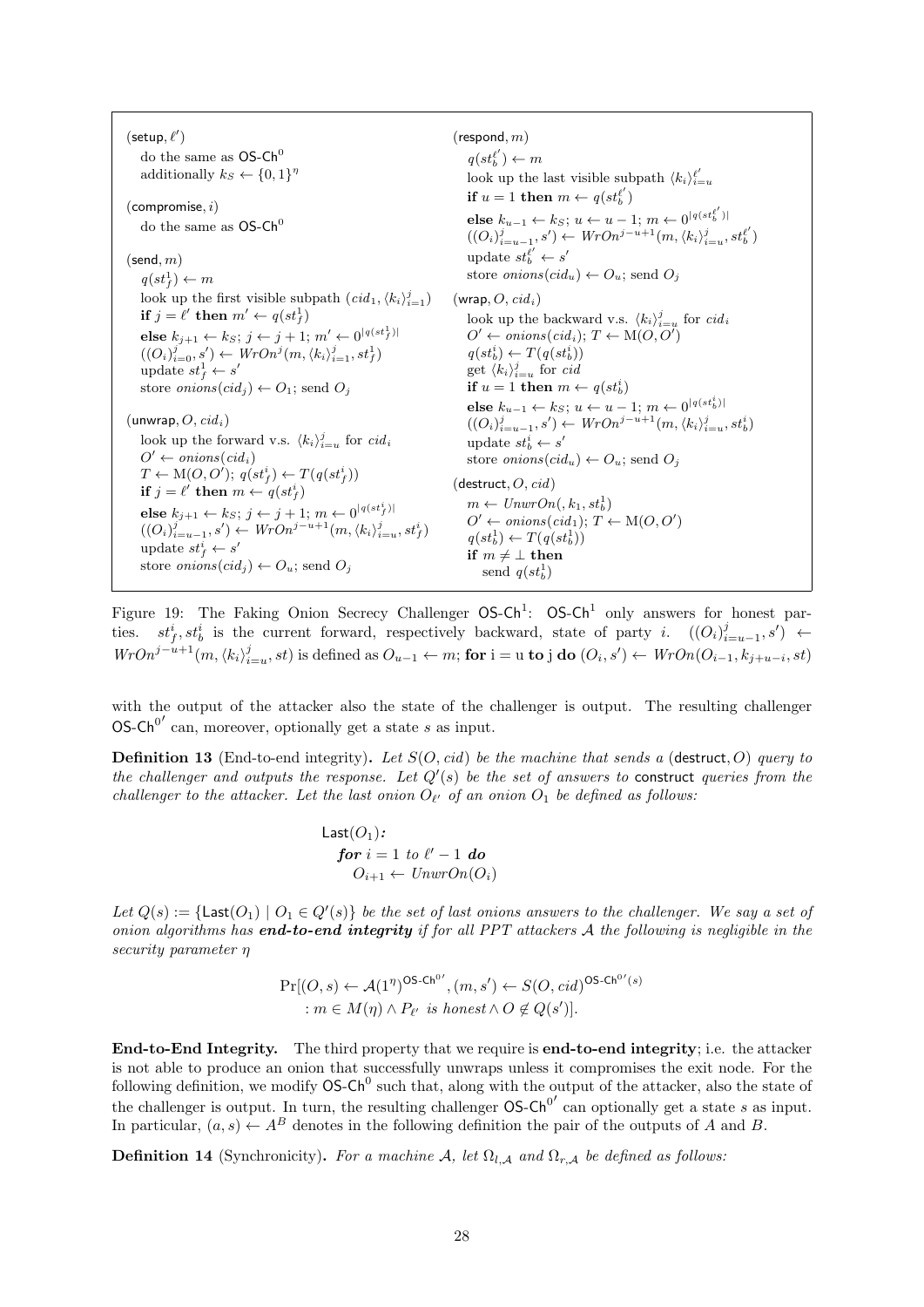| Left: $\Omega_{l,A}(\eta)$                   | <b>Right:</b> $\Omega_{r,A}(\eta)$           |  |
|----------------------------------------------|----------------------------------------------|--|
| $(m_1, m_2, st) \leftarrow \mathcal{A}(1^n)$ | $(m_1, m_2, st) \leftarrow \mathcal{A}(1^n)$ |  |
| $k, s, s' \leftarrow \{0, 1\}^{\eta}$        | $k, s, s' \leftarrow \{0, 1\}^n$             |  |
| $O \leftarrow WrOn(m_1, k, s)$               | $O \leftarrow WrOn(m_2, k, s)$               |  |
| $O' \leftarrow UnwrOn(O, k, s')$             | $O' \leftarrow UnwrOn(O, k, s')$             |  |
| $b \leftarrow \mathcal{A}(O', st)$           | $b \leftarrow \mathcal{A}(O', st)$           |  |

For all PPT machines A the following is negligible in  $n$ :

$$
|\Pr[b \leftarrow \Omega_{l,A}(\eta) : b = 1] - \Pr[b \leftarrow \Omega_{r,A}(\eta) : b = 1]|
$$

Predictably Malleable Onion Secrecy. The fourth property that we require is predictably malleable onion secrecy, i.e. for every modification to a ciphertext the challenger is able to compute the resulting changes for the plaintext. This even has to hold for faked plaintexts. Note that this property is a stateful and weaker variant of what was introduced as Homomorphic-CCA-Security in [\[42\]](#page-37-10).

In detail, we define a challenger  $OS-Ch^0$  that provides, a wrapping, a unwrapping and a send and a destruct oracle. In other words, the challenger provides the same oracles as in the onion routing protocol except that the challenger only provides one single session. We additionally define a faking challenger  $OS-Ch<sup>1</sup>$  that provides the same oracles but fakes all onions for which the attacker does not control the final node.

For  $OS-Ch^1$ , we define the maximal paths that the attacker knows from the circuit. A visible subpath of a circuit  $(P_i, k_i, cid_i)_{i=1}^{\ell}$  from an honest onion proxy is a minimal subsequence of corrupted parties  $(P_i)_{i=u}^s$  of  $(P_i)_{i=1}^\ell$  such that  $P_{i-1}$  is honest and either  $s = \ell$  or  $P_{s+1}$  is honest as well. The parties  $P_{i-1}$ and, if existent,  $P_{s+1}$  are called the guards of the visible subpath  $(P_i)_{i=u}^s$ . We store visible subpaths by the first  $cid = cid_u$ .

Figure [18](#page-26-0) and [19](#page-27-0) presents  $OS-Ch^0$ , and  $OS-Ch^1$ , respectively. <sup>[9](#page-28-0)</sup>

Definition 15 (Predictably malleable onion secrecy). Let onionAlg be a pair of algorithms WrOn and UnwrOn. We say that the algorithms onionAlg satisfy  $predictably$  malleable onion secrecy if there is a negligible function  $\mu$  such that there is a efficiently computable function M such that for all PPT machines A and sufficiently large η

$$
\Pr[b \leftarrow \{0, 1\}, b' \leftarrow \mathcal{A}(1^{\eta})^{\text{OS-Ch}^b} : b = b'] \le 1/2 + \mu(\eta)
$$

Timed Standard Assumptions The assumptions above also require standard cryptographic assumptions such as CCA, CPA or the Decisional–Diffie–Hellman (DDH) assumption to hold when the adversary has access to timing information about e.g. how long it took to choose the exponents for the Diffie–Hellman key–exchange. We assume that these assumptions also hold in the timed setting.

Encryption Time. There is another important aspect we need to consider when handling timing information: the running time of encryption and decryption functions depend on the message to be encrypted and the key used to encrypt the message. While the different running times alone are reason enough to include this aspect into the delay-vectors, previous work [\[30\]](#page-36-18) has shown that this information can leak information about the key and/or the message. Thus we need to accurately capture these small delays in our delay vectors.

We require the following: Let  $f(x, m)$  denote the encryption (decryption) time needed to encrypt (decrypt) message  $m$  with the key  $x$ . Then the encryption (and decryption) times are indistinguishable with regards to the message, i.e. given following two events

$$
M_1: b = b^*; (m_0, m_1) \leftarrow A, x \leftarrow KeyGen(1^{\eta}),
$$
  
\n
$$
t \leftarrow f(x, m_b), b^* \leftarrow A(t)
$$
  
\n
$$
M_2: b \neq b^*; (m_0, m_1) \leftarrow A, x \leftarrow KeyGen(1^{\eta}),
$$
  
\n
$$
t \leftarrow f(x, m_b), b^* \leftarrow A(t)
$$

we have that

$$
|Pr[M_1] - Pr[M_2]| < negl(\eta)
$$

<span id="page-28-0"></span><sup>&</sup>lt;sup>9</sup>We stress that in Figure [19](#page-27-0) the onion  $O_u$  denotes the onion from party  $P_i$  to party  $P_{i+1}$ .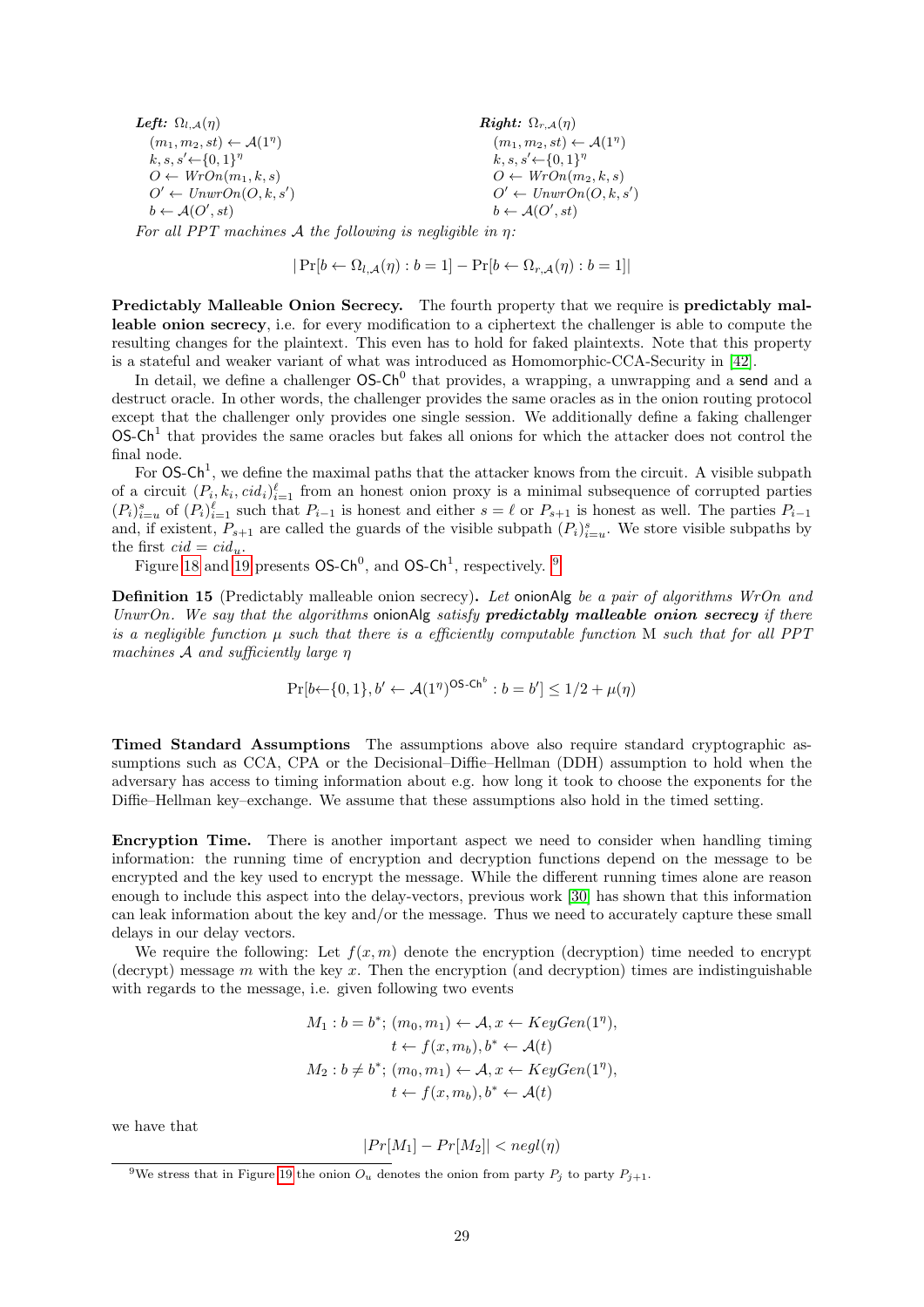Note that this requirement is automatically fulfilled as soon as we assume the timed variant of the CPA assumption, as we could otherwise directly construct an adversary which breaks timed CPA from an adversary which distinguishes plain-texts from encryption times.

We give the above defined function  $f$  to the functionality in its delay-vector. The party  $P$  running  $\mathcal{F}_{\text{OR}}$  gives f a key and a message, and f returns the number of steps P should idle in order to mimic the correct encryption/decryption time (this in particular also takes into account the number of steps required to compute  $f$ ).<sup>[10](#page-29-2)</sup>

Unfortunately, during the proofs presented below, we get the situation where the simulator uses a different key to do encryptions than were used in computing the delay. We therefore also have to make the assumption that the encryption (decryption) times are also indistinguishable with regards to the key, i.e. given the two events

$$
K_1: b = b^*; (x_0, x_1, m) \leftarrow A, t \leftarrow f(x_b, m), b^* \leftarrow A(t)
$$
  

$$
K_2: b \neq b^*; (x_0, x_1, m) \leftarrow A, t \leftarrow f(x_b, m), b^* \leftarrow A(t)
$$

we again have that

 $|Pr[K_1] - Pr[K_2]| < \text{neq}(n).$ 

#### <span id="page-29-0"></span>5.3.2 Soundness

The proof of soundness we present here is very close to the proof presented by Backes et al. [\[2\]](#page-35-3) for the realization of  $\mathcal{F}_{OR}$  by  $\Pi_{OR}$  in the standard UC-framework. But we have to make some alteration to take timing properties into account. The main challenge was to avoid time drifting too far apart in the scenario with  $\mathcal{F}_{OR}$  compared to the scenario in which  $\Pi_{OR}$  is used.

<span id="page-29-1"></span>**Theorem 16.**  $\Pi_{OR}$  securely realizes  $\mathcal{F}_{OR}$  in the  $\mathcal{F}_{SCS}$ ,  $\mathcal{F}_{REG}^{N}$  – hybrid model for some delay vector v.

Proof. We adopt the proof of secure UC-realization from [\[2\]](#page-35-3). That is, we define a sequence of games, for which we show that these are indistinguishable.

- Game 1: This is the initial game in which  $\Pi_{OR}$  interacts with the adversary  $A_d$  and the environment ENV. Here, being in the  $\mathcal{F}_{\text{SCS}}$ ,  $\mathcal{F}_{\text{REG}}^{\mathcal{N}}$  - hybrid model means that each party consists of a root node running the  $\Pi_{OR}$  code and two children nodes, each running the code for  $\mathcal{F}_{SCS}$  and  $\mathcal{F}_{REG}^N$  respectively.
- **Game 2:** In this game we replace the dummy adversary with a simulator  $S_1$ .  $S_1$  consists of a root node, which is the main simulator simulating the dummy adversary, and two children nodes, each of which simulate the functionalities  $\mathcal{F}_{\text{SCS}}$  and  $\mathcal{F}_{\text{REG}}^N$ . That is, we move all the children nodes from compromised parties in the network to the simulator and simulate them inside  $S_1$  (this also includes rewiring of all relevant ports, e.g. from the root node of a party to the  $\mathcal{F}_{\text{scs}}$ - children node). Remember that  $S_1$  is timeless, while the simulated nodes are all time-ful. Thus we need to be careful with our simulation, making sure that messages going out of the functionalities, back to the parties in the network or the environment, are forwarded at the right time. In order to achieve this,  $S_1$  uses internal queues for all out-ports, marking each outgoing message with a time-stamp. These messages will then be sent out as soon as the timer of  $S_1$  has the correct value. Note that it is enough to internally simulate the  $\mathcal{F}_{\text{\tiny SCS}}$  and  $\mathcal{F}_{\text{\tiny REG}}^{\mathcal{N}}$  nodes of compromised nodes, as ENV does not learn about uncompromised nodes and their behavior.

It is not obvious, that Game 2 is indeed indistinguishable from Game 1. Env might try to push the network into the future while staying in the past itself (by just activating different machines whenever a scheduling request is received by ENV). this in turn also forces  $S_1$  to stay in the past, disabling its ability to correctly simulate the impact of  $\mathcal{F}_{\text{SCs}}$  and  $\mathcal{F}_{\text{REG}}^{N}$  nodes on the network. But staying in the past, Env would not be able to receive the messages sent by the functionalities, and answer them. As the environment would not be able to create a distinguishable situation in the network with staying in the past, he is forced to go forward. As he also has to put  $S_1$  forward at the same time,  $S_1$  will then use this opportunity to catch up. With this insight, its clear that Game 2 and Game 1 are indistinguishable.

Game 3: In this game, session keys are no longer generated by a key exchange protocol, but are just chosen randomly and saved in a common shared memory. In order to make sure that the timing

<span id="page-29-2"></span> $10$ We feel that this assumption is only necessary due to proof we present below. It would be interesting to improve the proof such that this assumption is no longer necessary.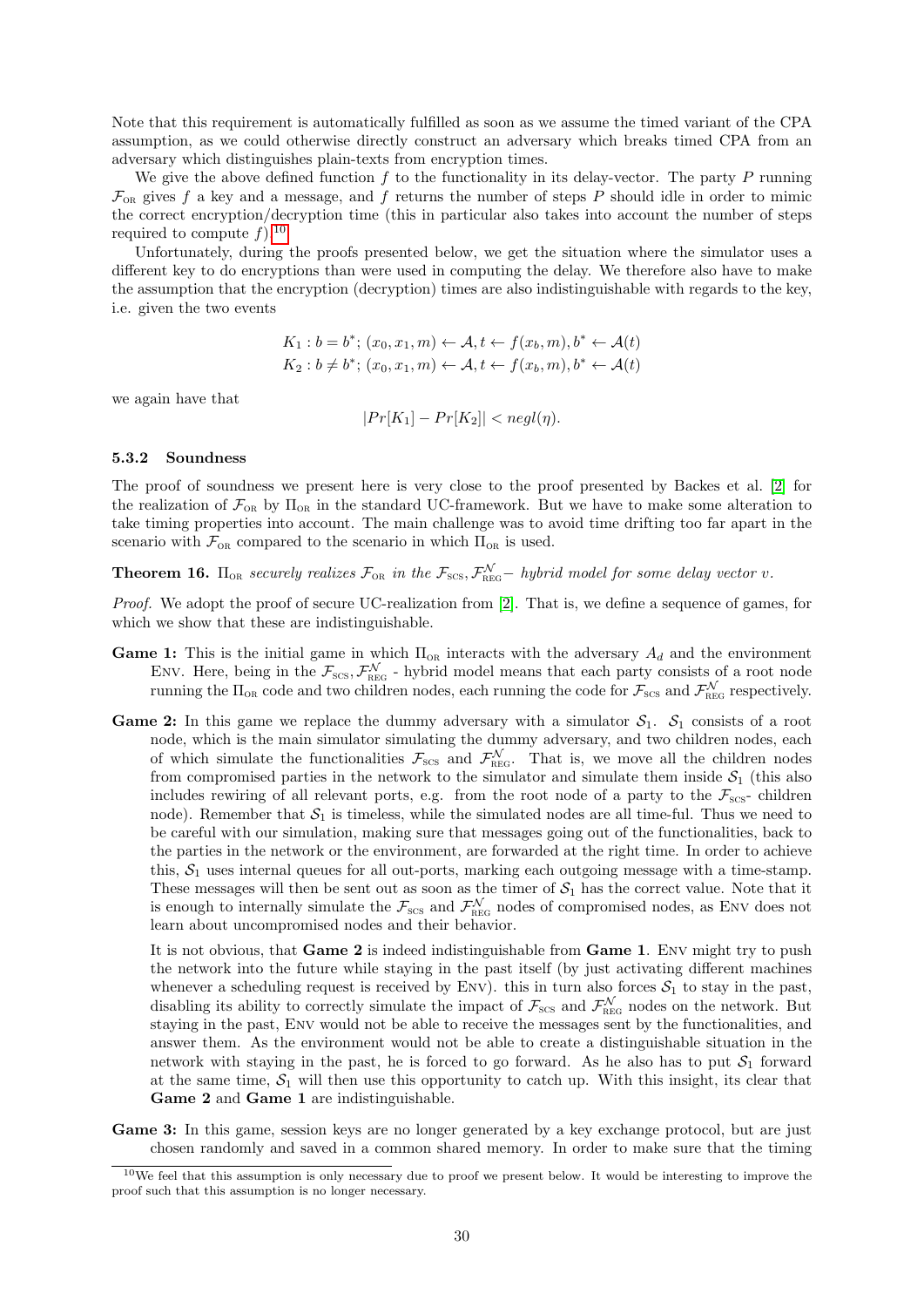remains correct, we first double the throughput of each party in order to accommodate the additional computation (randomly choosing the key and saving it in the shared memory) and introduce idle commands in the code of  $\Pi_{OR}$ , making sure that all messages are still sent out at the same times as in Game 2. Due to the security of the 1W-AKE, no ppt machine can distinguish the randomly chosen key from the key generated by 1W-AKE, hence this game is indistinguishable from Game 2.

Game 4: We adopt the visible subpath computations from [\[2\]](#page-35-3). While this only changes the messages, but not the amount of messages sent through the network, our main concern is the additional computation done by each party. In order to accommodate this, we again accelerate the party machines, introducing the new code for the visible-subpath computations and additional idle commands, making sure that messages are sent out at the same time as in Game 3. We make use of shared memory in order to enable parties to compute the visible sub paths: compromised parties indicate in the shared memory that they are compromised, and parties doing the visible subpath computation get all necessary information from the shared memory. This work around is necessary as in the original model  $[2]$ , there is only a single protocol machine P which internally simulates all participating parties, and does the visible subpath computations. This approach is not feasible in our model, as this would require  $P$  to live in several points in time simultaneously.

Due to onion secrecy and synchronicity of the used onion encryption algorithms, and as we make sure that the time stamps remain the same, no ppt adversary can distinguish between **Game 3** and Game 4.

**Game 5:** In this games, each party internally simulates  $\mathcal{F}_{OR}$  for doing the visible-subpath computations. That is, every input from the environment is directly forwarded to  $\mathcal{F}_{OR}$ , which in turn returns the computed visible subpaths and messages to be sent through the network.

A major difference to  $\Pi_{OR}$  here is in the key registration. Upon input (Register, P),  $S_1$  internally simulates the interaction with the key registration functionality and makes sure that all required network messages are sent to Env.

Other small differences are discussed in [\[2\]](#page-35-3) and will be skipped here. Our main concern will be making sure that the time stamps of each message remain correct, and also that time variables of each party progress at the same rate as in Game 4. While compared to Game 4, we save code for the parties (from outsourcing the visible subpath computation), we still have to accommodate the simulation of  $\mathcal{F}_{\text{OR}}$  in our time budget. Again we accelerate our parties and introduce idle commands as required in order to make sure that messages are sent into the network at the right time.

As we make sure that the timestamps of all messages remain the same, the indistinguishability of Game 4 and Game 5 follows from the anonymity of the  $1W - AKE$  protocol as discussed in [\[2\]](#page-35-3).

Game 6: Here, we replace the protocol code by the functionality  $\mathcal{F}_{OR}$ . In Game 5,  $\Pi_{OR}$  directly forwarded all inputs from ENV to  $\mathcal{F}_{OR}$ , hence the messages sent by  $\mathcal{F}_{OR}$  remain the same. As these are sent to the adversary,  $S_1$  will receive them and can then compute the correct network messages by internally simulating  $\Pi_{OR}$ . This will now be our final simulator S.

At this points,  $\mathcal{F}_{OR}$  will require much less time than  $\Pi_{OR}$  in **Game 5.** In order to close this gap, we correctly set all the delay values in  $\mathcal{F}_{OR}$ 's delay vector, by adding up all the idle commands added in the previous games, taking account of the accelerations and including the encoding-timedistribution functions whenever encryption would happen in the real world scenario.

As the timestamps therefore remain the same as in Game  $6$ , and as S correctly computes all network messages as in Game 5, Game 5 and Game 6 are indistinguishable.

 $\Box$ 

### <span id="page-30-0"></span>5.3.3 Completeness

We show that  $\mathcal{F}_{OR}$  is a complete abstraction of  $\Pi_{OR}$ , i.e.  $\mathcal{F}_{OR}$  securely realizes  $\Pi_{OR}$  in TUC. The proof is in the same spirit as for the soundness, just in the other direction: we add one cryptographic detail after the other until we finally get the  $\Pi_{OR}$  protocol. Special care is required in the construction of the simulator, which now also has to filter scheduling requests coming from the network.

<span id="page-30-1"></span>**Theorem 17.**  $\mathcal{F}_{OR}$  with some delay vector v securely realizes  $\Pi_{OR}$  in the  $\mathcal{F}_{SCS}$ ,  $\mathcal{F}_{REG}^{N}$  – hybrid model.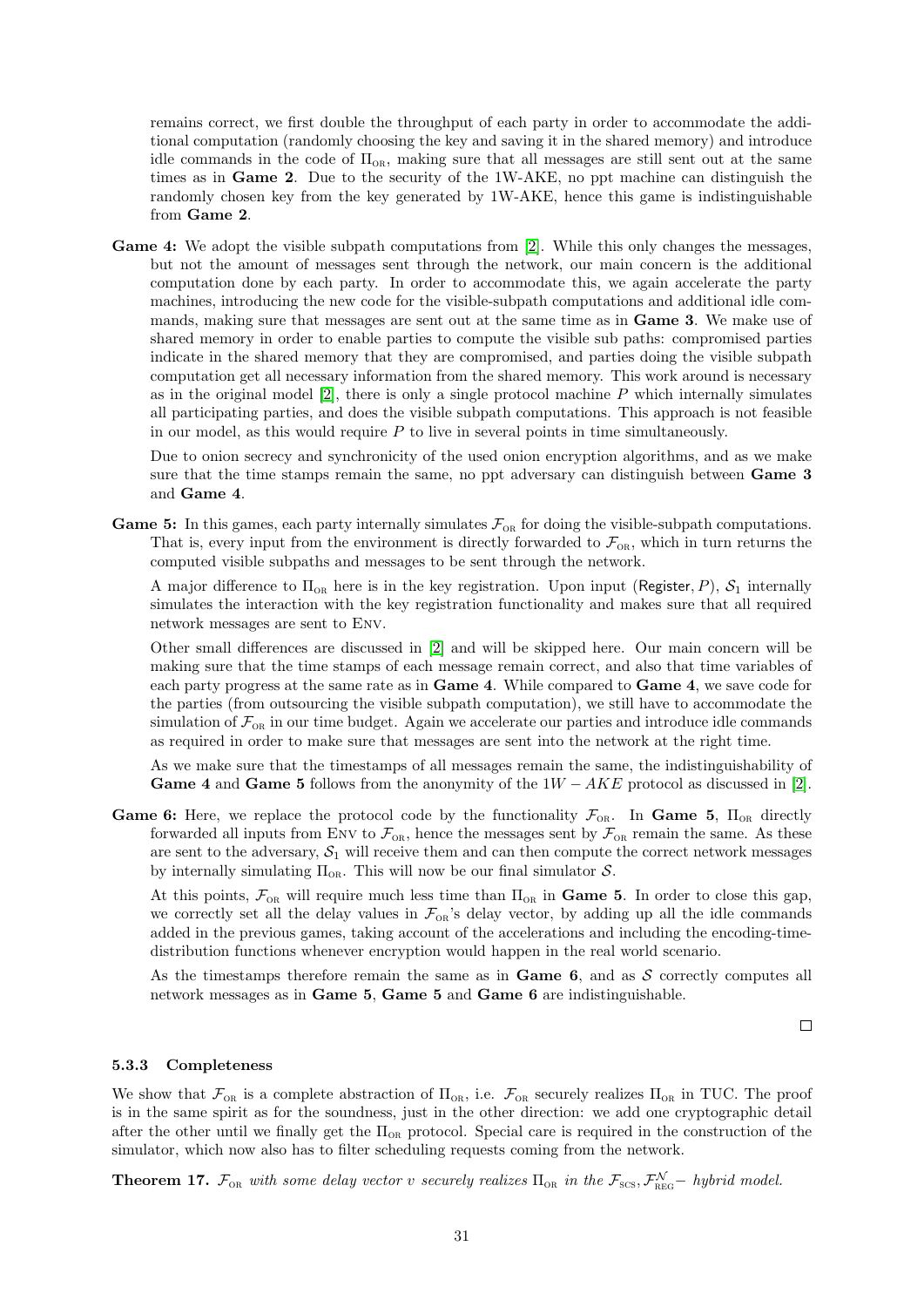- Proof. We again construct a sequence of games which are pairwise indistinguishable.
- **Game 1:** Parties running the ideal functionality interacting with  $\mathcal{A}_d$  and Env. We assume a delay vector containing just the encoding time distribution functions mentioned earlier.
- **Game 2:** We modify the ideal functionality  $\mathcal{F}_{OR}$  to  $\mathcal{F}_{OR2}$ , in which the *SendMessage* method is modified to no longer compute visible sub paths. Instead, a compromised party sends the message  $\langle P, P_{next}, cid_{next}, h \rangle$  to the adversary. We replace the dummy adversary  $\mathcal{A}_d$  by the simulator  $\mathcal{S}_2$ , which computes the visible subpaths and communicates these informations to Env. For this,  $S_2$ remembers established cid's and circuit information between compromised parties and keeps track of visible subpaths. Now, whenever  $\mathcal{S}_2$  receives above message, it evaluates known *cid* information, and leaks the required information to Env.

To make sure that the parties leaking information to  $S_2$  still proceed in time as fast as in **Game** 1, we add idle commands right before the information leak happens. This makes sure that the leak to  $S_2$  happens at the same time as it would have happened in **Game 1**, and  $S_2$  does not need to concern itself with correctly timing the messages to Env, as it is timeless.

As now all messages received by Env in Game 2 are the same as in Game 1, they are both indistinguishable.

**Game 3:** We modify  $\mathcal{F}_{OR3}$  to no longer use handles to propagate messages, but use the onion encryption algorithms to encrypt the messages. Encryption keys are drawn randomly and stored in the shared memory. Onions are created using secure, stateful onion algorithms.

We drop the encryption time delays from the delay vector. They are no longer required, as encryptions and decryptions are directly executed in  $\mathcal{F}_{OR3}$ .

Whenever  $S_3$  receives onions from compromised parties in the network, it randomly draws a handle, which it then uses to simulate the information leak done by the original  $\mathcal{F}_{OR}$  functionality.

In case  $S_3$  receives an onion from the first node P in the final visible subpath  $\langle P, \ldots, P_{last} \rangle$  of a circuit (i.e. the subpath containing the exit node), and the exit node is compromised,  $S_3$  decrypts the onion using the session keys (that it learned from the compromised parties) used in the circuit. AT the same time  $S_3$  make sure to correctly update the states of the onion algorithms it learns internally. The resulting message is then forwarded to the adversary. Note that we do not have to care about the states of the onion encryption and decryption algorithms of the nodes following P: if the adversary chooses to not forward an intercepted message and therefore the states of the onion algorithms of the parties in the network get asynchronous, this is just a result of the synchronicity property of secure onion algorithms.

In order to accommodate for the onion algorithm computation in each party, we again accelerate the parties and add idle commands in their code, making sure that the correctly computed onion are leaked to  $S_3$  at the same time as the handle information would have been leaked to  $S_2$  in Game 2.

Thus the time stamps of the messages sent through the network remain the same. As  $S_3$  makes sure that Env only receives messages which it would have received in Game 2, both games are indistinguishable.

**Game 4:** In  $\mathcal{F}_{OR4}$ , symmetric encryption keys are no longer drawn at random, but generated using a  $1W - AKE$ . Due to the security properties of  $1W - AKE$ -schemes, the generated keys are indistinguishable from randomly chosen ones.

In order to accommodate for the additional delay caused by the key agreement protocol, we accelerate each machine and add idle commands, so that at the end of the circuit establishment, both in Game 3 and Game 4, every party is in the same point of time.

As the key exchange is handled inside the circuit establishment messages,  $S_4$  does not need to drop or create any messages, but just modify them to look like the circuit establishment messages from Game 4. This is done by simply dropping the key-establishment part of each message.

Thus, as the messages received by Env in Game 4 are the same as in Game 5, and these messages all have the same timestamps, Game 4 and Game 5 are both indistinguishable.

Game 5: In  $\mathcal{F}_{OR5}$  we replace the key registration phase in  $\mathcal{F}_{OR}$  with the one from  $\Pi_{OR}$  and the code for sending messages over the secure channel functionality  $\mathcal{F}_{\text{SCS}}$ . This includes introducing two children scheduler nodes in  $S_5$  which internally simulate  $\mathcal{F}_{\text{REG}}^N$  and  $\mathcal{F}_{\text{SCS}}$  nodes.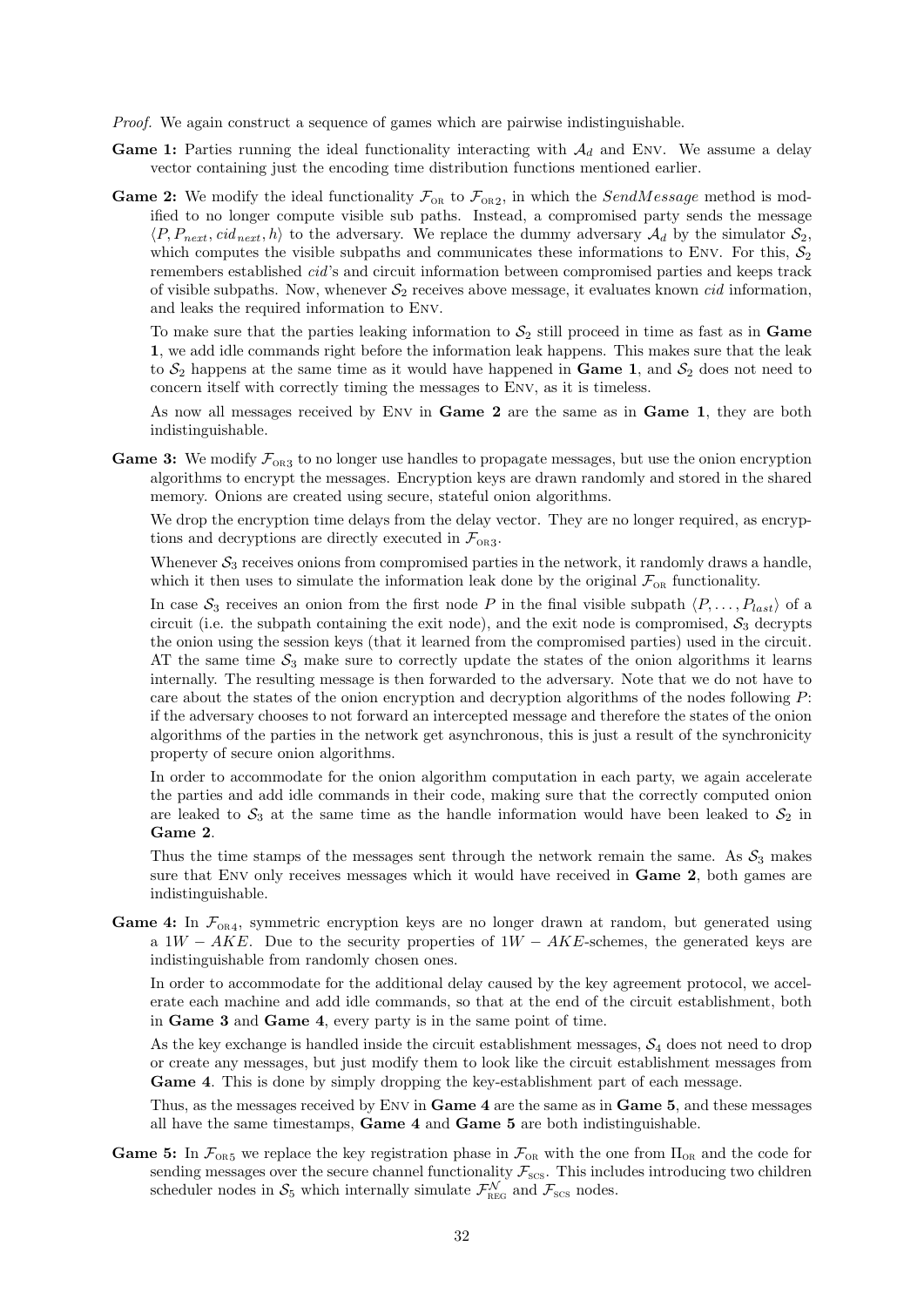<span id="page-32-1"></span>

| upon setup from parent<br>send setup to $\rho$ ; wait for (ready, $\langle P_i \rangle_{i=1}^n$ )<br>store $\langle P_i \rangle_{i=1}^n$ ; output ready to parent<br>upon input (send, $m$ ) from parent<br>$P \leftarrow \text{RandomParties}(P_u)$<br>if if there is no open circuit <i>cid</i> then<br>send message (createcircuit, $\mathcal{P}$ ) to $P_u$ | upon a message $(m, \text{sid})$ from $\rho$<br>lookup the state s of Reassemble for sid'<br>call $(m', s') \leftarrow$ Reassemble $(m, s)$ ; store s' for sid'<br>if ready $\neq m = (m'', \text{sid}'', a)$ and a is a server then<br>lookup and store current time in $reqStart(\text{sid}')$<br>send $((m'', \text{sid}''), \langle a, \text{sid} \rangle)$ to parent |
|-----------------------------------------------------------------------------------------------------------------------------------------------------------------------------------------------------------------------------------------------------------------------------------------------------------------------------------------------------------------|---------------------------------------------------------------------------------------------------------------------------------------------------------------------------------------------------------------------------------------------------------------------------------------------------------------------------------------------------------------------------|
| wait for response (created, $C$ )                                                                                                                                                                                                                                                                                                                               | Random Parties $(P_u)$ :                                                                                                                                                                                                                                                                                                                                                  |
| $m_1, \ldots, m_q := \text{Split}(m)$ (for $q = \lceil  m  / \text{block} \rceil$ )                                                                                                                                                                                                                                                                             | $l \stackrel{R}{\leftarrow} \{1, \ldots, n\}$                                                                                                                                                                                                                                                                                                                             |
| for all $i \in \{1, \ldots, q\}$ do                                                                                                                                                                                                                                                                                                                             | $N := \{1, \ldots, n\}$                                                                                                                                                                                                                                                                                                                                                   |
| send message (send, $\mathcal{C}, m_i$ ) to $\rho$                                                                                                                                                                                                                                                                                                              | for $j = 1$ to l do                                                                                                                                                                                                                                                                                                                                                       |
| upon a message (destroyed, $cid$ , m) from $\rho$                                                                                                                                                                                                                                                                                                               | $i_i \stackrel{R}{\leftarrow} N$                                                                                                                                                                                                                                                                                                                                          |
| mark <i>cid</i> as closed                                                                                                                                                                                                                                                                                                                                       | $N := N \setminus \{i_j\}$                                                                                                                                                                                                                                                                                                                                                |
| proceed as in $(\text{send}, m)$                                                                                                                                                                                                                                                                                                                                | return $(P_u, P_{i_1}, \ldots, P_{i_l})$                                                                                                                                                                                                                                                                                                                                  |

Figure 20: Wrapper  $\Pi_{\text{WOR}_{\rho}}$  for client  $P_u$ 

**Game 6:** We pull the  $\mathcal{F}_{\text{REG}}^N$  and  $\mathcal{F}_{\text{SCS}}$  parties out of  $\mathcal{S}_5$  (resulting in  $\mathcal{S}_6$ ) and put them into the network, into the protocol trees of the parties in  $\mathcal{F}_{OR5}$ . We thus obtain  $\Pi_{OR}$  the protocol executed in a  $\mathcal{F}_{\textsc{scs}}$ ,  $\mathcal{F}_{\textsc{reg}}^{\mathcal{N}}$ -hybrid environment.

As we already simulated all messages correctly in above game, the number of messages and messages themselves remain the same. We do have to care about the timestamps of the messages, as these parties are now timeful and we get additional delay as more parties are involved in transmitting a message. We compensate for this by suitably accelerating the machines. This is possible, as both ideal functionalities behave deterministically and create a predictable amount of overhead, depending on by which message they are activated.

Strictly speaking, Game 6 does not exactly contain the code provided by  $\Pi_{OR}$ , but is augmented by additional idle commands. To get rid of these, we can count back all idle commands added in the intermediate games and add these (sufficiently stretched to account for the accelerations) to the delayvector of the initial ideal functionality  $\mathcal{F}_{OR}$ . This is indeed possible, as we only have rational time in our model, and can therefore get integer number of steps for the delay vector by suitably accelerating (or decelerating) the initial game.  $\Box$ 

### <span id="page-32-0"></span>5.4 A User Interface: the Wrapper  $\Pi_{\text{wor}}$ .

We allow for the sake of modularity to let the environment, i.e., the parent node, to command the circuit and to choose the path. In many cases, however, this additional complexity becomes inconvenient. In this section, we present a wrapper  $\Pi_{\text{wo}}$  (see Figure [20\)](#page-32-1) that performs the circuit construction, and splits messages and re-assembles the messages blocks. We present a wrapper that uses a uniform path selection; however, by adjusting the distribution RandomParties, any path selection can be used.

We stress that such a  $\mathcal{F}_{OR}$  together with such a wrapper  $\Pi_{WOR}$  (i.e.,  $\Pi_{WOR}\mathcal{F}_{OR}$ ) give rise to an anonymous channel functionality, as to the suggested by Canetti [\[9\]](#page-35-6). However, such an anonymous channel functioanlity would have as much leakage as and give the attacker as much influence capabilities as  $\mathcal{F}_{OR}$ ; thus, we refrained from presenting it in this work.

**Re-assembling and splitting in**  $\Pi_{\text{wor}}$ **.** We assume a stateful routine Reassemble $(m, s)$  which expects as input a message block  $m$  (and a state  $s$ ) and outputs together with a new state  $s'$  either a dummy message ready, if a complete message could not be reassembled yet, or a re-assembled message  $m' \neq$  ready, if  $m$  and the state  $s$  allowed re-assembling a complete message. In the description of the protocol, we lookup the state of Reassemble and store it in the variable s. If this lookup fails, we assign to the variable s the empty state, i.e., the empty string. Dual to the re-assembling routing, we assume a splitting routine  $(m_1, \ldots, m_{\lfloor m \rfloor / blockln)} ) \leftarrow \text{Split}(m)$  which splits the message into message blocks  $m_i$  of length blockln and pads the last block if necessary.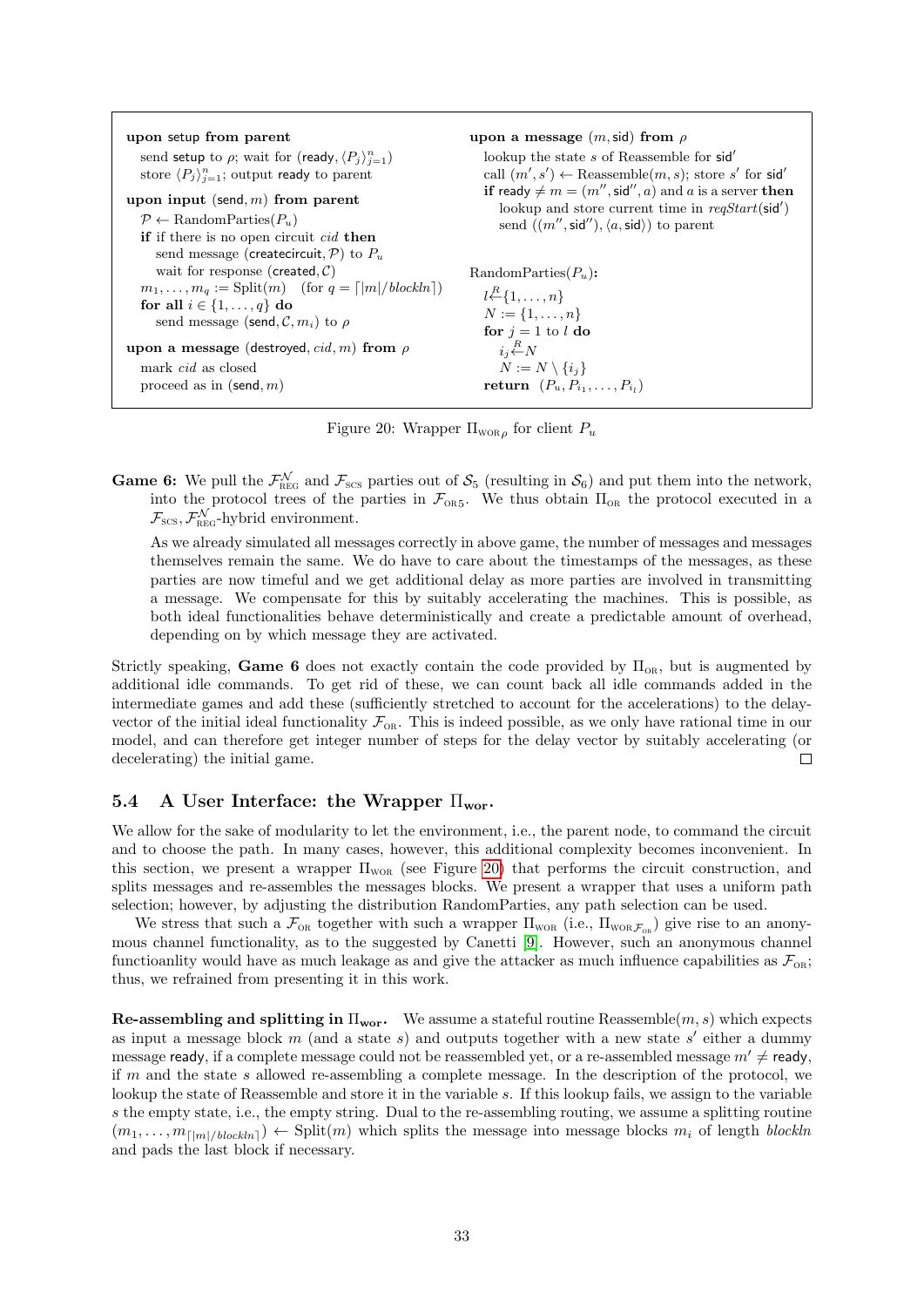<span id="page-33-1"></span>

| Both: upon (setup) from the parent<br>send setup to $\rho$ ; wait for ready; send ready to parent<br>Client: upon (req, <i>address</i> ) from the parent<br>send (send, <i>address</i> ) to $\rho$<br>Client: upon $(m, cid)$ from $\rho$<br>output $(m, cid)$ to the parent | Exit node: upon (received, $(m, \text{sid}'))$ from $\rho$<br>if $m = (m'', \text{sid}'', a) \wedge bm_{\text{sid}''} = \perp \wedge a$ is a server<br>then<br>lookup and store current time in $reqStart(\text{sid}')$<br>store $(m, \text{sid}')$ in $bun_{\text{sid}''}$<br>while $\exists$ request (loc, a) in bun <sub>sid</sub> " do<br>remove request (loc, a) from $bun_{sid}$<br>send $(loc, \langle a, \text{sid} \rangle)$ over the network<br>store the response res in $bun_{sid}$<br>lookup the smallest $n' \ge  bun_{\text{sid}''} $ in psBuckets<br>pad bun <sub>sid</sub> " to a size of n' and store it in m'<br>send (send, m') to $\rho$ at time $t_{\text{buf}} + \text{regStart}(\text{sid}')$ |
|------------------------------------------------------------------------------------------------------------------------------------------------------------------------------------------------------------------------------------------------------------------------------|-----------------------------------------------------------------------------------------------------------------------------------------------------------------------------------------------------------------------------------------------------------------------------------------------------------------------------------------------------------------------------------------------------------------------------------------------------------------------------------------------------------------------------------------------------------------------------------------------------------------------------------------------------------------------------------------------------------------------|
|                                                                                                                                                                                                                                                                              |                                                                                                                                                                                                                                                                                                                                                                                                                                                                                                                                                                                                                                                                                                                       |

Figure 21: The protocol  $WFC_{\rho}$  for party pid, where sid is its session ID

<span id="page-33-2"></span>upon (visit,  $(a_i)_{i=1}^k$ ) from the parent send setup to  $\rho$ ; wait for ready if all  $a_i \in \text{pageBuck}(k)$  then draw one  $a_j$  from  $(a_i)_{i=1}^k$  at random store  $g := (a_i, k)$ ; send (req,  $a_i$ ) to  $\rho$  upon (guess,  $a$ ) from the parent if  $g = (a, k)$  then output (guess, k, 1) else (guess,  $k, 0$ )

Figure 22: k-anonymity challenger:  $KCh_{\rho}$ 

# <span id="page-33-0"></span>6 Countermeasure against Website Fingerprinting

We leverage our time-sensitive framework and our Tor abstraction, to prove a countermeasure against website fingerprinting secure. The countermeasure achieves k-anonymity for web pages without dynamic requests, such as Ajax. The countermeasure protocol, called wfc, is plugged on top of the Tor protocol such that the exit nodes perform all the web page requests and respond the entire web page at once and additionally wait until a time buffer  $t_{\text{buf}}$  has passed. In order to improve performance, the countermeasure uses buckets for common web page sizes and pads the web pages up to the next larger bucket. We assume a list psBuckets of buckets for web page sizes, i.e., a list of bucket sizes. Solely for the analysis, we further assume the dual data structure pageBuck that upon a bucket size k outputs the list of names of webpages that would fall into that bucket. Our countermeasure protocol WFC is depicted in Figure [21.](#page-33-1)

Webpages. For our purposes it suffices to represent webpages as lists of elements and requests. Elements are arbitrary bitstrings m that are marked as elements; we denote them as  $element(m)$ . Requests are consist of a pair of party ID  $a$  and a location loc on that party's webserver (an arbitrary bitstring); we denote them as  $request(loc, a)$ . We stress that we prove our results for web pages that do not dynamically load content, upon user inputs, e.g., by using JavaScript techniques such as Ajax.

Web servers. Our result is parametric in the list  $L$  of webpages that are served by the web servers. We require that for every webpage  $(w \text{ in } L)$  there is one server. A server might offer several webpages. We characterize a web server by the list  $L' \subseteq L$  of webpages that it offers. The web server protocol  $S_L$ works as follows: upon a request r, the web server looks up whether r is the name of a webpage  $w \in L'$ , and if so  $S_{L'}$  responds with w.

For the definition of k-anonymity, we use a data structure pageBuck<sub>L</sub>, which is dual to the list psBuckets of bucket sizes for webpages. Upon input  $k$  (the bucket size), pageBuck<sub>L</sub> outputs the list of names that would fall into that bucket.  $pagetext{pageBuck}_{L}$  depends on L, but for the sake of convenience we omit the L and merely write pageBuck.

**k-anonymity challenger.** We use our framework to formulate the  $k$ -anonymity game. We let the adversary consist of the environment and the network attacker and define around the WFC protocol the k-anonymity challenger (see Figure [22\)](#page-33-2), which defines the requests that the adversary can query.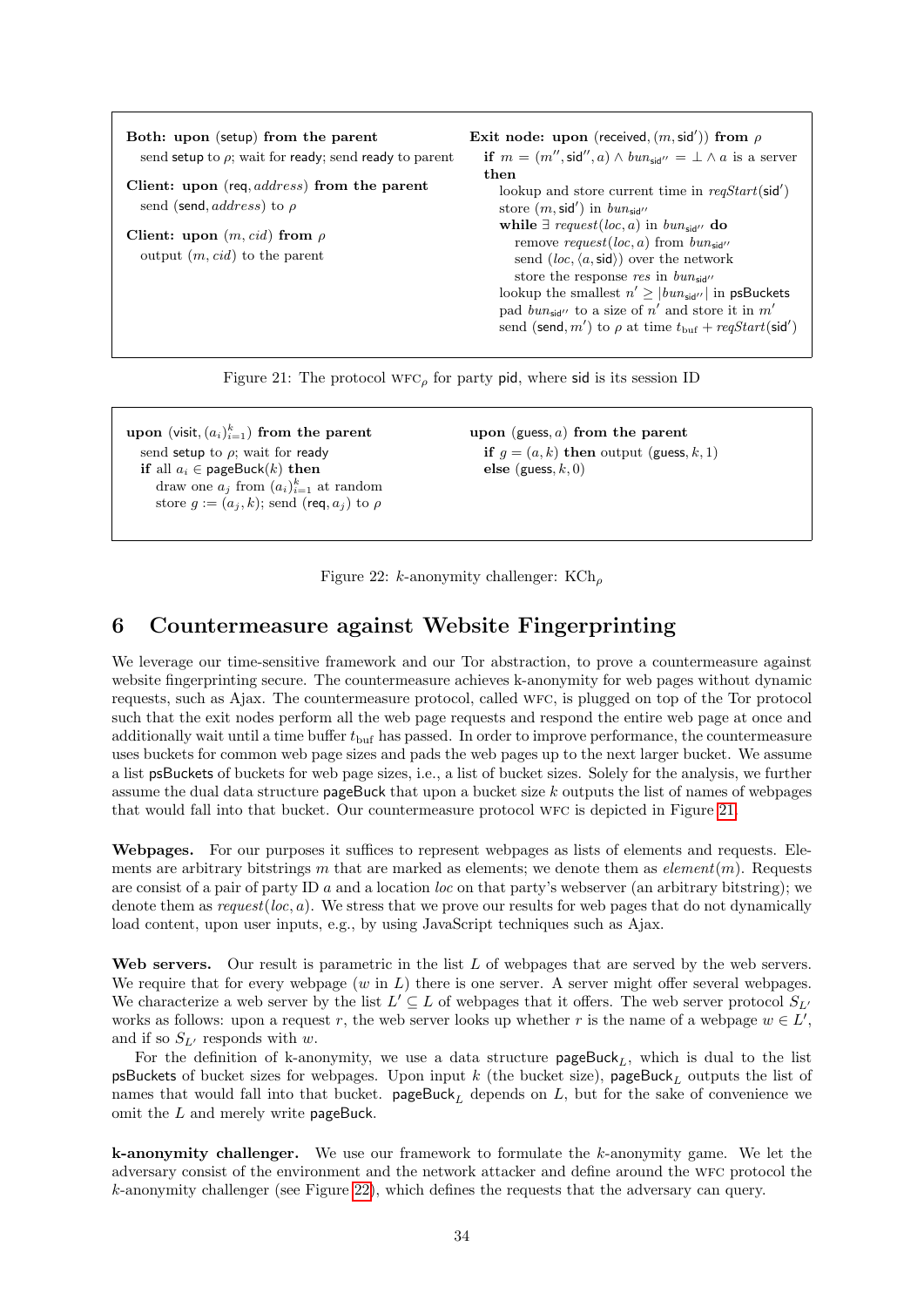Clients, entry nodes, exit nodes, and entry links. For the formulation of our result, we assume a partitioning the Tor network into clients nodes, called onion proxies, entry nodes, i.e. nodes that are connected to a client node, and exit nodes, i.e. nodes that communicate with web servers outside of the Tor network. With such a partitioning an entry link is an edge between a client node and an entry node. For the sake of convenience, we use the wrapper protocol  $\Pi_{\text{wo}}$  (see Figure [20\)](#page-32-1), which construct circuits and splits message to message blocks before it sends these message blocks to  $\Pi_{OR}$  (or  $\mathcal{F}_{OR}$ , respectively).

The k-anonymity follows from the composition theorem (Theorem [10\)](#page-16-1), the realization theorem (The-orem [16\)](#page-29-1), the definition of  $\mathcal{F}_{OR}$ , and from the bucketing property and the waiting procedure.

**Lemma 18** (WFC provides k-anonymity for the recipient). Let  $EXEC'$  be defined as  $EXEC$  except that  $\mathsf{EXEC}'$  outputs the bit b from the first output of the form (guess, k, b) by KCh for ENV.

For any ppt environment ENV that and any ppt attacker  $A$  that at most compromises one client's entry node or the link to that entry node and for sufficiently large t<sub>but</sub> and  $\eta$  and a negligible function  $\mu$ 

$$
\Pr[\mathsf{EXEC}_\eta'(\langle\mathsf{KCh}_{\mathsf{WFC}_{\Pi_{\mathsf{WOR}}}\Pi_{\mathsf{OR}}}, \mathsf{S}\rangle, \mathcal{A}, \mathsf{Env}) = 1] \leq 1/k + \mu(\eta)
$$

*Proof.* By the realization theorem (Theorem [16\)](#page-29-1) and the composability theorem (Theorem [10\)](#page-16-1), KCh<sub>wFCHwor</sub><sub>Hor</sub> securely realizes  $\rm{KCh}_{\rm{WFC}_{\Pi_{\rm{WOR}}_{\mathcal{F}_{OR}}}}$ ; hence a network attacker against  $\rm{KCh}_{\rm{WFC}_{\Pi_{\rm{WOR}}_{\mathcal{F}_{OR}}}}$  (and hence also against  $\rm{KCh}_{\rm WFC_{\rm IWOR\,II_{OR}}}\rm{)}$  that only compromises the entry node of one client or the link to the entry node of one client only learns the cids and freshly drawn handles, which are both independent of the recipient. Hence, the pattern of the response is the same for all names that the environment input.

Since we assumed that the web servers wait until a fixed time t before they response, the response time of the web servers is always the same. We conclude that the adversary cannot learn more than the length of the requested web page. Since KCh has output (guess,  $k, 1$ ), the length of all possibly requested web pages is padded to  $pagetext{Page}$ . Hence, the length and the time pattern of all web pages is the same.  $\Box$ 

### <span id="page-34-0"></span>7 Conclusion and Future Work

In this work, we presented TUC, a universal composability framework that includes a comprehensive notion of time, which is suitable for and tailored to the demands of analyzing AC protocols. Our framework provides all properties that are expected of a universally composability framework: a universal composability result, a joint state theorem, and the completeness of the dummy adversary. As a case study, we showed that a abstraction of the onion routing protocol provided by Backes et al. [\[2\]](#page-35-3) can be suitably extended to account for timing and that it is realized in TUC by a similarly extended onion routing protocol. We then leveraged this abstraction and our framework to formulate a countermeasure against website fingerprinting attacks and proved this countermeasure secure.

An interesting direction for future work is the evaluation of more elaborate countermeasures against known time-sensitive attacks. Since our framework comprehensively models timing attacks, every verification of our abstraction, or a possible extension thereof after implementing countermeasures, also yields security guarantees for the actual OR protocol.

We would also like to see an extension of the basic framework, e.g. by means of suitable ideal functionalities, which incorporates latency and bandwidth limits on communication links between parties. Such an extension could for example be used for the analysis of denial-of-service resistance mechanisms.

There is a line of work on automated verification techniques for timed automata. It would be interesting to show that in certain cases timed automata are a sound abstraction for protocols that are formulated in TUC. Such a result would allow to obtain strong guarantees, i.e., against computational attackers that can perform time-measurements, from established automated verification tools [\[12,](#page-35-11) [28,](#page-36-10) [6,](#page-35-12) [34,](#page-36-11) [31,](#page-36-12) [32\]](#page-36-13).

Acknowledgements. We would like to thank Dominique Unruh for initial discussions and on a simulation-based composability framework with time-sensitive attackers and valuable feedback on the preliminary version of the work.

### References

<span id="page-34-1"></span>[1] Michael Backes, Goran Doychev, and Boris Köpf. Preventing Side-Channel Leaks in Web Traffic: A Formal Approach. In Proceedings of the 20th Network and Distributed Systems Security Symposium (NDSS), 2013.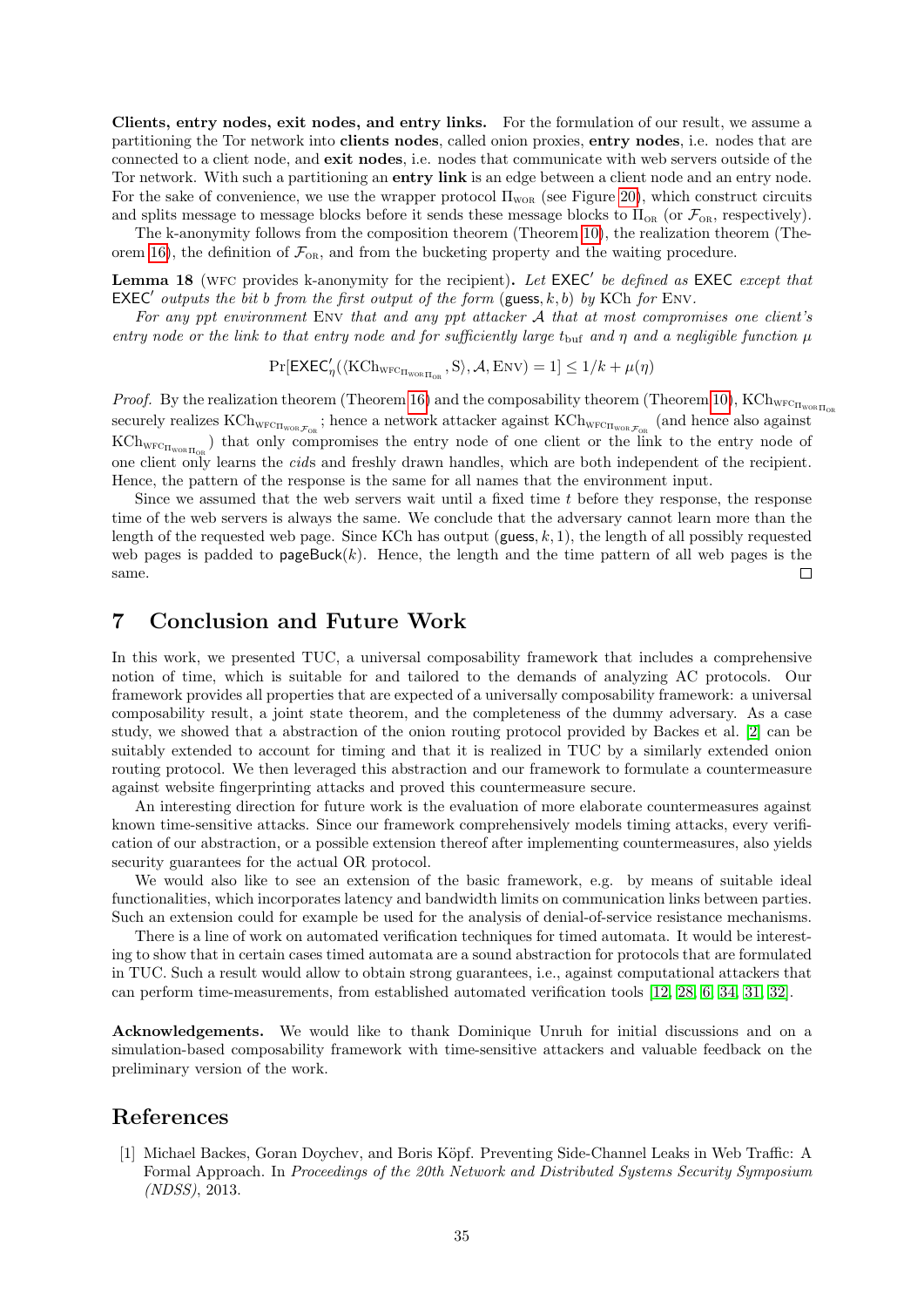- <span id="page-35-3"></span>[2] Michael Backes, Ian Goldberg, Aniket Kate, and Esfandiar Mohammadi. Provably Secure and Practical Onion Routing. In Proceedings of the 25th IEEE Computer Security Foundations Symposium (CSF), pages 369–385, 2012.
- <span id="page-35-14"></span>[3] Michael Backes, Aniket Kate, Praveen Manoharan, Sebastian Meiser, and Esfandiar Mohammadi. AnoA: A Framework for Analyzing Anonymous Communication Protocols. In Proceedings of the 26th IEEE Computer Security Foundations Symposium (CSF), pages 163–178, 2013.
- <span id="page-35-16"></span>[4] Michael Backes, Aniket Kate, and Esfandiar Mohammadi. Ace: An Efficient Key-Exchange Protocol for Onion Routing. In Proceedings of the 11th ACM Workshop on Privacy in the Electronic Society (WPES), pages 55–64, 2012.
- <span id="page-35-10"></span>[5] Michael Backes, Birgit Pfitzmann, and Michael Waidner. The Reactive Simulatability (RSIM) Framework for Asynchronous Systems. Information and Computation, 205:1685–1720, 2007.
- <span id="page-35-12"></span>[6] Liana Bozga, Cristian Ene, and Yassine Lakhnech. A Symbolic Decision Procedure for Cryptographic Protocols with Time Stamps. The Journal of Logic and Algebraic Programming, 65:1–35, 2005.
- <span id="page-35-7"></span>[7] Xiang Cai, Xin Cheng Zhang, Brijesh Joshi, and Rob Johnson. Touching From a Distance: Website Fingerprinting Attacks and Defenses. In Proceedings of the 19th ACM Conference on Computer and Communications Security (CCS), pages 605–616, 2012.
- <span id="page-35-1"></span>[8] Jan Camenisch and Anna Lysyanskaya. A Formal Treatment of Onion Routing. In Advances in Cryptology - CRYPTO 2005, pages 169–187, 2005.
- <span id="page-35-6"></span>[9] Ran Canetti. Universally Composable Security: A New Paradigm for Cryptographic Protocols. In Proceedings of the 42nd IEEE Symposium on Foundations of Computer Science (FOCS), pages 136–145, 2001.
- <span id="page-35-9"></span>[10] Ran Canetti and Tal Rabin. Universal Composition with Joint State. In Advances in Cryptology - CRYPTO 2003, pages 265–281, 2003.
- <span id="page-35-4"></span>[11] Sambuddho Chakravarty, Angelos Stavrou, and Angelos D. Keromytis. Traffic Analysis against Low-Latency Anonymity Networks Using Available Bandwidth Estimation. In Proceedings of the 15th European Symposium on Research in Computer Security (ESORICS), pages 249–267, 2010.
- <span id="page-35-11"></span>[12] Ricardo Corin, Sandro Etalle, Pieter H. Hartel, and Angelika Mader. Timed Model Checking of Security Protocols. In Proceedings of the 2004 ACM Workshop on Formal Methods in Security Engineering, pages 23–32, 2004.
- <span id="page-35-0"></span>[13] Roger Dingledine. Tor and Circumvention: Lessons Learned. In Advances in Cryptology - CRYPTO 2011, pages 485–486, 2011.
- <span id="page-35-17"></span>[14] Roger Dingledine, Nick Mathewson, and Paul F. Syverson. Tor: The Second-Generation Onion Router. In Proceedings of the 13th USENIX Security Symposium (USENIX), pages 303-320, 2004.
- <span id="page-35-15"></span>[15] Kevin P. Dyer, Scott E. Coull, Thomas Ristenpart, and Thomas Shrimpton. Peek-a-Boo, I Still See You: Why Efficient Traffic Analysis Countermeasures Fail. In *Proceedings of the 33rd IEEE* Symposium on Security and Privacy  $(S \& P)$ , pages 332–346, 2012.
- <span id="page-35-5"></span>[16] Nathan S. Evans, Roger Dingledine, and Christian Grothoff. A Practical Congestion Attack on Tor Using Long Paths. In Proceedings of the 18th USENIX Security Symposium (USENIX), pages 33–50, 2009.
- <span id="page-35-13"></span>[17] Joan Feigenbaum, Aaron Johnson, and Paul F. Syverson. A Model of Onion Routing with Provable Anonymity. In Proceedings of the 11th International Conference on Financial Cryptography and Data Security (FC), pages 57–71, 2007.
- <span id="page-35-2"></span>[18] Joan Feigenbaum, Aaron Johnson, and Paul F. Syverson. Probabilistic Analysis of Onion Routing in a Black-Box Model. ACM Transactions on Information and Systems Security, 15(3):14, 2012.
- <span id="page-35-8"></span>[19] R. Fielding, J. Gettys, J. Mogul, H. Frystyk, L. Masinter, P. Leach, and T. Berners-Lee. Hypertext transfer protocol – http/1.1, 1999. RFC Editor.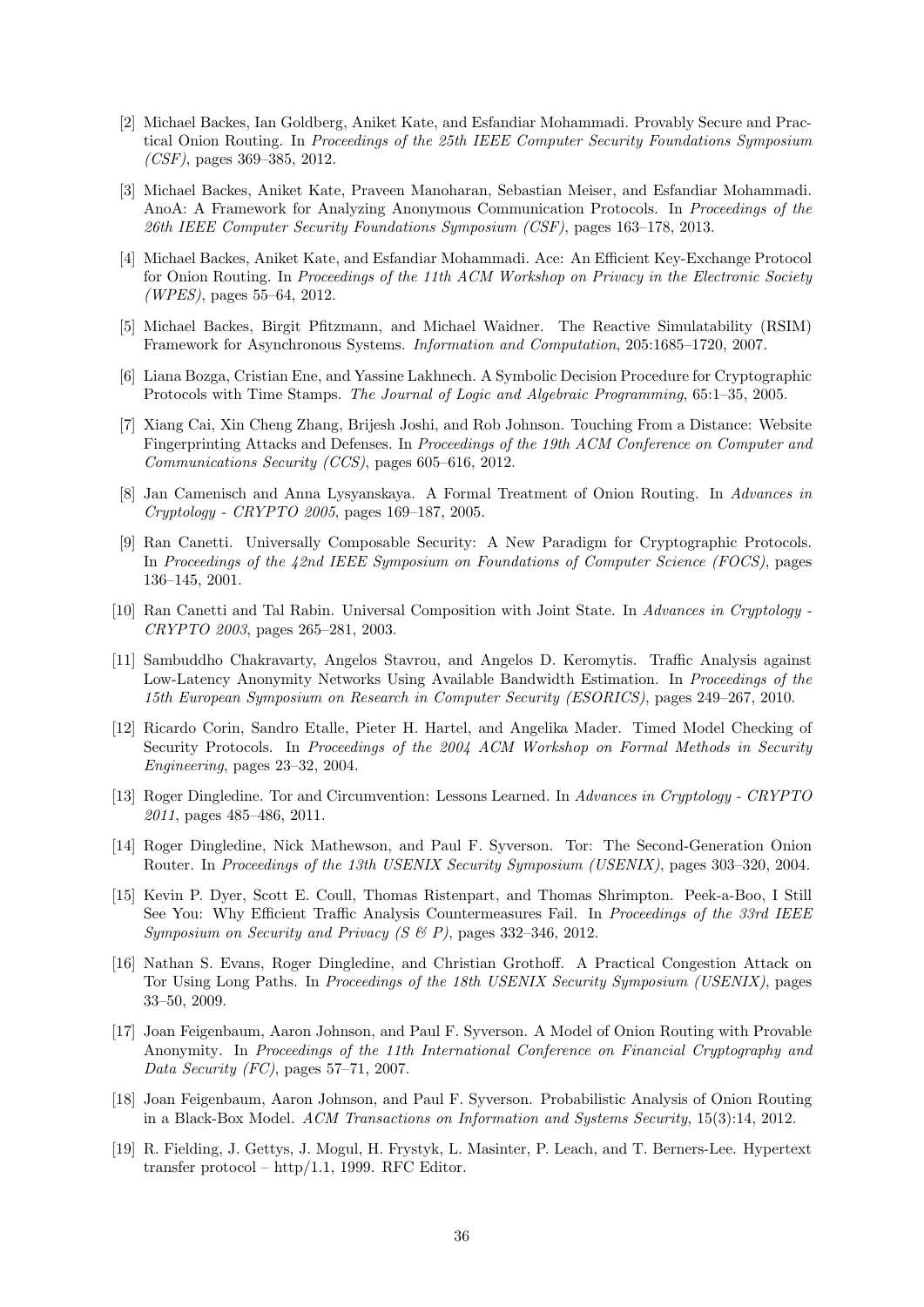- <span id="page-36-1"></span>[20] Yossi Gilad and Amir Herzberg. Spying in the Dark: TCP and Tor Traffic Analysis. In Proceedings of the 12th Privacy Enhancing Technologies Symposiun (PETS), pages 100–119, 2012.
- <span id="page-36-17"></span>[21] Ian Goldberg, Douglas Stebila, and Berkant Ustaoglu. Anonymity and One-Way Authentication in Key Exchange Protocols. Designs, Codes and Cryptography, 67(2):245–269, 2013.
- <span id="page-36-6"></span>[22] Oded Goldreich, Silvio M. Micali, and Avi Wigderson. How to Play ANY Mental Game. In Proceedings of the 19th Annual ACM Symposium on Theory of Computing (STOC), pages 218–229, 1987.
- <span id="page-36-14"></span>[23] David M. Goldschlag, Michael G. Reed, and Paul F. Syverson. Onion routing. Communications of the ACM, 42(2):39–41, 1999.
- <span id="page-36-8"></span>[24] Xun Gong, Negar Kiyavash, and Nikita Borisov. Fingerprinting Websites using Remote Traffic Analysis. In Proceedings of the 17th ACM Conference on Computer and Communications Security (CCS), pages 684–686. ACM, 2010.
- <span id="page-36-7"></span>[25] Dennis Hofheinz and Victor Shoup. GNUC: A New Universal Composability Framework. Journal of Cryptology, to appear, 2014.
- <span id="page-36-16"></span>[26] Dennis Hofheinz, Dominique Unruh, and Jrn Mller-Quade. Polynomial runtime and composability. Journal of Cryptology, 26(3):375–441, 2013.
- <span id="page-36-3"></span>[27] Nicholas Hopper, Eugene Y. Vasserman, and Eric Chan-Tin. How much anonymity does network latency leak? ACM Transactions on Information and Systems Security, 13(2):13, 2010.
- <span id="page-36-10"></span>[28] Gizela Jakubowska and Wojciech Penczek. Is Your Security Protocol on Time? In Proceedings of the 2007 International Symposium on Fundamentals of Software Engineering (FSEN), pages 65–80, 2007.
- <span id="page-36-4"></span>[29] Weijia Jia, Fung Po Tso, Zhen Ling, Xinwen Fu, Dong Xuan, and Wei Yu. Blind Detection of Spread Spectrum Flow Watermarks. Security and Communication Networks, pages 257–274, 2013.
- <span id="page-36-18"></span>[30] Paul C. Kocher. Timing Attacks on Implementations of Diffie-Hellman, RSA, DSS, and Other Systems. In Proceedings of the 16th Annual International Cryptology Conference on Advances in Cryptology, pages 104–113, 1996.
- <span id="page-36-12"></span>[31] Miroslaw Kurkowski and Wojciech Penczek. Timed Automata Based Model Checking of Timed Security Protocols. Fundamenta Informaticae - Concurrency Specification and Programming, 93(1- 3):245–259, 2009.
- <span id="page-36-13"></span>[32] Miroslaw Kurkowski, Wojciech Penczek, and Andrzej Zbrzezny. SAT-Based Verification of Security Protocols Via Translation to Networks of Automata. In Model Checking and Artificial Intelligence, volume 4428, pages 146–165. 2007.
- <span id="page-36-9"></span>[33] Ralf Küsters. Simulation-Based Security with Inexhaustible Interactive Turing Machines. In Proceedings of the 19th IEEE Computer Security Foundations Workshop (CSFW), pages 309–320, 2006.
- <span id="page-36-11"></span>[34] Ruggero Lanotte, Andrea Maggiolo-Schettini, and Angelo Troina. Time and Probability-Based Information Flow Analysis. IEEE Transactions on Software Engineering, 36(5):719–734, 2010.
- <span id="page-36-5"></span>[35] Zhen Ling, Junzhou Luo, Yang Zhang, Ming Yang, Xinwen Fu, and Wei Yu. A Novel Network Delay based Side-Channel Attack: Modeling and Defense. In Proceedings of the 31st Annual IEEE International Conference on Computer Communications (INFOCOM), pages 2390–2398, 2012.
- <span id="page-36-15"></span>[36] Xiapu Luo, Peng Zhou, Edmond W. W. Chan, Wenke Lee, Rocky K. C. Chang, and Roberto Perdisci. HTTPOS: Sealing Information Leaks with Browser-side Obfuscation of Encrypted Flows. In Proceedings of the 18th Network and Distributed System Security Symposium (NDSS), 2011.
- <span id="page-36-2"></span>[37] Steven J. Murdoch and Piotr Zieliński. Sampled Traffic Analysis by Internet-Exchange-Level Adversaries. In Proceedings of the 7th Workshop on Privacy Enhancing Technologies (PET), pages 167–183, 2007.
- <span id="page-36-0"></span>[38] Gavin O'Gorman and Stephen Blott. Improving Stream Correlation Attacks on Anonymous Networks. In Proceedings of the 24th ACM Symposium on Applied Computing, pages 2024–2028, 2009.